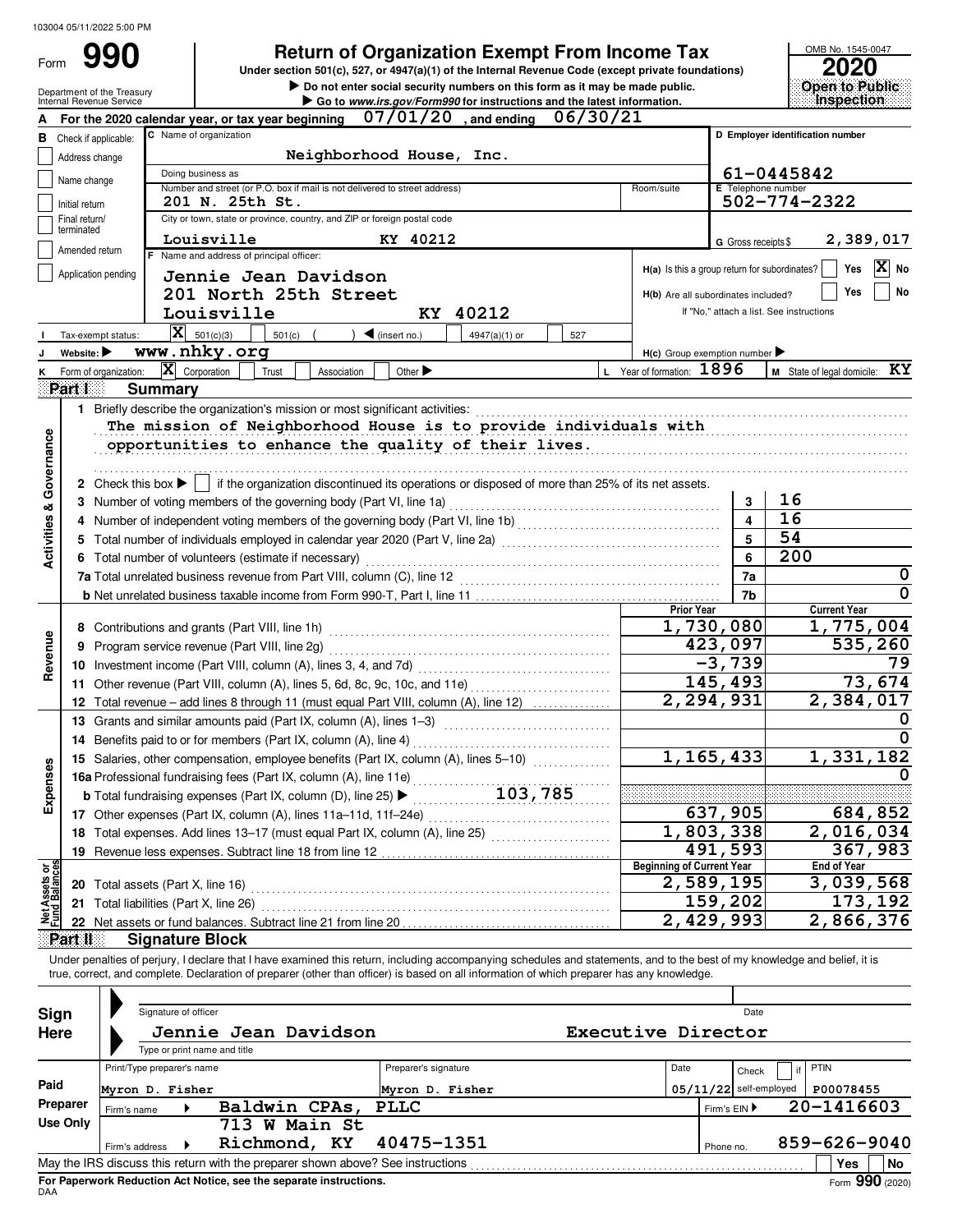|    | Form 990 (2020) Neighborhood House, Inc.<br>61-0445842                                                                             | Page 2                |
|----|------------------------------------------------------------------------------------------------------------------------------------|-----------------------|
|    | Part III<br><b>Statement of Program Service Accomplishments</b>                                                                    |                       |
|    |                                                                                                                                    | $ \mathbf{X} $        |
| 1. | Briefly describe the organization's mission:                                                                                       |                       |
|    | <b>See Schedule O</b>                                                                                                              |                       |
|    |                                                                                                                                    |                       |
|    |                                                                                                                                    |                       |
|    |                                                                                                                                    |                       |
| 2  | Did the organization undertake any significant program services during the year which were not listed on the                       |                       |
|    | prior Form 990 or 990-EZ?                                                                                                          | Yes $\overline{X}$ No |
|    | If "Yes," describe these new services on Schedule O.                                                                               |                       |
| з  | Did the organization cease conducting, or make significant changes in how it conducts, any program                                 |                       |
|    | services?                                                                                                                          | Yes $\overline{X}$ No |
|    | If "Yes," describe these changes on Schedule O.                                                                                    |                       |
| 4  | Describe the organization's program service accomplishments for each of its three largest program services, as measured by         |                       |
|    | expenses. Section $501(c)(3)$ and $501(c)(4)$ organizations are required to report the amount of grants and allocations to others, |                       |
|    | the total expenses, and revenue, if any, for each program service reported.                                                        |                       |
|    |                                                                                                                                    |                       |
|    | ) (Expenses $$872, 877$ including grants of $$$<br>4a (Code:<br>) (Revenue \$                                                      | 470, 188              |
|    | Our Child Development Center makes a lifelong difference by impacting                                                              |                       |
|    | children the first five vears of their lives as well as engaging their                                                             |                       |

as well as gaging thei parents. Our children can continue with us through age 12 in an out-ofschool-time class or they can transition to our Youth Development Program. Our focus is to ensure children meet their developmental milestones, are ready to succeed when they start kindergarten, and develop a lifelong love for learning. We strengthen the impact for our children by engaging their parents in the learning process, recognizing parents are the first teachers for their children. Our Center is a part of the elite Excellence Academy and Stars for Kids Now program.

4b (Code:  $($ ) (Expenses \$ 378, 315 including grants of \$ (Revenue \$ ) Our Youth Development Program provides activities to 1st - 12th graders to help them succeed in school and life. We provide academic support, character development and life skills training, cultural and recreational activities, and college and career readiness services. Parents provide leadership and support for our program through their Council, which helps them support their children and provide additional family engagement activities. We provide nutritious meals 6 days/ week and a safe, nurturing learning focused environment to help our youth learn to dream, to set goals and to develop the skills and confidence to achieve their dreams.

| 4c (Code:<br>See Schedule O                         | (Expenses \$ |                                | 330, 470 including grants of \$ |  |             | ) (Revenue \$ |        | 49,82 |
|-----------------------------------------------------|--------------|--------------------------------|---------------------------------|--|-------------|---------------|--------|-------|
|                                                     |              |                                |                                 |  |             |               |        |       |
|                                                     |              |                                |                                 |  |             |               |        |       |
|                                                     |              |                                |                                 |  |             |               |        |       |
|                                                     |              |                                |                                 |  |             |               |        |       |
|                                                     |              |                                |                                 |  |             |               |        |       |
|                                                     |              |                                |                                 |  |             |               |        |       |
|                                                     |              |                                |                                 |  |             |               |        |       |
|                                                     |              |                                |                                 |  |             |               |        |       |
|                                                     |              |                                |                                 |  |             |               |        |       |
|                                                     |              |                                |                                 |  |             |               |        |       |
| 4d Other program services (Describe on Schedule O.) |              |                                |                                 |  |             |               |        |       |
| $(Express$ \$                                       |              | 24, 906 including grants of \$ |                                 |  | (Revenue \$ |               | 15,247 |       |
| 4e Total program service expenses >                 |              | 1,606,568                      |                                 |  |             |               |        |       |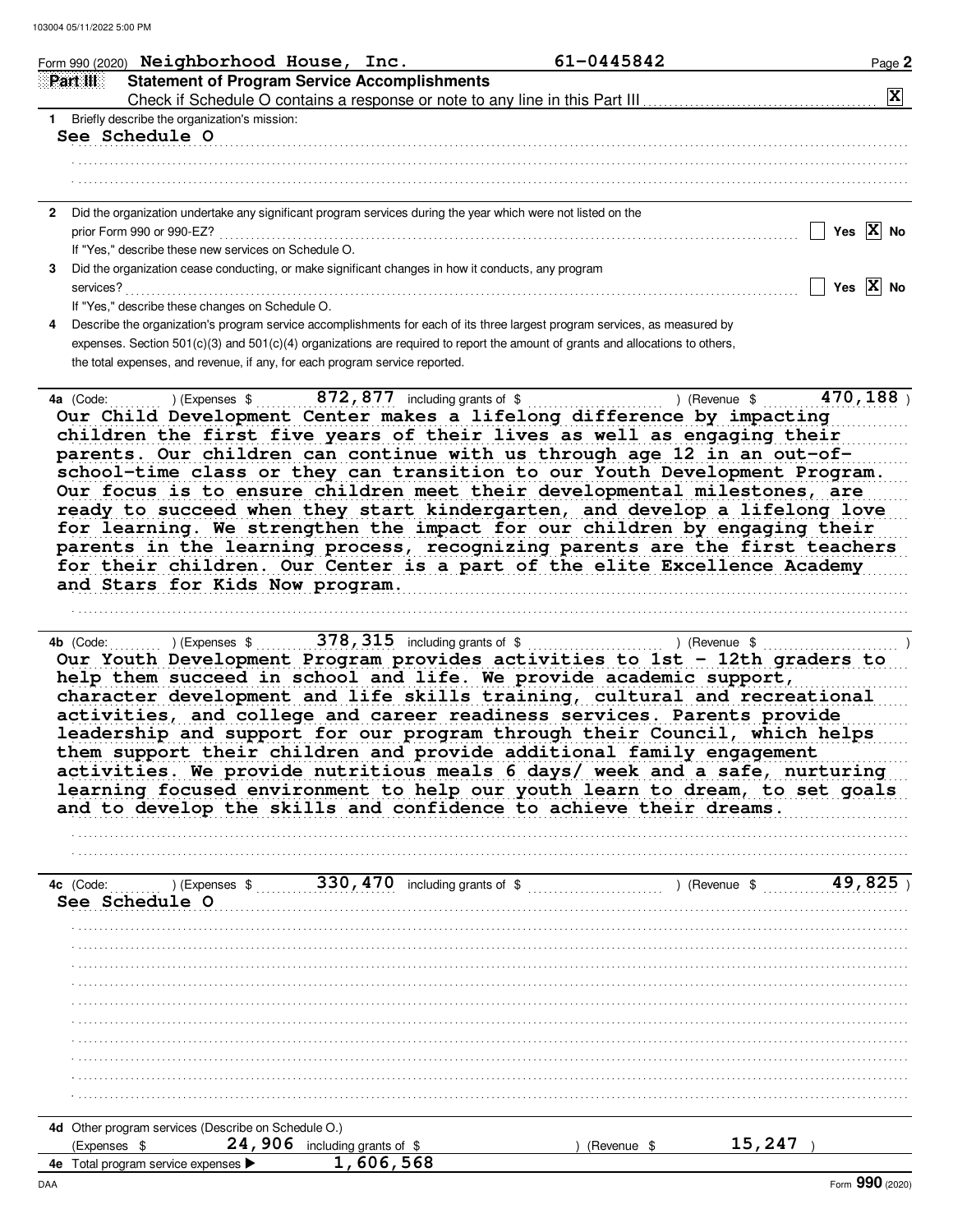|     | <b>Checklist of Required Schedules</b><br>Part IV                                                                                                                                                                                                 |                 |                         |    |
|-----|---------------------------------------------------------------------------------------------------------------------------------------------------------------------------------------------------------------------------------------------------|-----------------|-------------------------|----|
|     |                                                                                                                                                                                                                                                   |                 | Yes                     | No |
| 1.  | Is the organization described in section 501(c)(3) or $4947(a)(1)$ (other than a private foundation)? If "Yes,"                                                                                                                                   |                 |                         |    |
|     | complete Schedule A                                                                                                                                                                                                                               | 1               | X                       |    |
| 2   | Is the organization required to complete Schedule B, Schedule of Contributors (see instructions)?                                                                                                                                                 | $\mathbf{2}$    | $\overline{\mathbf{x}}$ |    |
| 3   | Did the organization engage in direct or indirect political campaign activities on behalf of or in opposition to                                                                                                                                  |                 |                         |    |
|     | candidates for public office? If "Yes," complete Schedule C, Part I                                                                                                                                                                               | 3               |                         | X  |
| 4   | Section 501(c)(3) organizations. Did the organization engage in lobbying activities, or have a section 501(h)                                                                                                                                     |                 |                         |    |
|     | election in effect during the tax year? If "Yes," complete Schedule C, Part II                                                                                                                                                                    | 4               |                         | X  |
| 5   | Is the organization a section $501(c)(4)$ , $501(c)(5)$ , or $501(c)(6)$ organization that receives membership dues,                                                                                                                              |                 |                         |    |
|     | assessments, or similar amounts as defined in Revenue Procedure 98-19? If "Yes," complete Schedule C, Part III                                                                                                                                    | 5               |                         | X  |
| 6   | Did the organization maintain any donor advised funds or any similar funds or accounts for which donors                                                                                                                                           |                 |                         |    |
|     | have the right to provide advice on the distribution or investment of amounts in such funds or accounts? If                                                                                                                                       |                 |                         |    |
|     | "Yes," complete Schedule D, Part I                                                                                                                                                                                                                | 6               |                         | X  |
| 7   | Did the organization receive or hold a conservation easement, including easements to preserve open space,                                                                                                                                         |                 |                         |    |
|     | the environment, historic land areas, or historic structures? If "Yes," complete Schedule D, Part II                                                                                                                                              | 7               |                         | X  |
| 8   | Did the organization maintain collections of works of art, historical treasures, or other similar assets? If "Yes,"                                                                                                                               |                 |                         |    |
|     | complete Schedule D, Part III                                                                                                                                                                                                                     | 8               |                         | X  |
| 9   | Did the organization report an amount in Part X, line 21, for escrow or custodial account liability, serve as a                                                                                                                                   |                 |                         |    |
|     | custodian for amounts not listed in Part X; or provide credit counseling, debt management, credit repair, or                                                                                                                                      |                 |                         |    |
|     | debt negotiation services? If "Yes," complete Schedule D, Part IV                                                                                                                                                                                 | 9               |                         | X  |
| 10  | Did the organization, directly or through a related organization, hold assets in donor-restricted endowments                                                                                                                                      |                 |                         |    |
|     | or in quasi endowments? If "Yes," complete Schedule D, Part V                                                                                                                                                                                     | 10              |                         | X  |
| 11  | If the organization's answer to any of the following questions is "Yes," then complete Schedule D, Parts VI,                                                                                                                                      |                 |                         |    |
|     | VII, VIII, IX, or X as applicable.                                                                                                                                                                                                                |                 |                         |    |
| а   | Did the organization report an amount for land, buildings, and equipment in Part X, line 10? If "Yes,"                                                                                                                                            |                 |                         |    |
|     | complete Schedule D, Part VI                                                                                                                                                                                                                      | 11a             | X                       |    |
| b   | Did the organization report an amount for investments—other securities in Part X, line 12, that is 5% or more                                                                                                                                     |                 |                         |    |
|     | of its total assets reported in Part X, line 16? If "Yes," complete Schedule D, Part VII                                                                                                                                                          | 11b             |                         | X  |
| c   | Did the organization report an amount for investments-program related in Part X, line 13, that is 5% or more                                                                                                                                      |                 |                         |    |
|     | of its total assets reported in Part X, line 16? If "Yes," complete Schedule D, Part VIII                                                                                                                                                         | 11c             |                         | X  |
| d   | Did the organization report an amount for other assets in Part X, line 15, that is 5% or more of its total assets                                                                                                                                 |                 |                         |    |
|     | reported in Part X, line 16? If "Yes," complete Schedule D, Part IX                                                                                                                                                                               | 11d             |                         | X  |
|     | Did the organization report an amount for other liabilities in Part X, line 25? If "Yes," complete Schedule D, Part X                                                                                                                             | 11e             |                         | X  |
| е   |                                                                                                                                                                                                                                                   |                 |                         |    |
| f   | Did the organization's separate or consolidated financial statements for the tax year include a footnote that addresses<br>the organization's liability for uncertain tax positions under FIN 48 (ASC 740)? If "Yes," complete Schedule D, Part X |                 | X                       |    |
|     |                                                                                                                                                                                                                                                   | 11f             |                         |    |
| 12a | Did the organization obtain separate, independent audited financial statements for the tax year? If "Yes," complete                                                                                                                               |                 | X                       |    |
|     | Schedule D, Parts XI and XII                                                                                                                                                                                                                      | 12a             |                         |    |
| b   | Was the organization included in consolidated, independent audited financial statements for the tax year? If                                                                                                                                      |                 |                         |    |
|     |                                                                                                                                                                                                                                                   | 12 <sub>b</sub> |                         | X  |
| 13  |                                                                                                                                                                                                                                                   | 13              |                         | X  |
| 14a | Did the organization maintain an office, employees, or agents outside of the United States?                                                                                                                                                       | 14a             |                         | X  |
| b   | Did the organization have aggregate revenues or expenses of more than \$10,000 from grantmaking,                                                                                                                                                  |                 |                         |    |
|     | fundraising, business, investment, and program service activities outside the United States, or aggregate                                                                                                                                         |                 |                         |    |
|     |                                                                                                                                                                                                                                                   | 14b             |                         | X  |
| 15  | Did the organization report on Part IX, column (A), line 3, more than \$5,000 of grants or other assistance to or                                                                                                                                 |                 |                         |    |
|     | for any foreign organization? If "Yes," complete Schedule F, Parts II and IV                                                                                                                                                                      | 15              |                         | X  |
| 16  | Did the organization report on Part IX, column (A), line 3, more than \$5,000 of aggregate grants or other                                                                                                                                        |                 |                         |    |
|     | assistance to or for foreign individuals? If "Yes," complete Schedule F, Parts III and IV [[[[[[[[[[[[[[[[[[[                                                                                                                                     | 16              |                         | X  |
| 17  | Did the organization report a total of more than \$15,000 of expenses for professional fundraising services on                                                                                                                                    |                 |                         |    |
|     |                                                                                                                                                                                                                                                   | 17              |                         | X. |
| 18  | Did the organization report more than \$15,000 total of fundraising event gross income and contributions on                                                                                                                                       |                 |                         |    |
|     | Part VIII, lines 1c and 8a? If "Yes," complete Schedule G, Part II                                                                                                                                                                                | 18              | X                       |    |
| 19  | Did the organization report more than \$15,000 of gross income from gaming activities on Part VIII, line 9a?                                                                                                                                      |                 |                         |    |
|     |                                                                                                                                                                                                                                                   | 19              |                         | X  |
| 20a | Did the organization operate one or more hospital facilities? If "Yes," complete Schedule H                                                                                                                                                       | 20a             |                         | X  |
| b   |                                                                                                                                                                                                                                                   | 20 <sub>b</sub> |                         |    |
| 21  | Did the organization report more than \$5,000 of grants or other assistance to any domestic organization or                                                                                                                                       |                 |                         |    |
|     |                                                                                                                                                                                                                                                   | 21              |                         | X. |

|  | Form 990 (2020) $Neighbourhood$ House, |  | Inc. | 61-0445842 | $a$ aqe $3$ |
|--|----------------------------------------|--|------|------------|-------------|
|--|----------------------------------------|--|------|------------|-------------|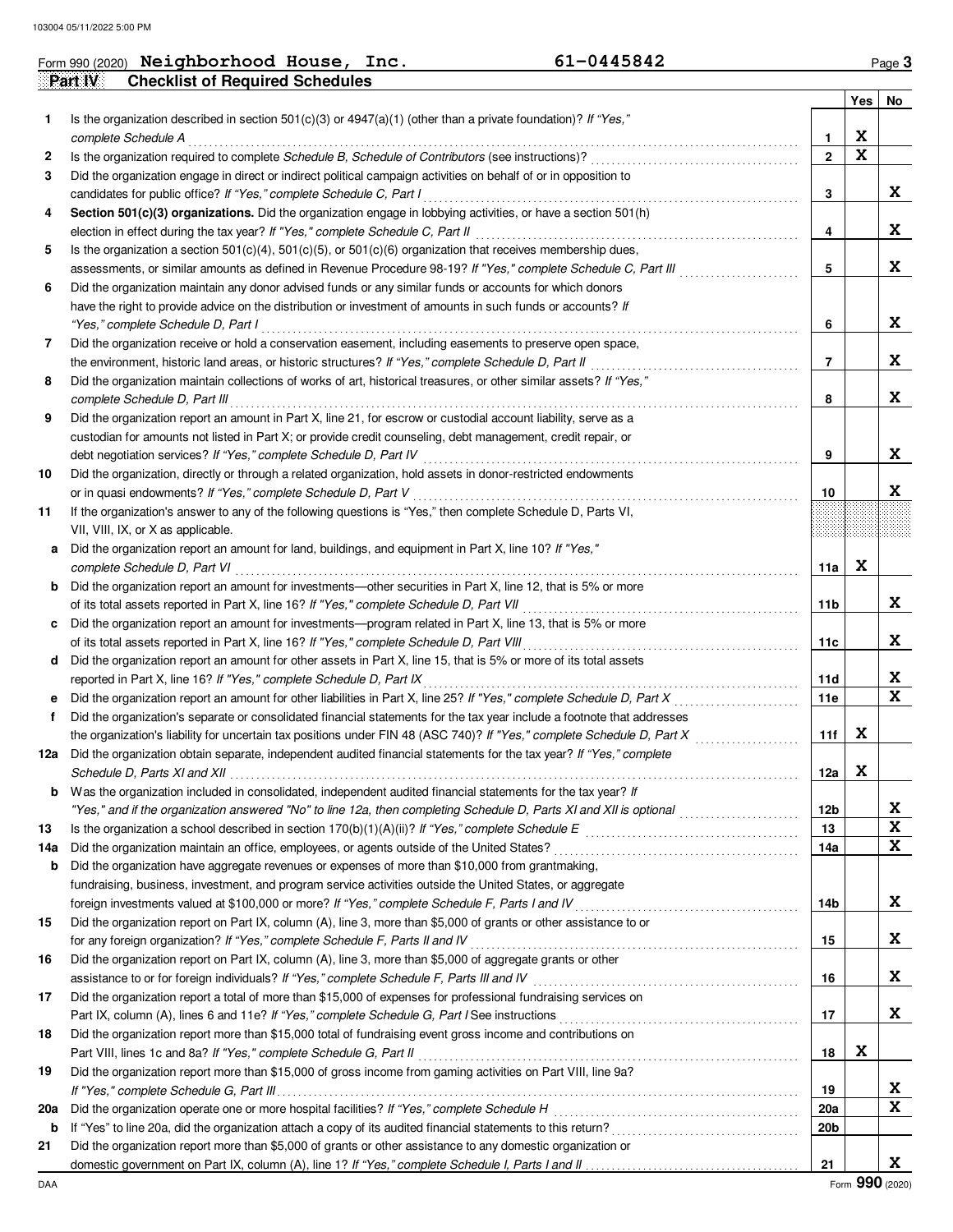|     | <b>Checklist of Required Schedules (continued)</b><br>Part IV                                                                                                                                       |                        |             |                              |
|-----|-----------------------------------------------------------------------------------------------------------------------------------------------------------------------------------------------------|------------------------|-------------|------------------------------|
|     |                                                                                                                                                                                                     |                        | Yes         | No                           |
| 22  | Did the organization report more than \$5,000 of grants or other assistance to or for domestic individuals on<br>Part IX, column (A), line 2? If "Yes," complete Schedule I, Parts I and III        | 22                     |             | X.                           |
| 23  | Did the organization answer "Yes" to Part VII, Section A, line 3, 4, or 5 about compensation of the                                                                                                 |                        |             |                              |
|     | organization's current and former officers, directors, trustees, key employees, and highest compensated                                                                                             |                        |             |                              |
|     | employees? If "Yes," complete Schedule J                                                                                                                                                            | 23                     |             | X.                           |
| 24a | Did the organization have a tax-exempt bond issue with an outstanding principal amount of more than                                                                                                 |                        |             |                              |
|     | \$100,000 as of the last day of the year, that was issued after December 31, 2002? If "Yes," answer lines 24b                                                                                       |                        |             |                              |
|     | through 24d and complete Schedule K. If "No," go to line 25a                                                                                                                                        | 24a                    |             | X                            |
| b   |                                                                                                                                                                                                     | 24b                    |             |                              |
| с   | Did the organization maintain an escrow account other than a refunding escrow at any time during the year                                                                                           |                        |             |                              |
|     | to defease any tax-exempt bonds?                                                                                                                                                                    | 24c                    |             |                              |
| d   | Did the organization act as an "on behalf of" issuer for bonds outstanding at any time during the year?                                                                                             | 24d                    |             |                              |
| 25a | Section 501(c)(3), 501(c)(4), and 501(c)(29) organizations. Did the organization engage in an excess benefit                                                                                        |                        |             |                              |
|     | transaction with a disqualified person during the year? If "Yes," complete Schedule L, Part I                                                                                                       | 25a                    |             | X.                           |
| b   | Is the organization aware that it engaged in an excess benefit transaction with a disqualified person in a prior                                                                                    |                        |             |                              |
|     | year, and that the transaction has not been reported on any of the organization's prior Forms 990 or 990-EZ?                                                                                        |                        |             |                              |
|     | If "Yes," complete Schedule L, Part I                                                                                                                                                               | 25 <sub>b</sub>        |             | X                            |
| 26  | Did the organization report any amount on Part X, line 5 or 22, for receivables from or payables to any current                                                                                     |                        |             |                              |
|     | or former officer, director, trustee, key employee, creator or founder, substantial contributor, or 35%                                                                                             |                        |             |                              |
|     | controlled entity or family member of any of these persons? If "Yes," complete Schedule L, Part II                                                                                                  | 26                     |             | X                            |
| 27  | Did the organization provide a grant or other assistance to any current or former officer, director, trustee, key                                                                                   |                        |             |                              |
|     | employee, creator or founder, substantial contributor or employee thereof, a grant selection committee                                                                                              |                        |             |                              |
|     | member, or to a 35% controlled entity (including an employee thereof) or family member of any of these                                                                                              |                        |             |                              |
|     | persons? If "Yes," complete Schedule L, Part III                                                                                                                                                    | 27                     |             | X                            |
|     | Was the organization a party to a business transaction with one of the following parties (see Schedule L, Part                                                                                      |                        |             |                              |
| 28  |                                                                                                                                                                                                     |                        |             |                              |
|     | IV instructions, for applicable filing thresholds, conditions, and exceptions):<br>A current or former officer, director, trustee, key employee, creator or founder, or substantial contributor? If |                        |             |                              |
| а   |                                                                                                                                                                                                     |                        |             | X                            |
|     | "Yes," complete Schedule L, Part IV                                                                                                                                                                 | 28a<br>28 <sub>b</sub> |             | $\overline{\mathbf{x}}$      |
| b   | A family member of any individual described in line 28a? If "Yes," complete Schedule L, Part IV                                                                                                     |                        |             |                              |
| с   | A 35% controlled entity of one or more individuals and/or organizations described in lines 28a or 28b? If                                                                                           |                        |             | X                            |
|     | "Yes," complete Schedule L, Part IV                                                                                                                                                                 | 28c<br>29              | $\mathbf x$ |                              |
| 29  |                                                                                                                                                                                                     |                        |             |                              |
| 30  | Did the organization receive contributions of art, historical treasures, or other similar assets, or qualified                                                                                      |                        |             |                              |
|     | conservation contributions? If "Yes," complete Schedule M                                                                                                                                           | 30                     |             | X<br>$\overline{\mathbf{x}}$ |
| 31  | Did the organization liquidate, terminate, or dissolve and cease operations? If "Yes," complete Schedule N, Part I                                                                                  | 31                     |             |                              |
| 32  | Did the organization sell, exchange, dispose of, or transfer more than 25% of its net assets? If "Yes,"                                                                                             |                        |             |                              |
|     | complete Schedule N, Part II                                                                                                                                                                        | 32                     |             | X                            |
| 33  | Did the organization own 100% of an entity disregarded as separate from the organization under Regulations                                                                                          |                        |             |                              |
|     | sections 301.7701-2 and 301.7701-3? If "Yes," complete Schedule R, Part I                                                                                                                           | 33                     |             | X                            |
| 34  | Was the organization related to any tax-exempt or taxable entity? If "Yes," complete Schedule R, Part II, III,                                                                                      |                        |             |                              |
|     | or IV, and Part V, line 1                                                                                                                                                                           | 34                     |             | X<br>$\overline{\mathbf{x}}$ |
| 35a |                                                                                                                                                                                                     | 35a                    |             |                              |
| b   | If "Yes" to line 35a, did the organization receive any payment from or engage in any transaction with a                                                                                             |                        |             |                              |
|     | controlled entity within the meaning of section 512(b)(13)? If "Yes," complete Schedule R, Part V, line 2                                                                                           | 35b                    |             |                              |
| 36  | Section 501(c)(3) organizations. Did the organization make any transfers to an exempt non-charitable                                                                                                |                        |             |                              |
|     | related organization? If "Yes," complete Schedule R, Part V, line 2                                                                                                                                 | 36                     |             | X.                           |
| 37  | Did the organization conduct more than 5% of its activities through an entity that is not a related organization                                                                                    |                        |             |                              |
|     | and that is treated as a partnership for federal income tax purposes? If "Yes," complete Schedule R, Part VI                                                                                        | 37                     |             | X.                           |
| 38  | Did the organization complete Schedule O and provide explanations in Schedule O for Part VI, lines 11b and                                                                                          |                        |             |                              |
|     | 19? Note: All Form 990 filers are required to complete Schedule O.                                                                                                                                  | 38                     | X           |                              |
|     | <b>Statements Regarding Other IRS Filings and Tax Compliance</b><br>Part V                                                                                                                          |                        |             |                              |
|     | Check if Schedule O contains a response or note to any line in this Part V                                                                                                                          |                        |             |                              |
|     |                                                                                                                                                                                                     |                        | Yes         | No                           |
| 1a  | 24<br>Enter the number reported in Box 3 of Form 1096. Enter -0- if not applicable<br>1a                                                                                                            |                        |             |                              |
| b   | $\mathbf 0$<br>1 <sub>b</sub><br>Enter the number of Forms W-2G included in line 1a. Enter -0- if not applicable                                                                                    |                        |             |                              |
|     | Did the organization comply with backup withholding rules for reportable payments to vendors and                                                                                                    |                        |             |                              |
| c   |                                                                                                                                                                                                     | 1c                     | X           |                              |

**Neighborhood House, Inc. 61-0445842**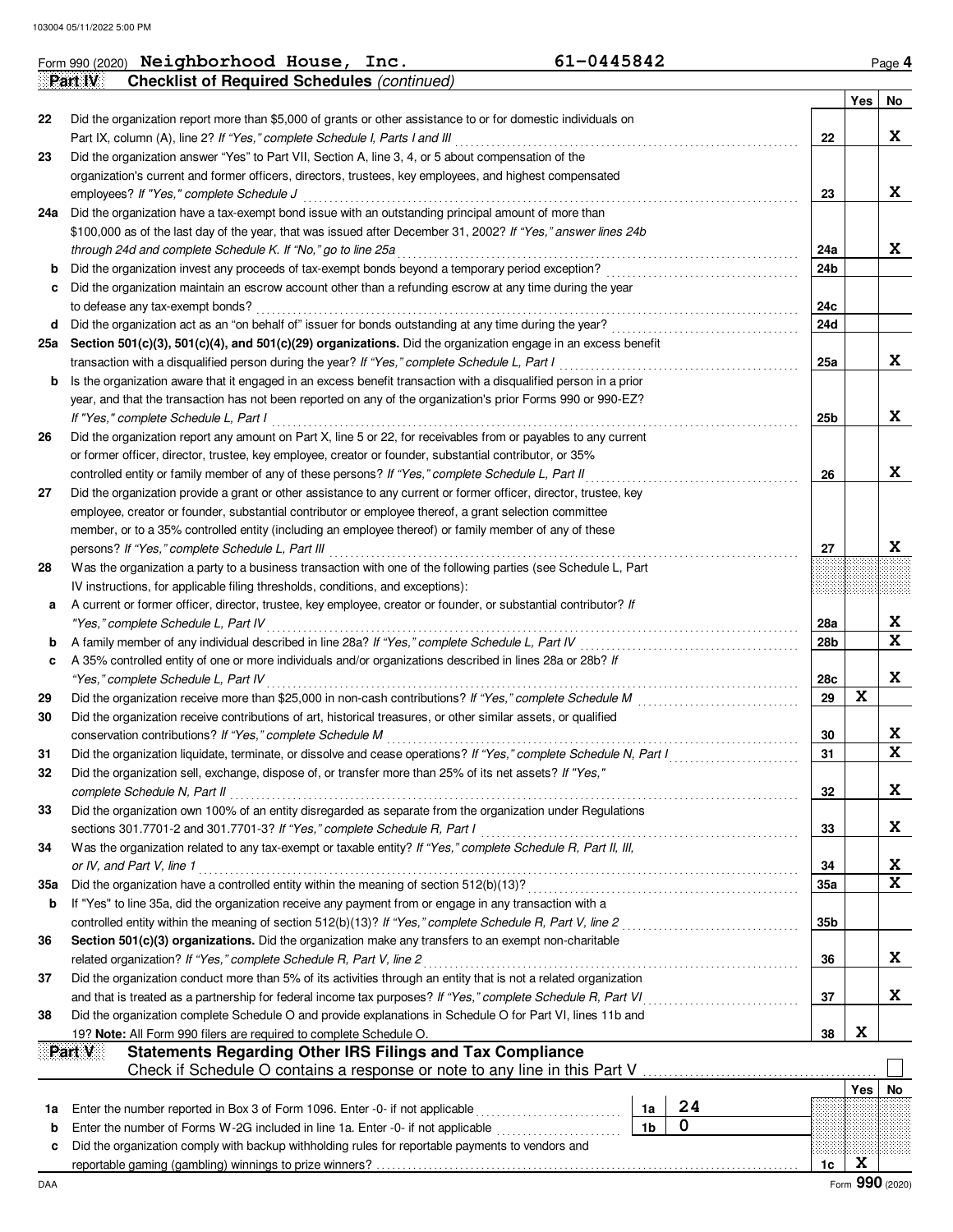|         | Form 990 (2020) Neighborhood House, Inc.<br>61-0445842<br>Statements Regarding Other IRS Filings and Tax Compliance (continued)<br>Part V                                                         |                 |    |                |            | Page 5                  |
|---------|---------------------------------------------------------------------------------------------------------------------------------------------------------------------------------------------------|-----------------|----|----------------|------------|-------------------------|
|         |                                                                                                                                                                                                   |                 |    |                | <b>Yes</b> | No                      |
| 2a      | Enter the number of employees reported on Form W-3, Transmittal of Wage and Tax                                                                                                                   |                 |    |                |            |                         |
|         | Statements, filed for the calendar year ending with or within the year covered by this return                                                                                                     | 2a              | 54 |                |            |                         |
| b       | If at least one is reported on line 2a, did the organization file all required federal employment tax returns?                                                                                    |                 |    | 2 <sub>b</sub> | X          |                         |
|         | Note: If the sum of lines 1a and 2a is greater than 250, you may be required to e-file (see instructions)                                                                                         |                 |    |                |            |                         |
| За      | Did the organization have unrelated business gross income of \$1,000 or more during the year?                                                                                                     |                 |    | Зa             |            | X                       |
| b       | If "Yes," has it filed a Form 990-T for this year? If "No" to line 3b, provide an explanation on Schedule O                                                                                       |                 |    | 3b             |            |                         |
| 4a      | At any time during the calendar year, did the organization have an interest in, or a signature or other authority over,                                                                           |                 |    |                |            |                         |
|         |                                                                                                                                                                                                   |                 |    | 4a             |            | X                       |
| b       | If "Yes," enter the name of the foreign country ▶<br>See instructions for filing requirements for FinCEN Form 114, Report of Foreign Bank and Financial Accounts (FBAR).                          |                 |    |                |            |                         |
|         |                                                                                                                                                                                                   |                 |    | 5a             |            | X                       |
| 5a<br>b | Did any taxable party notify the organization that it was or is a party to a prohibited tax shelter transaction?                                                                                  |                 |    | 5b             |            | $\overline{\mathbf{x}}$ |
| c       | If "Yes" to line 5a or 5b, did the organization file Form 8886-T?                                                                                                                                 |                 |    | 5c             |            |                         |
| 6a      | Does the organization have annual gross receipts that are normally greater than \$100,000, and did the                                                                                            |                 |    |                |            |                         |
|         | organization solicit any contributions that were not tax deductible as charitable contributions?                                                                                                  |                 |    | 6a             |            | X                       |
| b       | If "Yes," did the organization include with every solicitation an express statement that such contributions or                                                                                    |                 |    |                |            |                         |
|         | gifts were not tax deductible?                                                                                                                                                                    |                 |    | 6b             |            |                         |
| 7       | Organizations that may receive deductible contributions under section 170(c).                                                                                                                     |                 |    |                |            |                         |
| а       | Did the organization receive a payment in excess of \$75 made partly as a contribution and partly for goods                                                                                       |                 |    |                |            |                         |
|         | and services provided to the payor?                                                                                                                                                               |                 |    | 7a             | X          |                         |
| b       |                                                                                                                                                                                                   |                 |    | 7b             | X          |                         |
| c       | Did the organization sell, exchange, or otherwise dispose of tangible personal property for which it was                                                                                          |                 |    |                |            |                         |
|         | required to file Form 8282?                                                                                                                                                                       |                 |    | 7c             |            | X                       |
| d       | If "Yes," indicate the number of Forms 8282 filed during the year<br>[[[[[[[[[[[[[[[[[[[]]]]]]]]                                                                                                  | 7d              |    |                |            |                         |
| е       |                                                                                                                                                                                                   |                 |    | 7e             |            | X                       |
| f       |                                                                                                                                                                                                   |                 |    | 7f             |            | $\mathbf x$             |
| g       | If the organization received a contribution of qualified intellectual property, did the organization file Form 8899 as required?                                                                  |                 |    | 7g             |            |                         |
| h       | If the organization received a contribution of cars, boats, airplanes, or other vehicles, did the organization file a Form 1098-C?                                                                |                 |    | 7h             |            |                         |
| 8       | Sponsoring organizations maintaining donor advised funds. Did a donor advised fund maintained by the                                                                                              |                 |    |                |            |                         |
|         |                                                                                                                                                                                                   |                 |    | 8              |            |                         |
| 9       | Sponsoring organizations maintaining donor advised funds.                                                                                                                                         |                 |    |                |            |                         |
| а       | Did the sponsoring organization make any taxable distributions under section 4966?                                                                                                                |                 |    | <b>9a</b>      |            |                         |
| b       |                                                                                                                                                                                                   |                 |    | 9b             |            |                         |
| 10      | Section 501(c)(7) organizations. Enter:                                                                                                                                                           |                 |    |                |            |                         |
| a       |                                                                                                                                                                                                   | 10a             |    |                |            |                         |
| b       | Gross receipts, included on Form 990, Part VIII, line 12, for public use of club facilities                                                                                                       | 10 <sub>b</sub> |    |                |            |                         |
| 11      | Section 501(c)(12) organizations. Enter:                                                                                                                                                          |                 |    |                |            |                         |
| а       | Gross income from members or shareholders                                                                                                                                                         | 11a             |    |                |            |                         |
| b       | Gross income from other sources (Do not net amounts due or paid to other sources                                                                                                                  |                 |    |                |            |                         |
|         | against amounts due or received from them.)                                                                                                                                                       | 11b             |    |                |            |                         |
| 12a     | Section 4947(a)(1) non-exempt charitable trusts. Is the organization filing Form 990 in lieu of Form 1041?                                                                                        |                 |    | 12a            |            |                         |
| b       | If "Yes," enter the amount of tax-exempt interest received or accrued during the year                                                                                                             | 12b             |    |                |            |                         |
| 13      | Section 501(c)(29) qualified nonprofit health insurance issuers.                                                                                                                                  |                 |    |                |            |                         |
| а       | Is the organization licensed to issue qualified health plans in more than one state?                                                                                                              |                 |    | 13а            |            |                         |
|         | Note: See the instructions for additional information the organization must report on Schedule O.<br>Enter the amount of reserves the organization is required to maintain by the states in which |                 |    |                |            |                         |
| b       |                                                                                                                                                                                                   | 13b             |    |                |            |                         |
| c       | Enter the amount of reserves on hand                                                                                                                                                              | 13с             |    |                |            |                         |
| 14а     |                                                                                                                                                                                                   |                 |    | 14a            |            | X                       |
| b       | If "Yes," has it filed a Form 720 to report these payments? If "No," provide an explanation on Schedule O                                                                                         |                 |    | 14b            |            |                         |
| 15      | Is the organization subject to the section 4960 tax on payment(s) of more than \$1,000,000 in remuneration or                                                                                     |                 |    |                |            |                         |
|         | excess parachute payment(s) during the year?                                                                                                                                                      |                 |    | 15             |            | X                       |
|         | If "Yes," see instructions and file Form 4720, Schedule N.                                                                                                                                        |                 |    |                |            |                         |
| 16      | Is the organization an educational institution subject to the section 4968 excise tax on net investment income?                                                                                   |                 |    | 16             |            | X                       |
|         | If "Yes," complete Form 4720, Schedule O.                                                                                                                                                         |                 |    |                |            |                         |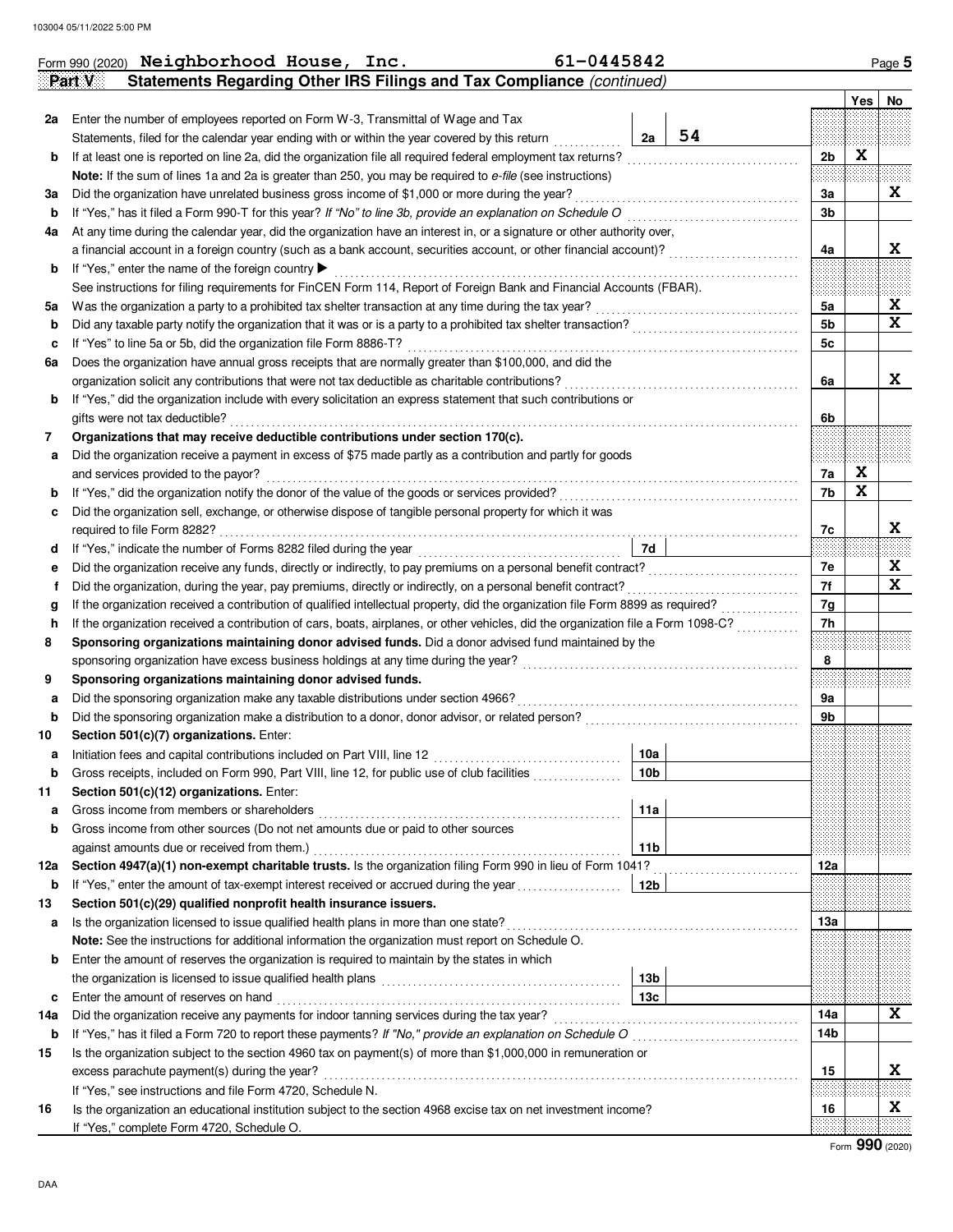|             | 61-0445842<br>Form 990 (2020) Neighborhood House, Inc.                                                                                                                                                                       |    |    |              |     | Page 6  |
|-------------|------------------------------------------------------------------------------------------------------------------------------------------------------------------------------------------------------------------------------|----|----|--------------|-----|---------|
|             | Part VI<br>Governance, Management, and Disclosure For each "Yes" response to lines 2 through 7b below, and for a "No"                                                                                                        |    |    |              |     |         |
|             | response to line 8a, 8b, or 10b below, describe the circumstances, processes, or changes on Schedule O. See instructions.                                                                                                    |    |    |              |     |         |
|             | Check if Schedule O contains a response or note to any line in this Part VI                                                                                                                                                  |    |    |              |     | IХ      |
|             | <b>Section A. Governing Body and Management</b>                                                                                                                                                                              |    |    |              |     |         |
|             |                                                                                                                                                                                                                              |    |    |              | Yes | No      |
| 1a          | Enter the number of voting members of the governing body at the end of the tax year                                                                                                                                          | 1a | 16 |              |     |         |
|             | If there are material differences in voting rights among members of the governing body, or                                                                                                                                   |    |    |              |     |         |
|             | if the governing body delegated broad authority to an executive committee or similar                                                                                                                                         |    |    |              |     |         |
|             | committee, explain on Schedule O.                                                                                                                                                                                            |    |    |              |     |         |
| b           | Enter the number of voting members included on line 1a, above, who are independent                                                                                                                                           | 1b | 16 |              |     |         |
| 2           | Did any officer, director, trustee, or key employee have a family relationship or a business relationship with                                                                                                               |    |    |              |     |         |
|             | any other officer, director, trustee, or key employee?                                                                                                                                                                       |    |    | $\mathbf{2}$ |     | X       |
| 3           | Did the organization delegate control over management duties customarily performed by or under the direct                                                                                                                    |    |    |              |     |         |
|             | supervision of officers, directors, trustees, or key employees to a management company or other person?                                                                                                                      |    |    | 3            |     | X       |
| 4           | Did the organization make any significant changes to its governing documents since the prior Form 990 was filed?                                                                                                             |    |    | 4            |     | X<br>X  |
| 5           | Did the organization become aware during the year of a significant diversion of the organization's assets?                                                                                                                   |    |    | 5            |     |         |
| 6           | Did the organization have members or stockholders?                                                                                                                                                                           |    |    | 6            |     | X       |
| 7a          | Did the organization have members, stockholders, or other persons who had the power to elect or appoint                                                                                                                      |    |    |              |     |         |
|             | one or more members of the governing body?                                                                                                                                                                                   |    |    | 7a           |     | X       |
| b           | Are any governance decisions of the organization reserved to (or subject to approval by) members,                                                                                                                            |    |    |              |     |         |
|             | stockholders, or persons other than the governing body?                                                                                                                                                                      |    |    | 7b           |     | X       |
| 8           | Did the organization contemporaneously document the meetings held or written actions undertaken during the year by the following:                                                                                            |    |    |              |     |         |
| а           | The governing body?                                                                                                                                                                                                          |    |    | 8a           | X   |         |
| b           | Each committee with authority to act on behalf of the governing body?                                                                                                                                                        |    |    | 8b           | X   |         |
| 9           | Is there any officer, director, trustee, or key employee listed in Part VII, Section A, who cannot be reached at                                                                                                             |    |    |              |     | X       |
|             | the organization's mailing address? If "Yes," provide the names and addresses on Schedule O<br>Section B. Policies (This Section B requests information about policies not required by the Internal Revenue Code.)           |    |    | 9            |     |         |
|             |                                                                                                                                                                                                                              |    |    |              |     |         |
|             |                                                                                                                                                                                                                              |    |    | 10a          | Yes | No<br>X |
| 10a         | Did the organization have local chapters, branches, or affiliates?                                                                                                                                                           |    |    |              |     |         |
| b           | If "Yes," did the organization have written policies and procedures governing the activities of such chapters,                                                                                                               |    |    |              |     |         |
|             | affiliates, and branches to ensure their operations are consistent with the organization's exempt purposes?                                                                                                                  |    |    | 10b<br>11a   | X   |         |
| 11a         | Has the organization provided a complete copy of this Form 990 to all members of its governing body before filing the form?<br>Describe in Schedule O the process, if any, used by the organization to review this Form 990. |    |    |              |     |         |
| b           | Did the organization have a written conflict of interest policy? If "No," go to line 13                                                                                                                                      |    |    | 12a          | X   |         |
| 12a         | Were officers, directors, or trustees, and key employees required to disclose annually interests that could give rise to conflicts?                                                                                          |    |    | 12b          | X   |         |
| $\mathbf b$ | Did the organization regularly and consistently monitor and enforce compliance with the policy? If "Yes,"                                                                                                                    |    |    |              |     |         |
| c           | describe in Schedule O how this was done                                                                                                                                                                                     |    |    |              | X   |         |
| 13          | Did the organization have a written whistleblower policy?                                                                                                                                                                    |    |    | 12c<br>13    | X   |         |
| 14          | Did the organization have a written document retention and destruction policy?                                                                                                                                               |    |    | 14           | X   |         |
| 15          | Did the process for determining compensation of the following persons include a review and approval by                                                                                                                       |    |    |              |     |         |
|             | independent persons, comparability data, and contemporaneous substantiation of the deliberation and decision?                                                                                                                |    |    |              |     |         |
| а           | The organization's CEO, Executive Director, or top management official                                                                                                                                                       |    |    | 15a          | X   |         |
| b           | Other officers or key employees of the organization                                                                                                                                                                          |    |    | 15b          |     | X       |
|             | If "Yes" to line 15a or 15b, describe the process in Schedule O (see instructions).                                                                                                                                          |    |    |              |     |         |
| 16a         | Did the organization invest in, contribute assets to, or participate in a joint venture or similar arrangement                                                                                                               |    |    |              |     |         |
|             | with a taxable entity during the year?                                                                                                                                                                                       |    |    | 16a          |     | X.      |
| b           | If "Yes," did the organization follow a written policy or procedure requiring the organization to evaluate its                                                                                                               |    |    |              |     |         |
|             | participation in joint venture arrangements under applicable federal tax law, and take steps to safeguard the                                                                                                                |    |    |              |     |         |
|             |                                                                                                                                                                                                                              |    |    | 16b          |     |         |
|             | <b>Section C. Disclosure</b>                                                                                                                                                                                                 |    |    |              |     |         |
| 17          | KY<br>List the states with which a copy of this Form 990 is required to be filed $\blacktriangleright$                                                                                                                       |    |    |              |     |         |
| 18          | Section 6104 requires an organization to make its Forms 1023 (1024 or 1024-A, if applicable), 990, and 990-T (Section 501(c)                                                                                                 |    |    |              |     |         |
|             | (3)s only) available for public inspection. Indicate how you made these available. Check all that apply.                                                                                                                     |    |    |              |     |         |
|             | $\mathbf{X}$ Upon request<br>$ \mathbf{X} $ Own website<br>Another's website<br>Other (explain on Schedule O)                                                                                                                |    |    |              |     |         |
| 19          | Describe on Schedule O whether (and if so, how) the organization made its governing documents, conflict of interest policy, and                                                                                              |    |    |              |     |         |
|             | financial statements available to the public during the tax year.                                                                                                                                                            |    |    |              |     |         |
| 20          | State the name, address, and telephone number of the person who possesses the organization's books and records                                                                                                               |    |    |              |     |         |
|             | Beverly Jones<br>201 N. 25th St.                                                                                                                                                                                             |    |    |              |     |         |
|             | KY 40212<br>Louisville                                                                                                                                                                                                       |    |    | 502-774-2322 |     |         |
|             |                                                                                                                                                                                                                              |    |    |              |     |         |

DAA Form **990** (2020)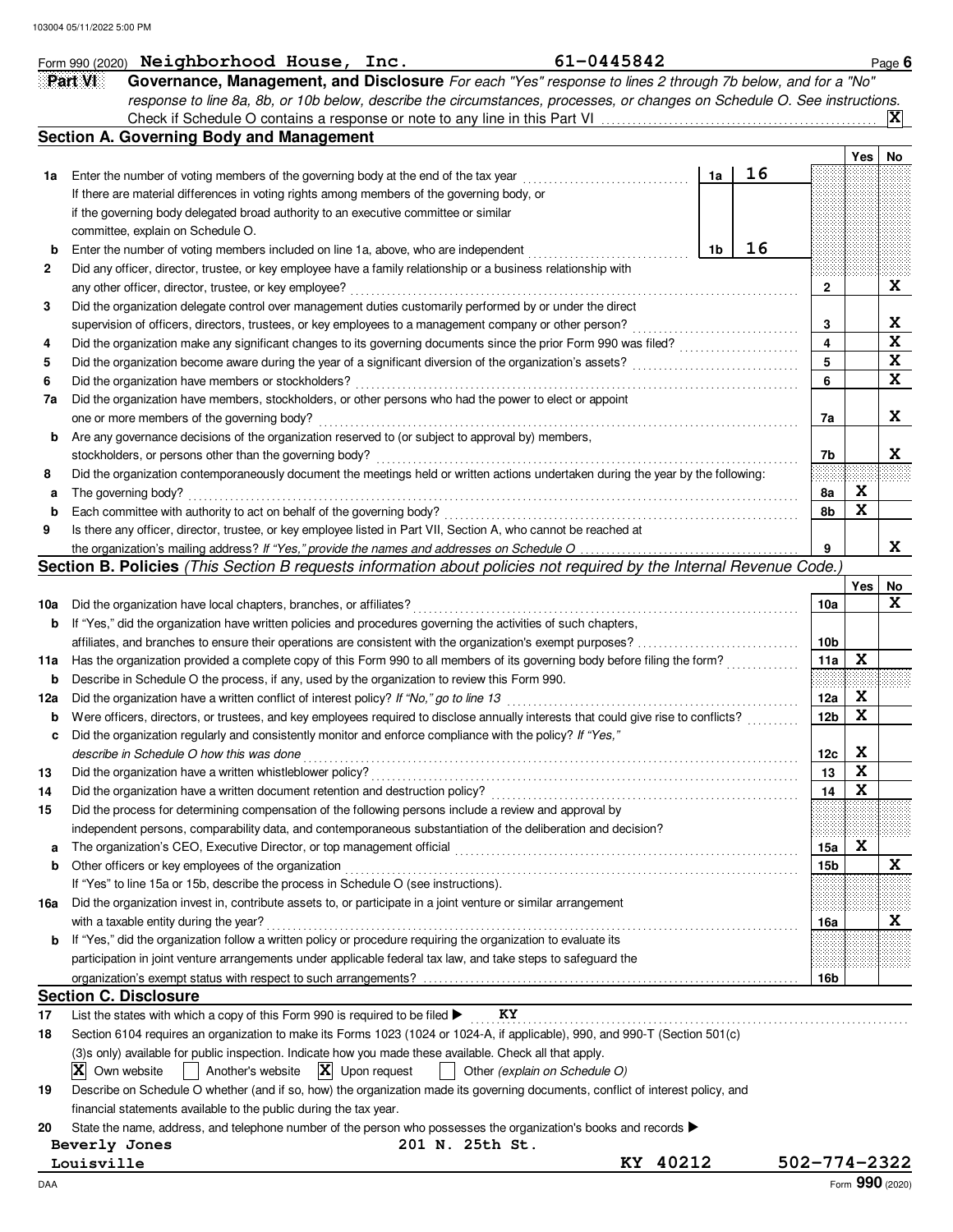| 103004 05/11/2022 5:00 PM                                                                                                                                                                                                                                                                                                     |                                                                |                                   |                       |             |                 |                                                                                                 |        |                                                                                 |                                               |                                           |
|-------------------------------------------------------------------------------------------------------------------------------------------------------------------------------------------------------------------------------------------------------------------------------------------------------------------------------|----------------------------------------------------------------|-----------------------------------|-----------------------|-------------|-----------------|-------------------------------------------------------------------------------------------------|--------|---------------------------------------------------------------------------------|-----------------------------------------------|-------------------------------------------|
| Form 990 (2020) Neighborhood House, Inc.                                                                                                                                                                                                                                                                                      |                                                                |                                   |                       |             |                 |                                                                                                 |        | 61-0445842                                                                      |                                               | Page 7                                    |
| Part VII Compensation of Officers, Directors, Trustees, Key Employees, Highest Compensated Employees, and                                                                                                                                                                                                                     |                                                                |                                   |                       |             |                 |                                                                                                 |        |                                                                                 |                                               |                                           |
| <b>Independent Contractors</b>                                                                                                                                                                                                                                                                                                |                                                                |                                   |                       |             |                 |                                                                                                 |        |                                                                                 |                                               |                                           |
|                                                                                                                                                                                                                                                                                                                               |                                                                |                                   |                       |             |                 |                                                                                                 |        | Check if Schedule O contains a response or note to any line in this Part VII    |                                               |                                           |
| Section A.                                                                                                                                                                                                                                                                                                                    |                                                                |                                   |                       |             |                 |                                                                                                 |        | Officers, Directors, Trustees, Key Employees, and Highest Compensated Employees |                                               |                                           |
| 1a Complete this table for all persons required to be listed. Report compensation for the calendar year ending with or within the<br>organization's tax year.                                                                                                                                                                 |                                                                |                                   |                       |             |                 |                                                                                                 |        |                                                                                 |                                               |                                           |
| List all of the organization's <b>current</b> officers, directors, trustees (whether individuals or organizations), regardless of amount of<br>compensation. Enter -0- in columns (D), (E), and (F) if no compensation was paid.                                                                                              |                                                                |                                   |                       |             |                 |                                                                                                 |        |                                                                                 |                                               |                                           |
| • List all of the organization's current key employees, if any. See instructions for definition of "key employee."                                                                                                                                                                                                            |                                                                |                                   |                       |             |                 |                                                                                                 |        |                                                                                 |                                               |                                           |
| • List the organization's five current highest compensated employees (other than an officer, director, trustee, or key employee)<br>who received reportable compensation (Box 5 of Form W-2 and/or Box 7 of Form 1099-MISC) of more than \$100,000 from the<br>organization and any related organizations.                    |                                                                |                                   |                       |             |                 |                                                                                                 |        |                                                                                 |                                               |                                           |
| • List all of the organization's <b>former</b> officers, key employees, and highest compensated employees who received more than<br>\$100,000 of reportable compensation from the organization and any related organizations.                                                                                                 |                                                                |                                   |                       |             |                 |                                                                                                 |        |                                                                                 |                                               |                                           |
| • List all of the organization's former directors or trustees that received, in the capacity as a former director or trustee of the<br>organization, more than \$10,000 of reportable compensation from the organization and any related organizations.<br>See instructions for the order in which to list the persons above. |                                                                |                                   |                       |             |                 |                                                                                                 |        |                                                                                 |                                               |                                           |
| Check this box if neither the organization nor any related organization compensated any current officer, director, or trustee.                                                                                                                                                                                                |                                                                |                                   |                       |             |                 |                                                                                                 |        |                                                                                 |                                               |                                           |
| (A)<br>Name and title                                                                                                                                                                                                                                                                                                         | (B)<br>Average                                                 |                                   |                       |             | (C)<br>Position |                                                                                                 |        | (D)<br>Reportable                                                               | (E)<br>Reportable                             | (F)<br><b>Estimated amount</b>            |
|                                                                                                                                                                                                                                                                                                                               | hours<br>per week<br>(list any                                 |                                   |                       |             |                 | (do not check more than one<br>box, unless person is both an<br>officer and a director/trustee) |        | compensation<br>from the<br>organization                                        | compensation<br>from related<br>organizations | of other<br>compensation<br>from the      |
|                                                                                                                                                                                                                                                                                                                               | hours for<br>related<br>organizations<br>below<br>dotted line) | Individual trustee<br>or director | Institutional trustee | Officer     | Key employee    | Highest compensated<br>employee                                                                 | Former | (W-2/1099-MISC)                                                                 | (W-2/1099-MISC)                               | organization and<br>related organizations |
| (1) Jennie Jean Davidson                                                                                                                                                                                                                                                                                                      |                                                                |                                   |                       |             |                 |                                                                                                 |        |                                                                                 |                                               |                                           |
|                                                                                                                                                                                                                                                                                                                               | 40.00                                                          |                                   |                       |             |                 |                                                                                                 |        |                                                                                 |                                               |                                           |
| Executive Director                                                                                                                                                                                                                                                                                                            | 0.00                                                           |                                   |                       | $\mathbf x$ |                 |                                                                                                 |        | 101,083                                                                         | 0                                             | 7,639                                     |
| (2) Nubia Bennet                                                                                                                                                                                                                                                                                                              |                                                                |                                   |                       |             |                 |                                                                                                 |        |                                                                                 |                                               |                                           |
|                                                                                                                                                                                                                                                                                                                               | 2.00                                                           |                                   |                       |             |                 |                                                                                                 |        |                                                                                 |                                               |                                           |
| Board Member                                                                                                                                                                                                                                                                                                                  | 0.00                                                           | $\mathbf x$                       |                       |             |                 |                                                                                                 |        | 0                                                                               | 0                                             | 0                                         |
| $(3)$ Kevin Everwine                                                                                                                                                                                                                                                                                                          | 2.00                                                           |                                   |                       |             |                 |                                                                                                 |        |                                                                                 |                                               |                                           |
|                                                                                                                                                                                                                                                                                                                               | 0.00                                                           | $\mathbf x$                       |                       | X           |                 |                                                                                                 |        | 0                                                                               | 0                                             | 0                                         |
| Treasurer<br>(4) Amber Garvey                                                                                                                                                                                                                                                                                                 |                                                                |                                   |                       |             |                 |                                                                                                 |        |                                                                                 |                                               |                                           |
|                                                                                                                                                                                                                                                                                                                               | 2.00                                                           |                                   |                       |             |                 |                                                                                                 |        |                                                                                 |                                               |                                           |
| Board Member                                                                                                                                                                                                                                                                                                                  | 0.00                                                           | $\mathbf x$                       |                       |             |                 |                                                                                                 |        | 0                                                                               | 0                                             | 0                                         |
| (5) Daniel Gibson                                                                                                                                                                                                                                                                                                             |                                                                |                                   |                       |             |                 |                                                                                                 |        |                                                                                 |                                               |                                           |
|                                                                                                                                                                                                                                                                                                                               | 2.00                                                           |                                   |                       |             |                 |                                                                                                 |        |                                                                                 |                                               |                                           |

|                     | 2.00 |   |          |   |                |
|---------------------|------|---|----------|---|----------------|
| <b>Board Member</b> | 0.00 | X | 0        | 0 | 0              |
| (8) Deja Jackson    |      |   |          |   |                |
|                     | 2.00 |   |          |   |                |
| Board Member        | 0.00 | X | $\Omega$ | 0 | 0              |
| (9) Tom Kokai       |      |   |          |   |                |
|                     | 2.00 |   |          |   |                |
| Board Member        | 0.00 | X | 0        | 0 | 0              |
| (10) Celia Manlove  |      |   |          |   |                |
|                     | 2.00 |   |          |   |                |
| Board Member        | 0.00 | X | $\Omega$ | 0 | 0              |
| (11) Carol Mattix   |      |   |          |   |                |
|                     | 2.00 |   |          |   |                |
| Board Member        | 0.00 | X | 0        | 0 | 0              |
|                     |      |   |          |   | Form 990 (2020 |

0.00 X X 1 X 0

0.00 X X 1 X 0

**(6)**

**(7) Anne Hoskinson**

**Debbie Held**

. . . . . . . . . . . . . . . . . . . . . . . . . . . . . . . . . . . . . . . . . . . . . . . . . . . . . . . **Secretary**

. . . . . . . . . . . . . . . . . . . . . . . . . . . . . . . . . . . . . . . . . . . . . . . . . . . . . . . **Vice President**

**2.00**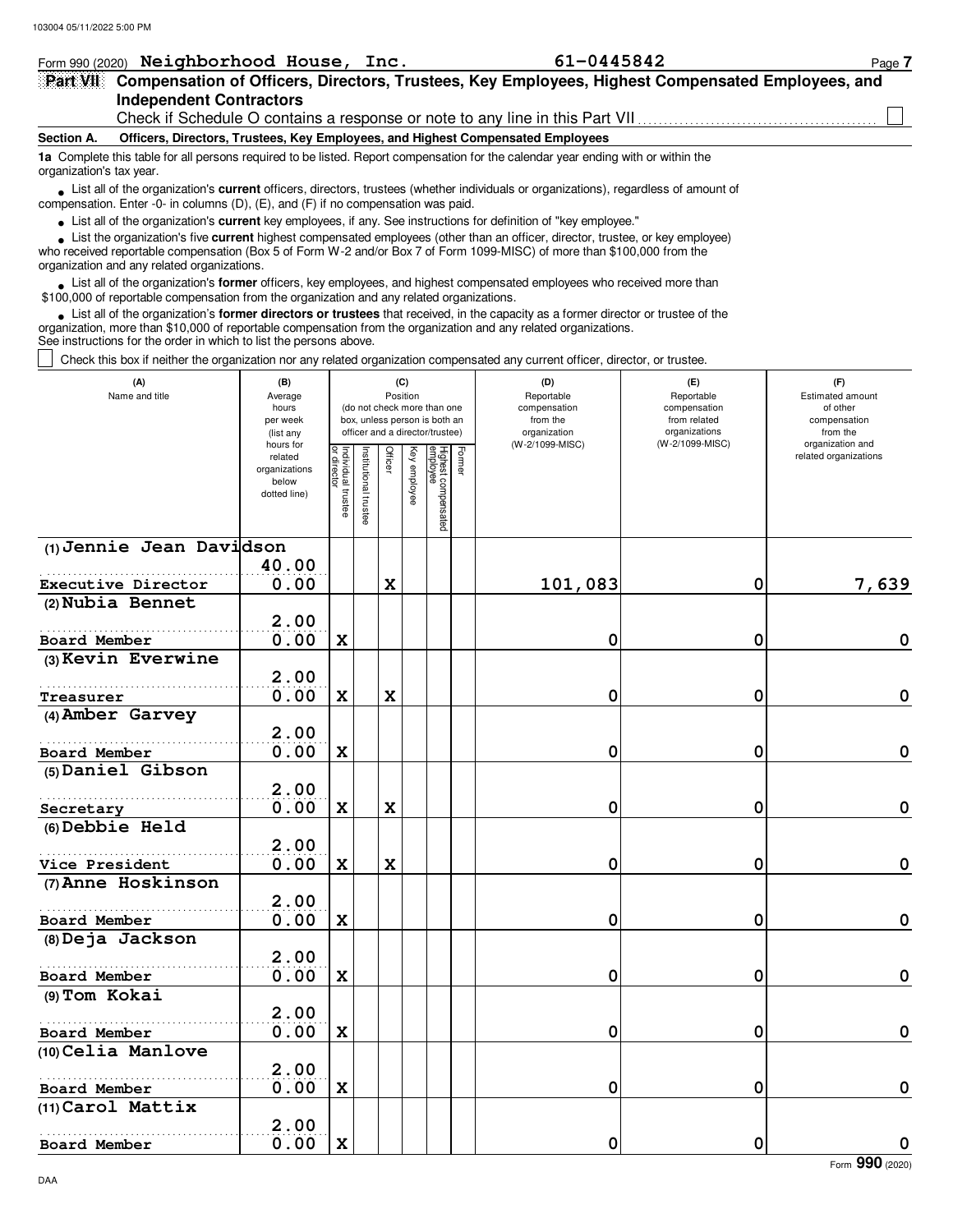| 103004 05/11/2022 5:00 PM<br>Part VII | Form 990 (2020) Neighborhood House, Inc.                                                                                                                              |                                                                |                                   |                                                                                                                    |         |              |                                 |        | 61-0445842<br>Section A. Officers, Directors, Trustees, Key Employees, and Highest Compensated Employees (continued)                                                                                                                                   |                                                                    | Page 8                                                          |
|---------------------------------------|-----------------------------------------------------------------------------------------------------------------------------------------------------------------------|----------------------------------------------------------------|-----------------------------------|--------------------------------------------------------------------------------------------------------------------|---------|--------------|---------------------------------|--------|--------------------------------------------------------------------------------------------------------------------------------------------------------------------------------------------------------------------------------------------------------|--------------------------------------------------------------------|-----------------------------------------------------------------|
|                                       | (A)<br>(B)<br>Name and title<br>Average<br>hours<br>per week<br>(list any                                                                                             |                                                                |                                   | (C)<br>Position<br>(do not check more than one<br>box, unless person is both an<br>officer and a director/trustee) |         |              |                                 |        | (D)<br>Reportable<br>compensation<br>from the<br>organization                                                                                                                                                                                          | (E)<br>Reportable<br>compensation<br>from related<br>organizations | (F)<br>Estimated amount<br>of other<br>compensation<br>from the |
|                                       |                                                                                                                                                                       | hours for<br>related<br>organizations<br>below<br>dotted line) | Individual trustee<br>or director | Institutional trustee                                                                                              | Officer | Key employee | Highest compensated<br>employee | Former | (W-2/1099-MISC)                                                                                                                                                                                                                                        | (W-2/1099-MISC)                                                    | organization and<br>related organizations                       |
| (12)                                  | Kelli Morris                                                                                                                                                          | 2.00                                                           |                                   |                                                                                                                    |         |              |                                 |        |                                                                                                                                                                                                                                                        |                                                                    |                                                                 |
| Board Member                          |                                                                                                                                                                       | 0.00                                                           | X                                 |                                                                                                                    |         |              |                                 |        | 0                                                                                                                                                                                                                                                      | 0                                                                  | 0                                                               |
| (13)                                  | Ted Nixon                                                                                                                                                             | 2.00                                                           |                                   |                                                                                                                    |         |              |                                 |        |                                                                                                                                                                                                                                                        |                                                                    |                                                                 |
| President<br>(14)                     | Sylvia Quaye                                                                                                                                                          | 0.00                                                           | $\mathbf x$                       |                                                                                                                    | X       |              |                                 |        | 0                                                                                                                                                                                                                                                      | 0                                                                  | 0                                                               |
| Board Member                          |                                                                                                                                                                       | 2.00<br>0.00                                                   | $\mathbf x$                       |                                                                                                                    |         |              |                                 |        | 0                                                                                                                                                                                                                                                      | 0                                                                  | 0                                                               |
| (15)                                  | Tom Rieth                                                                                                                                                             |                                                                |                                   |                                                                                                                    |         |              |                                 |        |                                                                                                                                                                                                                                                        |                                                                    |                                                                 |
| Board Member                          |                                                                                                                                                                       | 2.00<br>0.00                                                   | $\mathbf x$                       |                                                                                                                    |         |              |                                 |        | 0                                                                                                                                                                                                                                                      | 0                                                                  | 0                                                               |
| (16)                                  | Allison Stack                                                                                                                                                         | 2.00                                                           |                                   |                                                                                                                    |         |              |                                 |        |                                                                                                                                                                                                                                                        |                                                                    |                                                                 |
| At Large                              |                                                                                                                                                                       | 0.00                                                           | $\mathbf x$                       |                                                                                                                    | X       |              |                                 |        | 0                                                                                                                                                                                                                                                      | 0                                                                  | 0                                                               |
| (17)                                  | Kate Ward                                                                                                                                                             | 2.00                                                           |                                   |                                                                                                                    |         |              |                                 |        |                                                                                                                                                                                                                                                        |                                                                    |                                                                 |
| Board Member                          |                                                                                                                                                                       | 0.00                                                           | $\mathbf x$                       |                                                                                                                    |         |              |                                 |        | 0                                                                                                                                                                                                                                                      | 0                                                                  | 0                                                               |
|                                       |                                                                                                                                                                       |                                                                |                                   |                                                                                                                    |         |              |                                 |        |                                                                                                                                                                                                                                                        |                                                                    |                                                                 |
|                                       |                                                                                                                                                                       |                                                                |                                   |                                                                                                                    |         |              |                                 |        |                                                                                                                                                                                                                                                        |                                                                    |                                                                 |
|                                       |                                                                                                                                                                       |                                                                |                                   |                                                                                                                    |         |              |                                 |        |                                                                                                                                                                                                                                                        |                                                                    |                                                                 |
|                                       | c. Total from continuation sheets to Part VII. Section A                                                                                                              |                                                                |                                   |                                                                                                                    |         |              |                                 |        | 101,083                                                                                                                                                                                                                                                |                                                                    | 7,639                                                           |
| d                                     |                                                                                                                                                                       |                                                                |                                   |                                                                                                                    |         |              |                                 |        | 101,083                                                                                                                                                                                                                                                |                                                                    | $\overline{7}$ , 639                                            |
| 2                                     | reportable compensation from the organization ▶                                                                                                                       |                                                                |                                   |                                                                                                                    |         |              |                                 |        | Total number of individuals (including but not limited to those listed above) who received more than \$100,000 of                                                                                                                                      |                                                                    |                                                                 |
| 3                                     |                                                                                                                                                                       |                                                                |                                   |                                                                                                                    |         |              |                                 |        | Did the organization list any former officer, director, trustee, key employee, or highest compensated                                                                                                                                                  |                                                                    | No<br>Yes                                                       |
| 4                                     | employee on line 1a? If "Yes," complete Schedule J for such individual                                                                                                |                                                                |                                   |                                                                                                                    |         |              |                                 |        | For any individual listed on line 1a, is the sum of reportable compensation and other compensation from the<br>organization and related organizations greater than \$150,000? If "Yes," complete Schedule J for such                                   |                                                                    | X<br>3                                                          |
| 5                                     |                                                                                                                                                                       |                                                                |                                   |                                                                                                                    |         |              |                                 |        | Did any person listed on line 1a receive or accrue compensation from any unrelated organization or individual                                                                                                                                          |                                                                    | X<br>4<br>X                                                     |
|                                       | <b>Section B. Independent Contractors</b>                                                                                                                             |                                                                |                                   |                                                                                                                    |         |              |                                 |        |                                                                                                                                                                                                                                                        |                                                                    | 5                                                               |
| 1                                     |                                                                                                                                                                       |                                                                |                                   |                                                                                                                    |         |              |                                 |        | Complete this table for your five highest compensated independent contractors that received more than \$100,000 of<br>compensation from the organization. Report compensation for the calendar year ending with or within the organization's tax year. |                                                                    |                                                                 |
|                                       |                                                                                                                                                                       | $\overline{\mathsf{Man}}$ (A)<br>Name and business address     |                                   |                                                                                                                    |         |              |                                 |        |                                                                                                                                                                                                                                                        | (B)<br>Description of services                                     | (C)<br>Compensation                                             |
|                                       |                                                                                                                                                                       |                                                                |                                   |                                                                                                                    |         |              |                                 |        |                                                                                                                                                                                                                                                        |                                                                    |                                                                 |
|                                       |                                                                                                                                                                       |                                                                |                                   |                                                                                                                    |         |              |                                 |        |                                                                                                                                                                                                                                                        |                                                                    |                                                                 |
|                                       |                                                                                                                                                                       |                                                                |                                   |                                                                                                                    |         |              |                                 |        |                                                                                                                                                                                                                                                        |                                                                    |                                                                 |
|                                       |                                                                                                                                                                       |                                                                |                                   |                                                                                                                    |         |              |                                 |        |                                                                                                                                                                                                                                                        |                                                                    |                                                                 |
|                                       |                                                                                                                                                                       |                                                                |                                   |                                                                                                                    |         |              |                                 |        |                                                                                                                                                                                                                                                        |                                                                    |                                                                 |
| $\mathbf{2}$                          | Total number of independent contractors (including but not limited to those listed above) who<br>received more than \$100,000 of compensation from the organization ▶ |                                                                |                                   |                                                                                                                    |         |              |                                 |        |                                                                                                                                                                                                                                                        | 0                                                                  |                                                                 |
| DAA                                   |                                                                                                                                                                       |                                                                |                                   |                                                                                                                    |         |              |                                 |        |                                                                                                                                                                                                                                                        |                                                                    | Form 990 (2020)                                                 |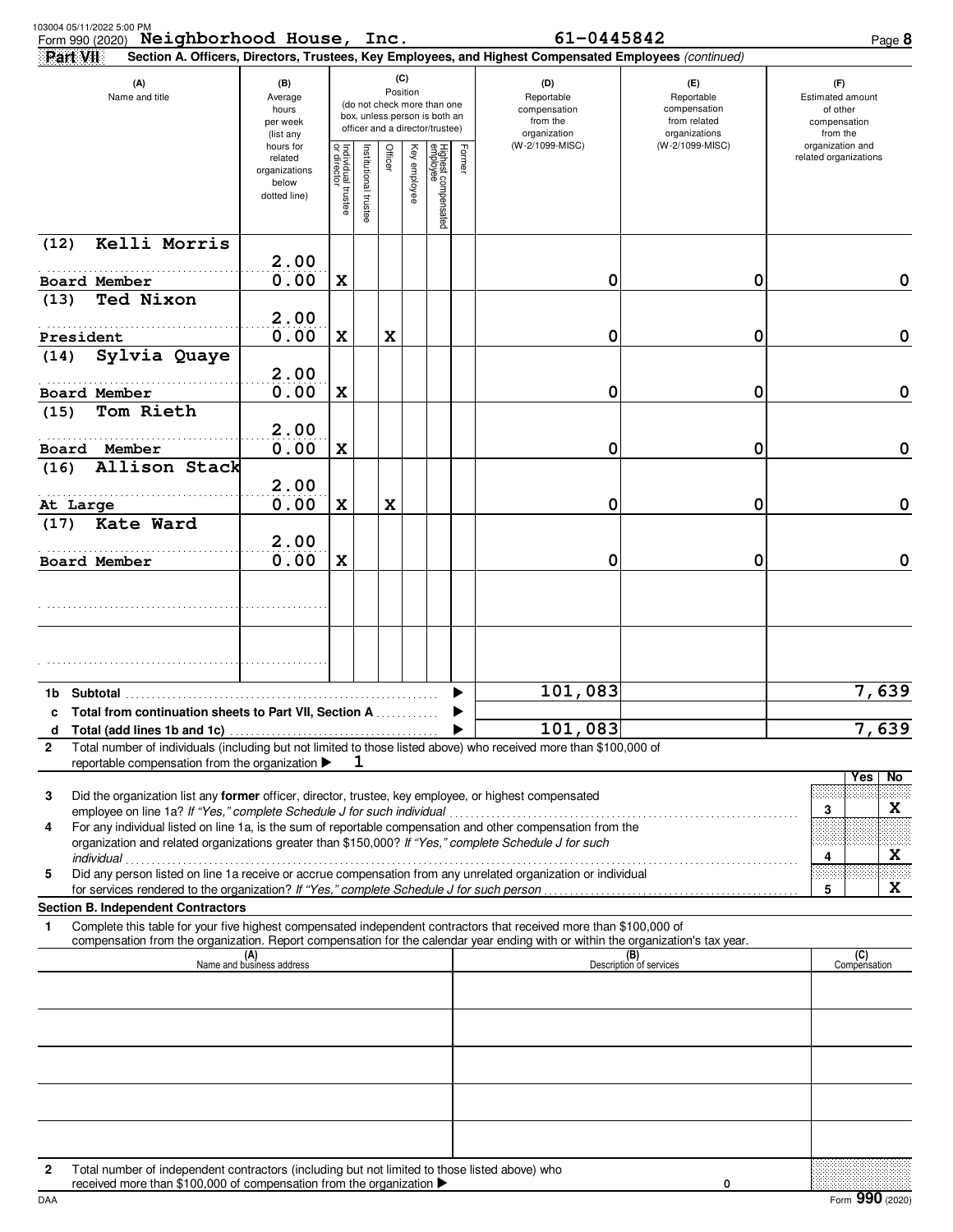### Form 990 (2020) Page **9 Neighborhood House, Inc. 61-0445842**

|                                                                  | Part VIII |                                                                |    | <b>Statement of Revenue</b>           |                 |               |                       | Check if Schedule O contains a response or note to any line in this Part VIII |                                              |                                      |                                                               |
|------------------------------------------------------------------|-----------|----------------------------------------------------------------|----|---------------------------------------|-----------------|---------------|-----------------------|-------------------------------------------------------------------------------|----------------------------------------------|--------------------------------------|---------------------------------------------------------------|
|                                                                  |           |                                                                |    |                                       |                 |               |                       | (A)<br>Total revenue                                                          | (B)<br>Related or exempt<br>function revenue | (C)<br>Unrelated<br>business revenue | (D)<br>Revenue excluded<br>from tax under<br>sections 512-514 |
|                                                                  |           | 1a Federated campaigns                                         |    |                                       | 1a              | 116,682       |                       |                                                                               |                                              |                                      |                                                               |
| <b>Contributions, Gifts, Grants</b><br>and Other Similar Amounts |           | <b>b</b> Membership dues                                       |    |                                       | 1 <sub>b</sub>  |               |                       |                                                                               |                                              |                                      |                                                               |
|                                                                  |           | 1 <sub>c</sub><br>c Fundraising events                         |    |                                       |                 |               | 50,500                |                                                                               |                                              |                                      |                                                               |
|                                                                  |           | d Related organizations                                        |    |                                       | 1 <sub>d</sub>  |               |                       |                                                                               |                                              |                                      |                                                               |
|                                                                  |           | e Government grants (contributions)                            |    |                                       | 1e              | 413,183       |                       |                                                                               |                                              |                                      |                                                               |
|                                                                  |           | f All other contributions, gifts, grants,                      |    |                                       |                 |               |                       |                                                                               |                                              |                                      |                                                               |
|                                                                  |           | and similar amounts not included above                         |    |                                       | 1f              | 1, 194, 639   |                       |                                                                               |                                              |                                      |                                                               |
|                                                                  |           | <b>g</b> Noncash contributions included in lines 1a-1f         |    |                                       | $1g$ \$         | 158,208       |                       |                                                                               |                                              |                                      |                                                               |
|                                                                  |           |                                                                |    |                                       |                 |               | $\blacktriangleright$ | 1,775,004                                                                     |                                              |                                      |                                                               |
|                                                                  |           |                                                                |    |                                       |                 |               | <b>Business Code</b>  |                                                                               |                                              |                                      |                                                               |
|                                                                  | 2a        | Tuition                                                        |    |                                       |                 |               |                       | 470,188                                                                       | 470,188                                      |                                      |                                                               |
|                                                                  | b         | Food Program Fees                                              |    |                                       |                 |               |                       | 49,825                                                                        | 49,825                                       |                                      |                                                               |
|                                                                  | c         |                                                                |    | STARS funding/Family Support          |                 |               |                       | 9,972                                                                         | 9,972                                        |                                      |                                                               |
| Program Service<br>Revenue                                       | d         | Dues                                                           |    |                                       |                 |               |                       | 5,275                                                                         | 5,275                                        |                                      |                                                               |
|                                                                  |           |                                                                |    |                                       |                 |               |                       |                                                                               |                                              |                                      |                                                               |
|                                                                  |           | f All other program service revenue                            |    |                                       |                 |               | ▶                     | 535,260                                                                       |                                              |                                      |                                                               |
|                                                                  | 3         | Investment income (including dividends, interest, and          |    |                                       |                 |               |                       |                                                                               |                                              |                                      |                                                               |
|                                                                  |           |                                                                |    |                                       |                 |               | ▶                     | 79                                                                            |                                              |                                      | 79                                                            |
|                                                                  | 4         | Income from investment of tax-exempt bond proceeds             |    |                                       |                 |               |                       |                                                                               |                                              |                                      |                                                               |
|                                                                  | 5         |                                                                |    |                                       |                 |               |                       |                                                                               |                                              |                                      |                                                               |
|                                                                  |           |                                                                |    | (i) Real                              |                 | (ii) Personal |                       |                                                                               |                                              |                                      |                                                               |
|                                                                  |           | <b>6a</b> Gross rents                                          | 6a |                                       | 78,120          |               |                       |                                                                               |                                              |                                      |                                                               |
|                                                                  | b         | Less: rental expenses                                          | 6b |                                       |                 |               |                       |                                                                               |                                              |                                      |                                                               |
|                                                                  | c         | Rental inc. or (loss)                                          | 6c |                                       | 78,120          |               |                       |                                                                               |                                              |                                      |                                                               |
|                                                                  | d         |                                                                |    |                                       |                 |               |                       | 78,120                                                                        |                                              |                                      | 78,120                                                        |
|                                                                  |           | <b>7a</b> Gross amount from<br>sales of assets                 |    | (i) Securities                        |                 | (ii) Other    |                       |                                                                               |                                              |                                      |                                                               |
|                                                                  |           | other than inventory                                           | 7а |                                       |                 |               |                       |                                                                               |                                              |                                      |                                                               |
|                                                                  |           | <b>b</b> Less: cost or other                                   |    |                                       |                 |               |                       |                                                                               |                                              |                                      |                                                               |
|                                                                  |           | basis and sales exps.                                          | 7b |                                       |                 |               |                       |                                                                               |                                              |                                      |                                                               |
|                                                                  |           | c Gain or (loss)                                               | 7c |                                       |                 |               |                       |                                                                               |                                              |                                      |                                                               |
| ther Revenue                                                     |           |                                                                |    |                                       |                 |               |                       |                                                                               |                                              |                                      |                                                               |
|                                                                  |           | 8a Gross income from fundraising events                        |    |                                       |                 |               |                       |                                                                               |                                              |                                      |                                                               |
|                                                                  |           | (not including \$                                              |    | 50,500                                |                 |               |                       |                                                                               |                                              |                                      |                                                               |
|                                                                  |           | of contributions reported on line 1c).<br>See Part IV, line 18 |    |                                       |                 |               |                       |                                                                               |                                              |                                      |                                                               |
|                                                                  |           | <b>b</b> Less: direct expenses                                 |    | <u> 1999 - Johann Stoff, amerikan</u> | 8а<br>8b        |               | 5,000                 |                                                                               |                                              |                                      |                                                               |
|                                                                  |           | c Net income or (loss) from fundraising events                 |    |                                       |                 |               |                       | $-5,000$                                                                      |                                              |                                      | $-5,000$                                                      |
|                                                                  |           | 9a Gross income from gaming activities.                        |    |                                       |                 |               |                       |                                                                               |                                              |                                      |                                                               |
|                                                                  |           | See Part IV, line 19                                           |    | .                                     | 9а              |               |                       |                                                                               |                                              |                                      |                                                               |
|                                                                  |           | <b>b</b> Less: direct expenses                                 |    |                                       | 9 <sub>b</sub>  |               |                       |                                                                               |                                              |                                      |                                                               |
|                                                                  |           | c Net income or (loss) from gaming activities                  |    |                                       |                 |               |                       |                                                                               |                                              |                                      |                                                               |
|                                                                  |           | 10a Gross sales of inventory, less                             |    |                                       |                 |               |                       |                                                                               |                                              |                                      |                                                               |
|                                                                  |           | returns and allowances                                         |    | .                                     | 10a             |               |                       |                                                                               |                                              |                                      |                                                               |
|                                                                  |           | <b>b</b> Less: cost of goods sold                              |    |                                       | 10 <sub>b</sub> |               |                       |                                                                               |                                              |                                      |                                                               |
|                                                                  |           | c Net income or (loss) from sales of inventory                 |    |                                       |                 |               |                       |                                                                               |                                              |                                      |                                                               |
|                                                                  |           |                                                                |    |                                       |                 |               | <b>Business Code</b>  |                                                                               |                                              |                                      |                                                               |
| Miscellaneous<br>Revenue                                         | 11a       | Other                                                          |    |                                       |                 |               |                       | 554                                                                           | 554                                          |                                      |                                                               |
| evenue                                                           | b         |                                                                |    |                                       |                 |               |                       |                                                                               |                                              |                                      |                                                               |
|                                                                  |           |                                                                |    |                                       |                 |               |                       |                                                                               |                                              |                                      |                                                               |
|                                                                  | d         |                                                                |    |                                       |                 |               |                       |                                                                               |                                              |                                      |                                                               |
|                                                                  |           |                                                                |    |                                       |                 |               |                       | 554                                                                           |                                              |                                      |                                                               |
|                                                                  |           |                                                                |    |                                       |                 |               |                       | 2,384,017                                                                     | 535,814                                      | $\mathbf 0$                          | 73,199                                                        |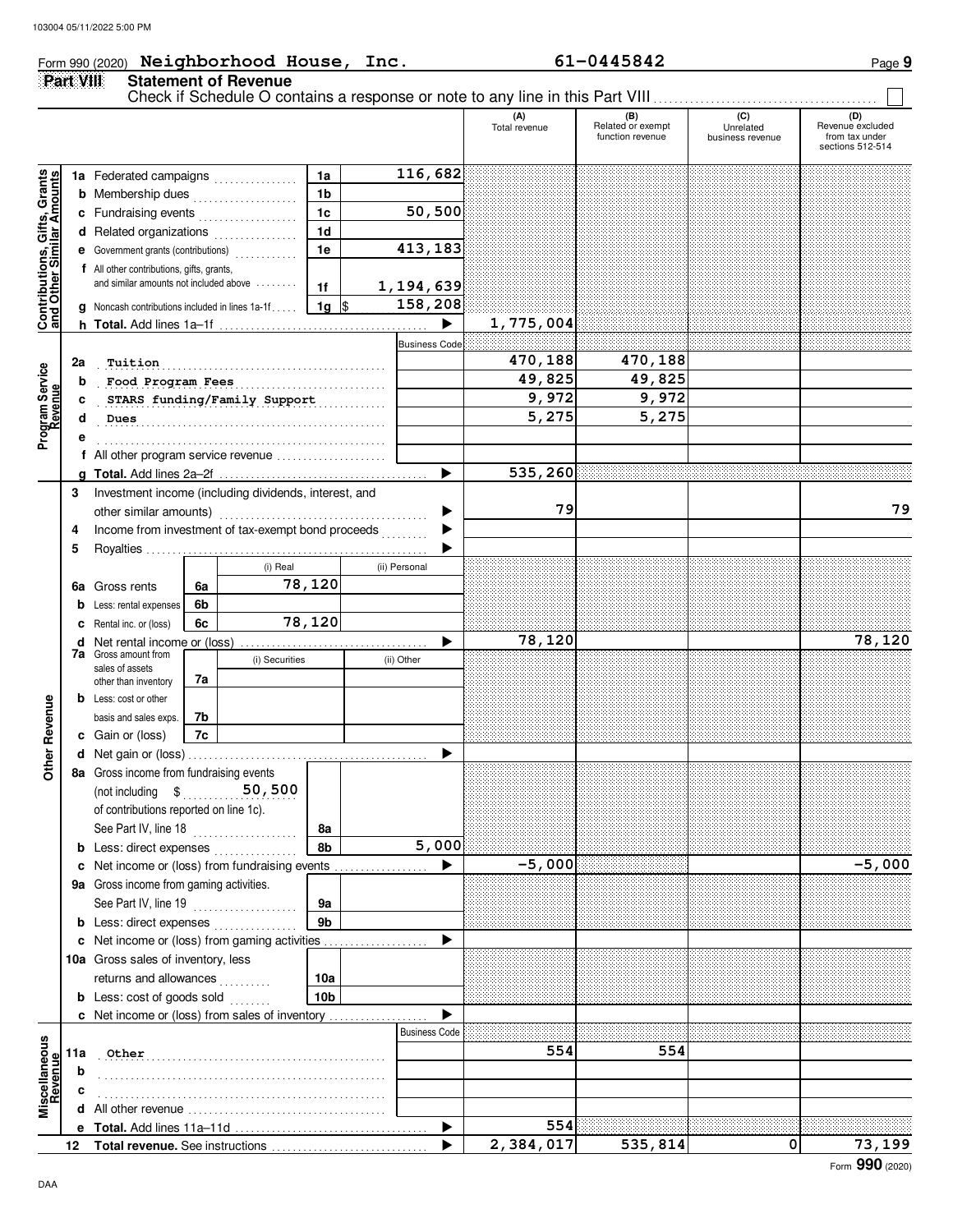#### **Part IX Statement of Functional Expenses** Form 990 (2020) Page **10 Neighborhood House, Inc. 61-0445842** Section 501(c)(3) and 501(c)(4) organizations must complete all columns. All other organizations must complete column (A). **Do not include amounts reported on lines 6b, 7b, 8b, 9b, and 10b of Part VIII. 1 2 3 4 5 6 7 8 9 10 11 a** Management . . . . . . . . . . . . . . . . . . . . . . . . . . . . . . . . . **b** Legal . . . . . . . . . . . . . . . . . . . . . . . . . . . . . . . . . . . . . . . . . **c** Accounting . . . . . . . . . . . . . . . . . . . . . . . . . . . . . . . . . . . **d** Lobbying . . . . . . . . . . . . . . . . . . . . . . . . . . . . . . . . . . . . . **e f g** Other. (If line 11g amount exceeds 10% of line 25, column **12 13 14 15 16 17 18 19 20 21 22 23 24 a b c d e** All other expenses . . . . . . . . . . . . . . . . . . . . . . . . . . . . **25 26** Grants and other assistance to domestic organizations and domestic governments. See Part IV, line 21 **.** . . . . . . . . . Grants and other assistance to domestic individuals. See Part IV, line 22 . . . . . . . . . . . . . . Grants and other assistance to foreign organizations, foreign governments, and foreign individuals. See Part IV, lines 15 and 16 Benefits paid to or for members . . . . . . . . . . . . . . . . Compensation of current officers, directors, trustees, and key employees .................. Compensation not included above to disqualified persons (as defined under section 4958(f)(1)) and persons described in section  $4958(c)(3)(B)$  . . . . . . . Other salaries and wages .................... Pension plan accruals and contributions (include section 401(k) and 403(b) employer contributions) Other employee benefits . . . . . . . . . . . . . . . . . . . . . . Payroll taxes . . . . . . . . . . . . . . . . . . . . . . . . . . . . . . . . . . Fees for services (nonemployees): Professional fundraising services. See Part IV, line 17 Investment management fees ................ Advertising and promotion . . . . . . . . . . . . . . . . . . . . Office expenses . . . . . . . . . . . . . . . . . . . . . . . . . . . . . . Information technology ........................ Royalties . . . . . . . . . . . . . . . . . . . . . . . . . . . . . . . . . . . . . Occupancy . . . . . . . . . . . . . . . . . . . . . . . . . . . . . . . . . . . Travel . . . . . . . . . . . . . . . . . . . . . . . . . . . . . . . . . . . . . . . . Payments of travel or entertainment expenses for any federal, state, or local public officials Conferences, conventions, and meetings Interest . . . . . . . . . . . . . . . . . . . . . . . . . . . . . . . . . . . . . . . Payments to affiliates . . . . . . . . . . . . . . . . . . . . . . . . . Depreciation, depletion, and amortization Insurance . . . . . . . . . . . . . . . . . . . . . . . . . . . . . . . . . . . . Other expenses. Itemize expenses not covered above (List miscellaneous expenses on line 24e. If line 24e amount exceeds 10% of line 25, column (A) amount, list line 24e expenses on Schedule O.) Total functional expenses. Add lines 1 through 24e . fundraising solicitation. Check here  $\blacktriangleright$   $\parallel$  if organization reported in column (B) joint costs from a combined educational campaign and (A) (B) (C) (C) (C) Total expenses<br>
expenses<br>
Program service<br>
Program service<br>  $\frac{1}{2}$ <br>  $\frac{1}{2}$ <br>  $\frac{1}{2}$ <br>  $\frac{1}{2}$ <br>  $\frac{1}{2}$ <br>  $\frac{1}{2}$ <br>  $\frac{1}{2}$ <br>  $\frac{1}{2}$ <br>  $\frac{1}{2}$ <br>  $\frac{1}{2}$ <br>  $\frac{1}{2}$ <br>  $\frac{1}{2}$ <br>  $\frac{1}{2}$ <br>  $\frac{1}{2}$ <br>  $\frac{1}{2}$ general expenses Fundraising expenses . . . . . . . . . . . . . . . . . . . . . . . . . . . . . . . . . . . . . . . . . . . . . . . **Program Expenses 240,934 240,934 Contract Labor 45,718 40,468 250 5,000 Property Maintenance 44,924** 36,099 6,670 2,155 **Utilities 1, 807** 1,807 37,694 30,290 5,597 1,807 Check if Schedule O contains a response or note to any line in this Part IX **Joint costs.** Complete this line only if the (A) amount, list line 11g expenses on Schedule O.)  $\ldots \ldots$ **101,769 33,584 33,584 34,601 1,042,016 885,534 136,247 20,235 79,823 64,144 11,852 3,827 107,574 86,638 15,826 5,110 13,000 13,000 25,913 25,913 3,716 3,716 47,816 9,882 21,138 16,796 150,758 121,146 22,385 7,227 36,514 29,342 5,422 1,750 37,865 28,507 7,797 1,561 2,016,034 1,606,568 305,681 103,785**

following SOP 98-2 (ASC 958-720)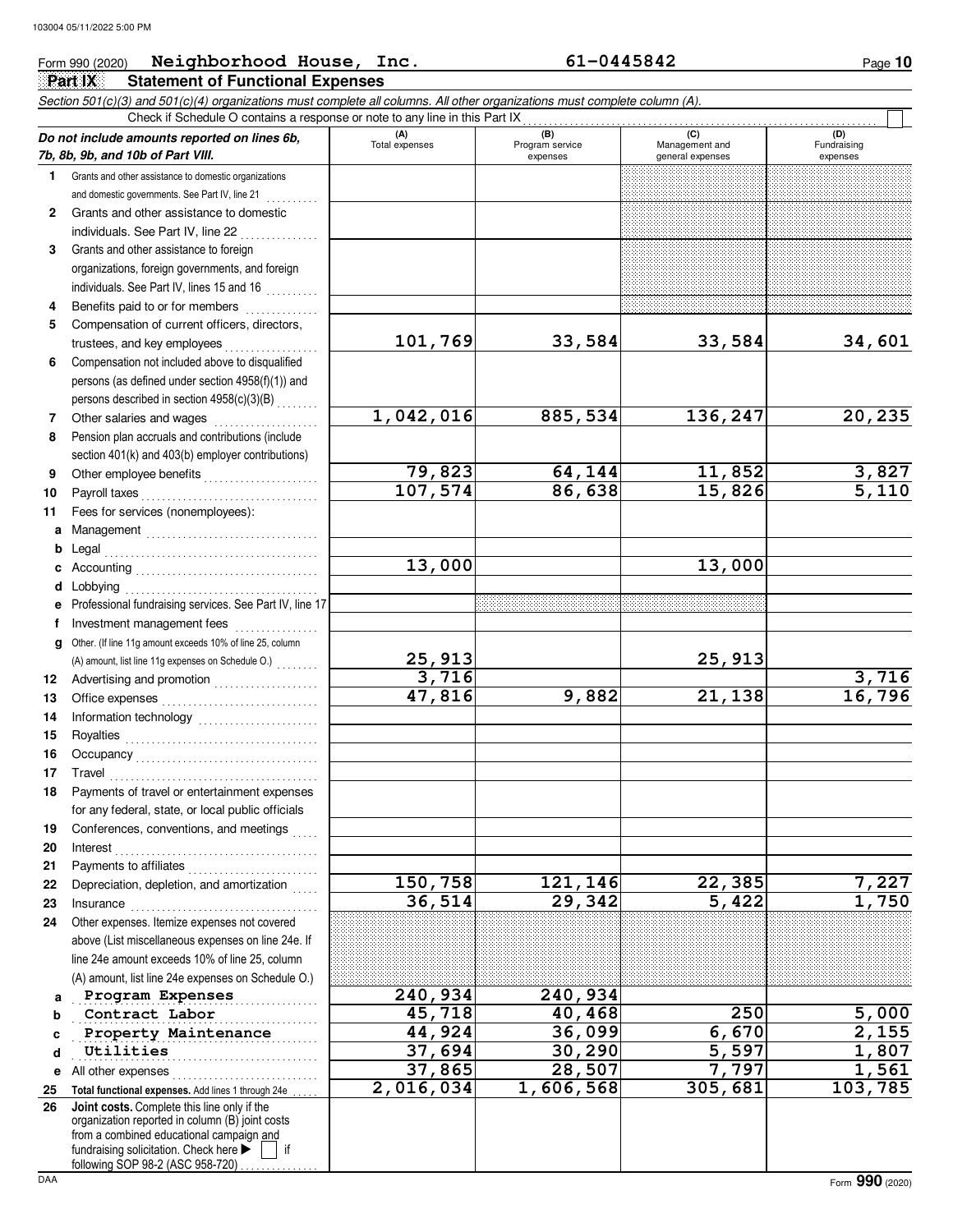|                      |        | Neighborhood House, Inc.<br>Form 990 (2020)                                                | 61-0445842<br>Page 11 |                |                          |                         |                             |
|----------------------|--------|--------------------------------------------------------------------------------------------|-----------------------|----------------|--------------------------|-------------------------|-----------------------------|
|                      | Part X | <b>Balance Sheet</b>                                                                       |                       |                |                          |                         |                             |
|                      |        |                                                                                            |                       |                |                          |                         |                             |
|                      |        |                                                                                            |                       |                | (A)<br>Beginning of year |                         | (B)<br>End of year          |
|                      | 1      | Cash-non-interest-bearing                                                                  |                       |                | 309,760                  | $\mathbf{1}$            | 705,750                     |
|                      | 2      |                                                                                            |                       |                |                          | $\overline{2}$          |                             |
|                      | 3      |                                                                                            |                       |                | 501, 334                 | $\overline{\mathbf{3}}$ | 540,067                     |
|                      | 4      | Accounts receivable, net                                                                   |                       |                | 53,721                   |                         | 37,743                      |
|                      | 5      | Loans and other receivables from any current or former officer, director,                  |                       |                |                          |                         |                             |
|                      |        | trustee, key employee, creator or founder, substantial contributor, or 35%                 |                       |                |                          |                         |                             |
|                      |        | controlled entity or family member of any of these persons                                 |                       | 5              |                          |                         |                             |
|                      | 6      | Loans and other receivables from other disqualified persons (as defined                    |                       |                |                          |                         |                             |
|                      |        | under section 4958(f)(1)), and persons described in section 4958(c)(3)(B)                  |                       |                |                          | 6                       |                             |
| Assets               | 7      | Notes and loans receivable, net                                                            |                       | $\overline{7}$ |                          |                         |                             |
|                      | 8      | Inventories for sale or use                                                                |                       |                |                          | 8                       |                             |
|                      | 9      | Prepaid expenses and deferred charges                                                      | 24,711                | 9              | 75,850                   |                         |                             |
|                      |        | 10a Land, buildings, and equipment: cost or other                                          |                       |                |                          |                         |                             |
|                      |        |                                                                                            |                       | 4,446,630      |                          |                         |                             |
|                      | b      | Less: accumulated depreciation                                                             | 10 <sub>b</sub>       | 2,766,472      | $1,699,669$ 10c          |                         | 1,680,158                   |
|                      | 11     | Investments-publicly traded securities                                                     |                       | 11             |                          |                         |                             |
|                      | 12     |                                                                                            |                       | 12             |                          |                         |                             |
|                      | 13     |                                                                                            |                       | 13             |                          |                         |                             |
|                      | 14     | Intangible assets                                                                          |                       | 14             |                          |                         |                             |
|                      | 15     | Other assets. See Part IV, line 11                                                         |                       | 15             |                          |                         |                             |
|                      | 16     |                                                                                            |                       |                | 2,589,195                | 16                      | 3,039,568                   |
|                      | 17     |                                                                                            |                       |                | 106,729                  | 17                      | 173, 192                    |
|                      | 18     | Grants payable                                                                             |                       | 18             |                          |                         |                             |
|                      | 19     | Deferred revenue                                                                           |                       |                |                          | 19                      |                             |
|                      | 20     | Tax-exempt bond liabilities                                                                |                       |                |                          | 20                      |                             |
|                      | 21     | Escrow or custodial account liability. Complete Part IV of Schedule D                      |                       |                |                          | 21                      |                             |
|                      | 22     | Loans and other payables to any current or former officer, director,                       |                       |                |                          |                         |                             |
|                      |        | trustee, key employee, creator or founder, substantial contributor, or 35%                 |                       |                |                          |                         |                             |
| Liabilities          |        | controlled entity or family member of any of these persons                                 |                       |                |                          | 22                      |                             |
|                      | 23     |                                                                                            |                       |                |                          | 23                      |                             |
|                      | 24     | Unsecured notes and loans payable to unrelated third parties                               |                       |                |                          | 24                      |                             |
|                      | 25     | Other liabilities (including federal income tax, payables to related third                 |                       |                |                          |                         |                             |
|                      |        | parties, and other liabilities not included on lines 17-24). Complete Part X               |                       |                |                          |                         |                             |
|                      |        | of Schedule D                                                                              |                       |                | 52,473                   | 25                      |                             |
|                      | 26     |                                                                                            |                       |                | 159,202                  | 26                      | 173, 192                    |
|                      |        | Organizations that follow FASB ASC 958, check here $\blacktriangleright \; [\overline{X}]$ |                       |                |                          |                         |                             |
|                      |        | and complete lines 27, 28, 32, and 33.                                                     |                       |                |                          |                         |                             |
|                      | 27     | Net assets without donor restrictions                                                      |                       |                | 1,741,088                | 27                      | $\frac{2,242,622}{623,754}$ |
|                      | 28     | Net assets with donor restrictions                                                         |                       |                | 688,905                  | 28                      |                             |
|                      |        | Organizations that do not follow FASB ASC 958, check here >                                |                       |                |                          |                         |                             |
| <b>Fund Balances</b> |        | and complete lines 29 through 33.                                                          |                       |                |                          |                         |                             |
|                      | 29     | Capital stock or trust principal, or current funds                                         |                       | 29             |                          |                         |                             |
|                      | 30     | Paid-in or capital surplus, or land, building, or equipment fund                           |                       |                |                          | 30                      |                             |
| Assets or            | 31     | Retained earnings, endowment, accumulated income, or other funds                           |                       |                |                          | 31                      |                             |
| ğ                    | 32     | Total net assets or fund balances                                                          |                       |                | $\overline{2,429,993}$   | 32                      | 2,866,376                   |
|                      | 33     |                                                                                            |                       |                | 2,589,195                | 33                      | 3,039,568                   |

Form **990** (2020)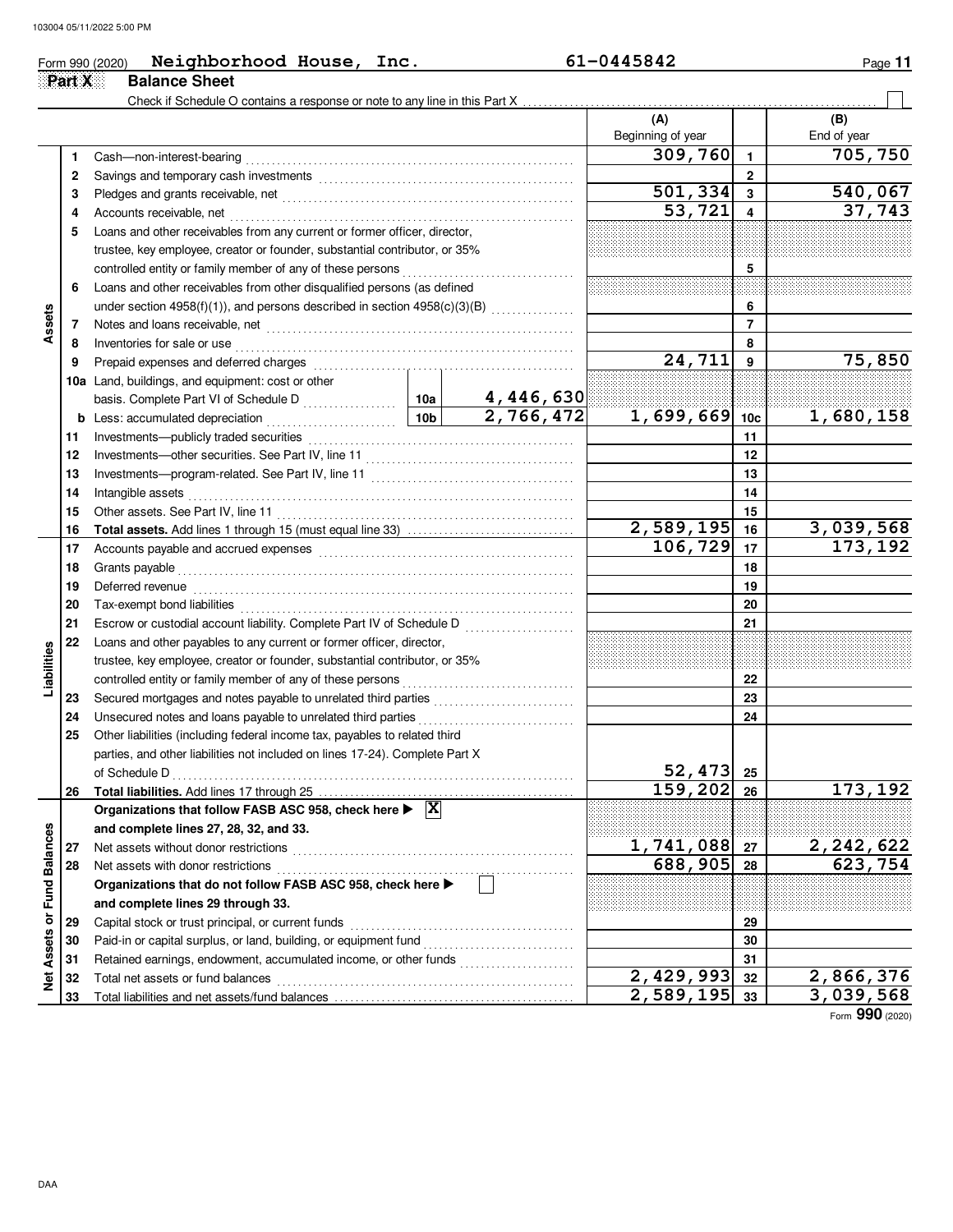|    | 61-0445842<br>Form 990 (2020) Neighborhood House, Inc.                                                                                                                                                                         |                         | Page 12                |
|----|--------------------------------------------------------------------------------------------------------------------------------------------------------------------------------------------------------------------------------|-------------------------|------------------------|
|    | Part XI<br><b>Reconciliation of Net Assets</b>                                                                                                                                                                                 |                         |                        |
|    |                                                                                                                                                                                                                                |                         |                        |
|    |                                                                                                                                                                                                                                | $\mathbf{1}$            | 2,384,017              |
| 2  |                                                                                                                                                                                                                                | $\overline{2}$          | $\sqrt{2}$ , 016, 034  |
| 3  | Revenue less expenses. Subtract line 2 from line 1                                                                                                                                                                             | 3                       | 367,983                |
| 4  |                                                                                                                                                                                                                                | $\overline{\mathbf{4}}$ | $\overline{2,429,993}$ |
| 5  |                                                                                                                                                                                                                                | 5                       |                        |
| 6  |                                                                                                                                                                                                                                | 6                       |                        |
| 7  | Investment expenses with the contract of the contract of the contract of the contract of the contract of the contract of the contract of the contract of the contract of the contract of the contract of the contract of the c | $\overline{7}$          |                        |
| 8  | Prior period adjustments experience and and an experience of the contract of the contract of the contract of the contract of the contract of the contract of the contract of the contract of the contract of the contract of t | 8                       | 68,400                 |
| 9  |                                                                                                                                                                                                                                | 9                       |                        |
| 10 | Net assets or fund balances at end of year. Combine lines 3 through 9 (must equal Part X, line                                                                                                                                 |                         |                        |
|    |                                                                                                                                                                                                                                | 10                      | 2,866,376              |
|    | <b>Financial Statements and Reporting</b><br>Part XII                                                                                                                                                                          |                         |                        |
|    |                                                                                                                                                                                                                                |                         |                        |
|    |                                                                                                                                                                                                                                |                         | Yes<br>No.             |
| 1  | $ \mathbf{X} $ Accrual<br>Other<br>Accounting method used to prepare the Form 990:<br>Cash                                                                                                                                     |                         |                        |
|    | If the organization changed its method of accounting from a prior year or checked "Other," explain in                                                                                                                          |                         |                        |
|    | Schedule O.                                                                                                                                                                                                                    |                         |                        |
|    | 2a Were the organization's financial statements compiled or reviewed by an independent accountant?                                                                                                                             |                         | x<br>2a                |
|    | If "Yes," check a box below to indicate whether the financial statements for the year were compiled or                                                                                                                         |                         |                        |
|    | reviewed on a separate basis, consolidated basis, or both:                                                                                                                                                                     |                         |                        |
|    | Consolidated basis<br>Separate basis<br>Both consolidated and separate basis                                                                                                                                                   |                         |                        |
|    | <b>b</b> Were the organization's financial statements audited by an independent accountant?                                                                                                                                    |                         | X<br>2 <sub>b</sub>    |
|    | If "Yes," check a box below to indicate whether the financial statements for the year were audited on a                                                                                                                        |                         |                        |
|    | separate basis, consolidated basis, or both:                                                                                                                                                                                   |                         |                        |
|    | X<br>Separate basis<br>Consolidated basis<br>Both consolidated and separate basis                                                                                                                                              |                         |                        |
|    | c If "Yes" to line 2a or 2b, does the organization have a committee that assumes responsibility for oversight of                                                                                                               |                         |                        |
|    | the audit, review, or compilation of its financial statements and selection of an independent accountant?                                                                                                                      |                         | X<br>2c                |
|    | If the organization changed either its oversight process or selection process during the tax year, explain on                                                                                                                  |                         |                        |
|    | Schedule O.                                                                                                                                                                                                                    |                         |                        |
|    | 3a As a result of a federal award, was the organization required to undergo an audit or audits as set forth in the                                                                                                             |                         |                        |
|    | Single Audit Act and OMB Circular A-133?                                                                                                                                                                                       |                         | X<br>3a                |
|    | <b>b</b> If "Yes," did the organization undergo the required audit or audits? If the organization did not undergo the                                                                                                          |                         |                        |
|    | required audit or audits, explain why on Schedule O and describe any steps taken to undergo such audits                                                                                                                        |                         | 3 <sub>b</sub>         |

Form **990** (2020)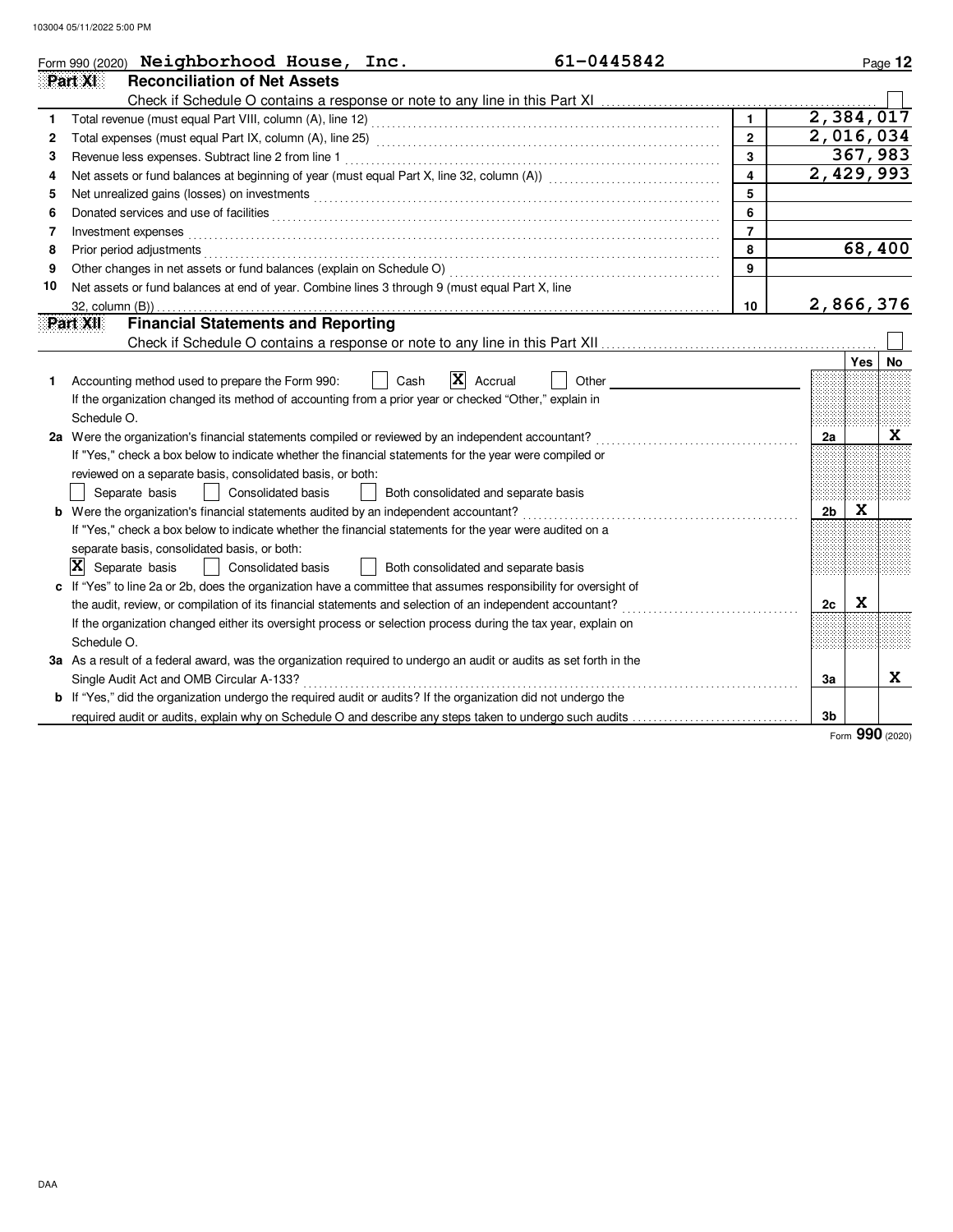**(Form 990 or 990-EZ)**

# **SCHEDULE A Public Charity Status and Public Support**

**Complete if the organization is a section 501(c)(3) organization or a section 4947(a)(1) nonexempt charitable trust.**

|  |  |  | Attach to Form 990 or Form 990-EZ. |
|--|--|--|------------------------------------|
|  |  |  |                                    |

OMB No. 1545-0047 **2020 Open to Public**

|       |              | Department of the Treasury |                                                            | $\blacktriangleright$ Attach to Form 990 or Form 990-EZ.                                                                                                                                                                                                                                                                                                                                                                                                                         |     |                          |                                                                                                                                            | Open to Public     |
|-------|--------------|----------------------------|------------------------------------------------------------|----------------------------------------------------------------------------------------------------------------------------------------------------------------------------------------------------------------------------------------------------------------------------------------------------------------------------------------------------------------------------------------------------------------------------------------------------------------------------------|-----|--------------------------|--------------------------------------------------------------------------------------------------------------------------------------------|--------------------|
|       |              | Internal Revenue Service   |                                                            | Go to <i>www.irs.gov/Form990</i> for instructions and the latest information.                                                                                                                                                                                                                                                                                                                                                                                                    |     |                          |                                                                                                                                            | Inspection         |
|       |              | Name of the organization   |                                                            |                                                                                                                                                                                                                                                                                                                                                                                                                                                                                  |     |                          | <b>Employer identification number</b>                                                                                                      |                    |
|       |              |                            |                                                            | Neighborhood House, Inc.                                                                                                                                                                                                                                                                                                                                                                                                                                                         |     |                          | 61-0445842                                                                                                                                 |                    |
|       | Part I       |                            |                                                            |                                                                                                                                                                                                                                                                                                                                                                                                                                                                                  |     |                          | Reason for Public Charity Status. (All organizations must complete this part.) See instructions.                                           |                    |
|       |              |                            |                                                            | The organization is not a private foundation because it is: (For lines 1 through 12, check only one box.)                                                                                                                                                                                                                                                                                                                                                                        |     |                          |                                                                                                                                            |                    |
| 1     |              |                            |                                                            | A church, convention of churches, or association of churches described in <b>section 170(b)(1)(A)(i).</b>                                                                                                                                                                                                                                                                                                                                                                        |     |                          |                                                                                                                                            |                    |
| 2     |              |                            |                                                            | A school described in section 170(b)(1)(A)(ii). (Attach Schedule E (Form 990 or 990-EZ).)                                                                                                                                                                                                                                                                                                                                                                                        |     |                          |                                                                                                                                            |                    |
| 3     |              |                            |                                                            | A hospital or a cooperative hospital service organization described in section 170(b)(1)(A)(iii).                                                                                                                                                                                                                                                                                                                                                                                |     |                          |                                                                                                                                            |                    |
| 4     |              |                            |                                                            |                                                                                                                                                                                                                                                                                                                                                                                                                                                                                  |     |                          | A medical research organization operated in conjunction with a hospital described in section 170(b)(1)(A)(iii). Enter the hospital's name, |                    |
|       |              | city, and state:           |                                                            |                                                                                                                                                                                                                                                                                                                                                                                                                                                                                  |     |                          |                                                                                                                                            |                    |
| 5     |              |                            |                                                            | An organization operated for the benefit of a college or university owned or operated by a governmental unit described in                                                                                                                                                                                                                                                                                                                                                        |     |                          |                                                                                                                                            |                    |
|       |              |                            | section 170(b)(1)(A)(iv). (Complete Part II.)              |                                                                                                                                                                                                                                                                                                                                                                                                                                                                                  |     |                          |                                                                                                                                            |                    |
| 6     |              |                            |                                                            | A federal, state, or local government or governmental unit described in section 170(b)(1)(A)(v).                                                                                                                                                                                                                                                                                                                                                                                 |     |                          |                                                                                                                                            |                    |
| 7     | $\mathbf{x}$ |                            | described in section 170(b)(1)(A)(vi). (Complete Part II.) | An organization that normally receives a substantial part of its support from a governmental unit or from the general public                                                                                                                                                                                                                                                                                                                                                     |     |                          |                                                                                                                                            |                    |
| 8     |              |                            |                                                            | A community trust described in section 170(b)(1)(A)(vi). (Complete Part II.)                                                                                                                                                                                                                                                                                                                                                                                                     |     |                          |                                                                                                                                            |                    |
| 9     |              |                            |                                                            | An agricultural research organization described in section 170(b)(1)(A)(ix) operated in conjunction with a land-grant college                                                                                                                                                                                                                                                                                                                                                    |     |                          |                                                                                                                                            |                    |
|       |              | university:                |                                                            | or university or a non-land-grant college of agriculture (see instructions). Enter the name, city, and state of the college or                                                                                                                                                                                                                                                                                                                                                   |     |                          |                                                                                                                                            |                    |
| 10    |              |                            |                                                            | An organization that normally receives: (1) more than 33 1/3% of its support from contributions, membership fees, and gross<br>receipts from activities related to its exempt functions, subject to certain exceptions; and (2) no more than 331/3% of its<br>support from gross investment income and unrelated business taxable income (less section 511 tax) from businesses<br>acquired by the organization after June 30, 1975. See section 509(a)(2). (Complete Part III.) |     |                          |                                                                                                                                            |                    |
| 11    |              |                            |                                                            | An organization organized and operated exclusively to test for public safety. See section 509(a)(4).                                                                                                                                                                                                                                                                                                                                                                             |     |                          |                                                                                                                                            |                    |
| 12    |              |                            |                                                            | An organization organized and operated exclusively for the benefit of, to perform the functions of, or to carry out the purposes                                                                                                                                                                                                                                                                                                                                                 |     |                          |                                                                                                                                            |                    |
|       |              |                            |                                                            | of one or more publicly supported organizations described in section 509(a)(1) or section 509(a)(2). See section 509(a)(3).                                                                                                                                                                                                                                                                                                                                                      |     |                          | Check the box in lines 12a through 12d that describes the type of supporting organization and complete lines 12e, 12f, and 12g.            |                    |
|       | a            |                            |                                                            | Type I. A supporting organization operated, supervised, or controlled by its supported organization(s), typically by giving                                                                                                                                                                                                                                                                                                                                                      |     |                          |                                                                                                                                            |                    |
|       |              |                            |                                                            | the supported organization(s) the power to regularly appoint or elect a majority of the directors or trustees of the                                                                                                                                                                                                                                                                                                                                                             |     |                          |                                                                                                                                            |                    |
|       |              |                            |                                                            | supporting organization. You must complete Part IV, Sections A and B.                                                                                                                                                                                                                                                                                                                                                                                                            |     |                          |                                                                                                                                            |                    |
|       | b            |                            |                                                            | Type II. A supporting organization supervised or controlled in connection with its supported organization(s), by having                                                                                                                                                                                                                                                                                                                                                          |     |                          |                                                                                                                                            |                    |
|       |              |                            |                                                            | control or management of the supporting organization vested in the same persons that control or manage the supported<br>organization(s). You must complete Part IV, Sections A and C.                                                                                                                                                                                                                                                                                            |     |                          |                                                                                                                                            |                    |
|       | c            |                            |                                                            | Type III functionally integrated. A supporting organization operated in connection with, and functionally integrated with,<br>its supported organization(s) (see instructions). You must complete Part IV, Sections A, D, and E.                                                                                                                                                                                                                                                 |     |                          |                                                                                                                                            |                    |
|       | d            |                            |                                                            | Type III non-functionally integrated. A supporting organization operated in connection with its supported organization(s)                                                                                                                                                                                                                                                                                                                                                        |     |                          |                                                                                                                                            |                    |
|       |              |                            |                                                            | that is not functionally integrated. The organization generally must satisfy a distribution requirement and an attentiveness                                                                                                                                                                                                                                                                                                                                                     |     |                          |                                                                                                                                            |                    |
|       |              |                            |                                                            | requirement (see instructions). You must complete Part IV, Sections A and D, and Part V.                                                                                                                                                                                                                                                                                                                                                                                         |     |                          |                                                                                                                                            |                    |
|       | е            |                            |                                                            | Check this box if the organization received a written determination from the IRS that it is a Type I, Type II, Type III                                                                                                                                                                                                                                                                                                                                                          |     |                          |                                                                                                                                            |                    |
|       | f            |                            | Enter the number of supported organizations                | functionally integrated, or Type III non-functionally integrated supporting organization.                                                                                                                                                                                                                                                                                                                                                                                        |     |                          |                                                                                                                                            |                    |
|       | g            |                            |                                                            | Provide the following information about the supported organization(s).                                                                                                                                                                                                                                                                                                                                                                                                           |     |                          |                                                                                                                                            |                    |
|       |              | (i) Name of supported      | (ii) EIN                                                   | (iii) Type of organization                                                                                                                                                                                                                                                                                                                                                                                                                                                       |     | (iv) Is the organization | (v) Amount of monetary                                                                                                                     | (vi) Amount of     |
|       |              | organization               |                                                            | (described on lines 1-10                                                                                                                                                                                                                                                                                                                                                                                                                                                         |     | listed in your governing | support (see                                                                                                                               | other support (see |
|       |              |                            |                                                            | above (see instructions))                                                                                                                                                                                                                                                                                                                                                                                                                                                        |     | document?                | instructions)                                                                                                                              | instructions)      |
|       |              |                            |                                                            |                                                                                                                                                                                                                                                                                                                                                                                                                                                                                  | Yes | No                       |                                                                                                                                            |                    |
| (A)   |              |                            |                                                            |                                                                                                                                                                                                                                                                                                                                                                                                                                                                                  |     |                          |                                                                                                                                            |                    |
| (B)   |              |                            |                                                            |                                                                                                                                                                                                                                                                                                                                                                                                                                                                                  |     |                          |                                                                                                                                            |                    |
| (C)   |              |                            |                                                            |                                                                                                                                                                                                                                                                                                                                                                                                                                                                                  |     |                          |                                                                                                                                            |                    |
| (D)   |              |                            |                                                            |                                                                                                                                                                                                                                                                                                                                                                                                                                                                                  |     |                          |                                                                                                                                            |                    |
| (E)   |              |                            |                                                            |                                                                                                                                                                                                                                                                                                                                                                                                                                                                                  |     |                          |                                                                                                                                            |                    |
|       |              |                            |                                                            |                                                                                                                                                                                                                                                                                                                                                                                                                                                                                  |     |                          |                                                                                                                                            |                    |
| Total |              |                            |                                                            |                                                                                                                                                                                                                                                                                                                                                                                                                                                                                  |     |                          |                                                                                                                                            |                    |

**For Paperwork Reduction Act Notice, see the Instructions for Form 990 or 990-EZ.**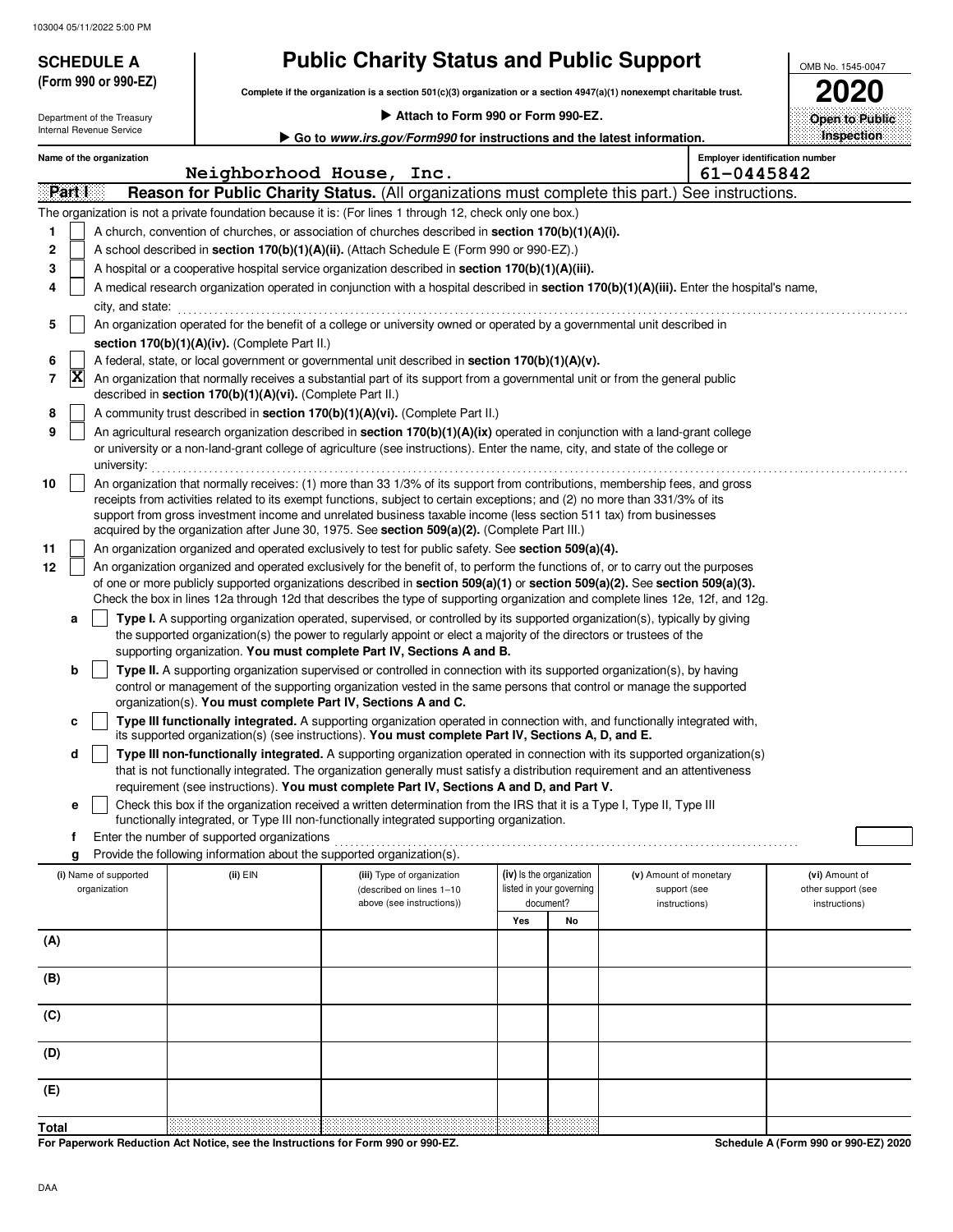|              | Schedule A (Form 990 or 990-EZ) 2020                                                                                                                                                                                                                 | Neighborhood House, Inc. |           |            |            | 61-0445842 | Page 2                               |
|--------------|------------------------------------------------------------------------------------------------------------------------------------------------------------------------------------------------------------------------------------------------------|--------------------------|-----------|------------|------------|------------|--------------------------------------|
|              | Support Schedule for Organizations Described in Sections 170(b)(1)(A)(iv) and 170(b)(1)(A)(vi)<br>Part II                                                                                                                                            |                          |           |            |            |            |                                      |
|              | (Complete only if you checked the box on line 5, 7, or 8 of Part I or if the organization failed to qualify under                                                                                                                                    |                          |           |            |            |            |                                      |
|              | Part III. If the organization fails to qualify under the tests listed below, please complete Part III.)                                                                                                                                              |                          |           |            |            |            |                                      |
|              | <b>Section A. Public Support</b>                                                                                                                                                                                                                     |                          |           |            |            |            |                                      |
|              | Calendar year (or fiscal year beginning in)                                                                                                                                                                                                          | (a) 2016                 | (b) 2017  | $(c)$ 2018 | $(d)$ 2019 | (e) 2020   | (f) Total                            |
| 1            | Gifts, grants, contributions, and                                                                                                                                                                                                                    |                          |           |            |            |            |                                      |
|              | membership fees received. (Do not                                                                                                                                                                                                                    |                          |           |            |            |            |                                      |
|              | include any "unusual grants.")                                                                                                                                                                                                                       | 986,706                  | 1,346,121 | 816,616    | 1,730,080  | 1,775,004  | 6, 654, 527                          |
| $\mathbf{2}$ | Tax revenues levied for the<br>organization's benefit and either paid<br>to or expended on its behalf                                                                                                                                                |                          |           |            |            |            |                                      |
| 3            | The value of services or facilities<br>furnished by a governmental unit to the<br>organization without charge<br>.                                                                                                                                   |                          |           |            |            |            |                                      |
| 4            | Total. Add lines 1 through 3                                                                                                                                                                                                                         | 986,706                  | 1,346,121 | 816,616    | 1,730,080  | 1,775,004  | 6,654,527                            |
| 5            | The portion of total contributions by<br>each person (other than a<br>governmental unit or publicly<br>supported organization) included on<br>line 1 that exceeds 2% of the amount<br>shown on line 11, column (f)                                   |                          |           |            |            |            |                                      |
| 6            | Public support. Subtract line 5 from line 4<br><b>Section B. Total Support</b>                                                                                                                                                                       |                          |           |            |            |            | 6,654,527                            |
|              | Calendar year (or fiscal year beginning in)                                                                                                                                                                                                          | (a) 2016                 | (b) 2017  | $(c)$ 2018 | $(d)$ 2019 | (e) 2020   | (f) Total                            |
| 7            | Amounts from line 4                                                                                                                                                                                                                                  | 986,706                  | 1,346,121 | 816,616    | 1,730,080  | 1,775,004  | 6,654,527                            |
| 8            | Gross income from interest, dividends,<br>payments received on securities loans,<br>rents, royalties, and income from<br>similar sources                                                                                                             | 70,515                   | 70,510    | 73,179     | 69,185     | 79         | 283,468                              |
| 9            | Net income from unrelated business<br>activities, whether or not the business                                                                                                                                                                        | 87,088                   | 34,758    | 17,285     | 71,270     | 78,120     | 288,521                              |
| 10           | is regularly carried on<br>Other income. Do not include gain or<br>loss from the sale of capital assets                                                                                                                                              |                          |           |            |            |            |                                      |
| 11           | $(Explain in Part VI.)$<br>Total support. Add lines 7 through 10                                                                                                                                                                                     |                          |           |            |            |            | 7,226,516                            |
| 12           | Gross receipts from related activities, etc. (see instructions)                                                                                                                                                                                      |                          |           |            |            | 12         | 1,865,559                            |
| 13           | First 5 years. If the Form 990 is for the organization's first, second, third, fourth, or fifth tax year as a section 501(c)(3)                                                                                                                      |                          |           |            |            |            |                                      |
|              | organization, check this box and stop here                                                                                                                                                                                                           |                          |           |            |            |            | $\blacksquare$                       |
|              | <b>Section C. Computation of Public Support Percentage</b>                                                                                                                                                                                           |                          |           |            |            |            |                                      |
| 14           | Public support percentage for 2020 (line 6, column (f) divided by line 11, column (f)) [[[[[[[[[[[[[[[[[[[[[[                                                                                                                                        |                          |           |            |            | 14         | $92.08\%$                            |
| 15           | Public support percentage from 2019 Schedule A, Part II, line 14                                                                                                                                                                                     |                          |           |            |            | 15         | $90.15\%$                            |
| 16a          | 33 1/3% support test-2020. If the organization did not check the box on line 13, and line 14 is 33 1/3% or more, check this                                                                                                                          |                          |           |            |            |            |                                      |
|              | box and stop here. The organization qualifies as a publicly supported organization                                                                                                                                                                   |                          |           |            |            |            | $\blacktriangleright$ $\overline{X}$ |
| b            | 33 1/3% support test-2019. If the organization did not check a box on line 13 or 16a, and line 15 is 33 1/3% or more, check                                                                                                                          |                          |           |            |            |            |                                      |
|              | this box and stop here. The organization qualifies as a publicly supported organization                                                                                                                                                              |                          |           |            |            |            |                                      |
| 17a          | 10% facts-and-circumstances test-2020. If the organization did not check a box on line 13, 16a, or 16b, and line 14 is                                                                                                                               |                          |           |            |            |            |                                      |
|              | 10% or more, and if the organization meets the "facts-and-circumstances" test, check this box and stop here. Explain in<br>Part VI how the organization meets the "facts-and-circumstances" test. The organization qualifies as a publicly supported |                          |           |            |            |            |                                      |
|              | organization                                                                                                                                                                                                                                         |                          |           |            |            |            |                                      |
| b            | 10% facts-and-circumstances test-2019. If the organization did not check a box on line 13, 16a, 16b, or 17a, and line<br>15 is 10% or more, and if the organization meets the "facts-and-circumstances" test, check this box and stop here. Explain  |                          |           |            |            |            |                                      |
|              | in Part VI how the organization meets the "facts-and-circumstances" test. The organization qualifies as a publicly supported                                                                                                                         |                          |           |            |            |            |                                      |
|              | organization                                                                                                                                                                                                                                         |                          |           |            |            |            |                                      |
| 18           | Private foundation. If the organization did not check a box on line 13, 16a, 16b, 17a, or 17b, check this box and see<br>instructions                                                                                                                |                          |           |            |            |            |                                      |
|              |                                                                                                                                                                                                                                                      |                          |           |            |            |            |                                      |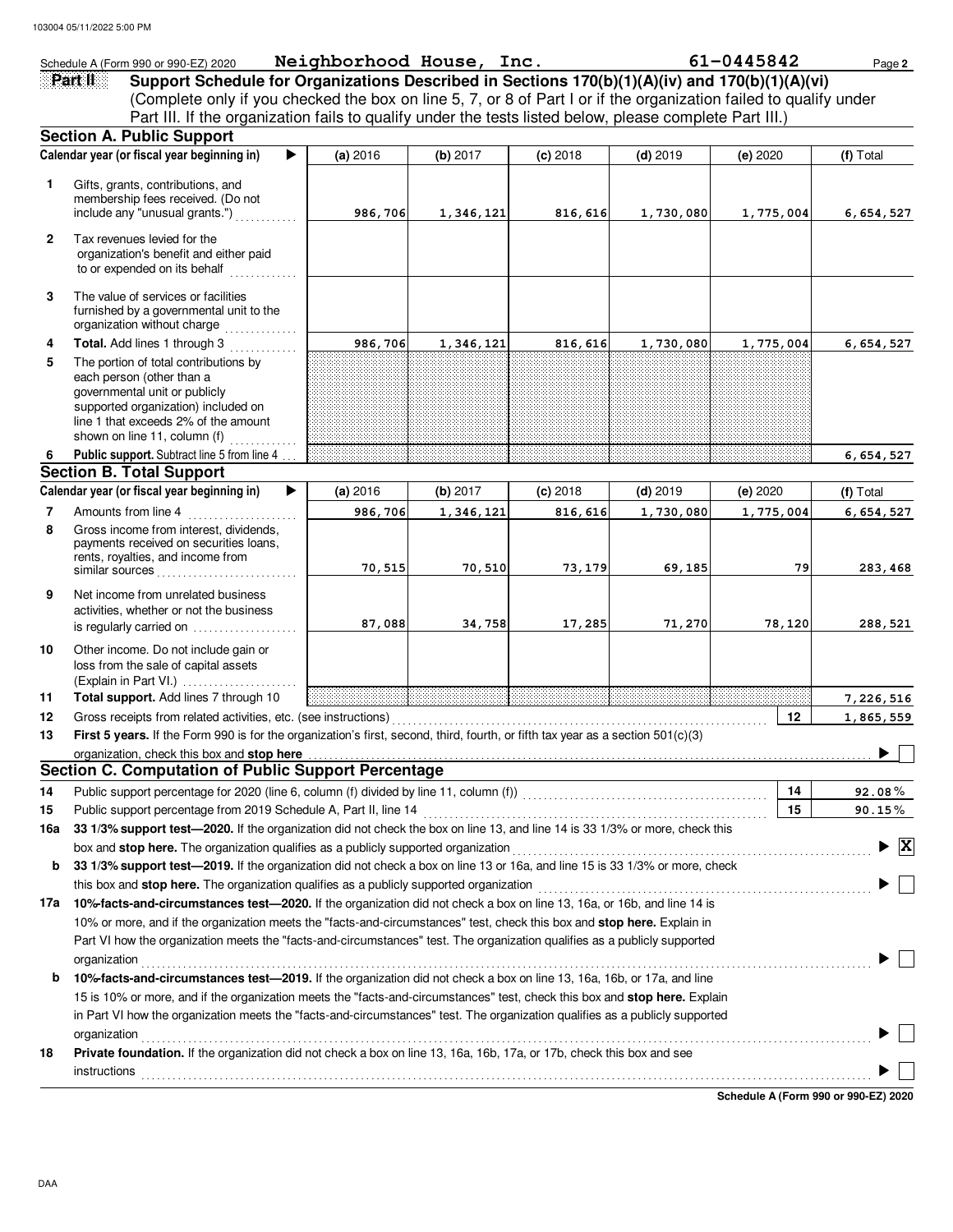|                | Schedule A (Form 990 or 990-EZ) 2020                                                                                                                                              | Neighborhood House, Inc. |          |            |            | 61-0445842 | Page 3    |
|----------------|-----------------------------------------------------------------------------------------------------------------------------------------------------------------------------------|--------------------------|----------|------------|------------|------------|-----------|
|                | Support Schedule for Organizations Described in Section 509(a)(2)<br>Part III                                                                                                     |                          |          |            |            |            |           |
|                | (Complete only if you checked the box on line 10 of Part I or if the organization failed to qualify under Part II.                                                                |                          |          |            |            |            |           |
|                | If the organization fails to qualify under the tests listed below, please complete Part II.)                                                                                      |                          |          |            |            |            |           |
|                | <b>Section A. Public Support</b>                                                                                                                                                  |                          |          |            |            |            |           |
|                | Calendar year (or fiscal year beginning in)<br>▶                                                                                                                                  | (a) 2016                 | (b) 2017 | $(c)$ 2018 | $(d)$ 2019 | (e) 2020   | (f) Total |
| 1.             | Gifts, grants, contributions, and membership fees<br>received. (Do not include any "unusual grants.")                                                                             |                          |          |            |            |            |           |
| $\overline{2}$ | Gross receipts from admissions, merchandise<br>sold or services performed, or facilities<br>furnished in any activity that is related to the<br>organization's tax-exempt purpose |                          |          |            |            |            |           |
| 3              | Gross receipts from activities that are not an<br>unrelated trade or business under section 513                                                                                   |                          |          |            |            |            |           |
| 4              | Tax revenues levied for the<br>organization's benefit and either paid<br>to or expended on its behalf<br>.                                                                        |                          |          |            |            |            |           |
| 5              | The value of services or facilities<br>furnished by a governmental unit to the                                                                                                    |                          |          |            |            |            |           |
| 6              | Total. Add lines 1 through 5                                                                                                                                                      |                          |          |            |            |            |           |
| 7а             | Amounts included on lines 1, 2, and 3<br>received from disqualified persons                                                                                                       |                          |          |            |            |            |           |
| b              | Amounts included on lines 2 and 3<br>received from other than disqualified<br>persons that exceed the greater of \$5,000<br>or 1% of the amount on line 13 for the year           |                          |          |            |            |            |           |
| c              | Add lines 7a and 7b                                                                                                                                                               |                          |          |            |            |            |           |
| 8              | Public support. (Subtract line 7c from                                                                                                                                            |                          |          |            |            |            |           |
|                | line $6.$ )                                                                                                                                                                       |                          |          |            |            |            |           |
|                | <b>Section B. Total Support</b><br>Calendar year (or fiscal year beginning in)<br>▶                                                                                               |                          |          |            |            |            |           |
|                |                                                                                                                                                                                   | (a) 2016                 | (b) 2017 | $(c)$ 2018 | $(d)$ 2019 | (e) 2020   | (f) Total |
| 9              | Amounts from line 6                                                                                                                                                               |                          |          |            |            |            |           |
| 10a            | Gross income from interest, dividends,<br>payments received on securities loans, rents,<br>royalties, and income from similar sources                                             |                          |          |            |            |            |           |
| b              | Unrelated business taxable income (less<br>section 511 taxes) from businesses<br>acquired after June 30, 1975                                                                     |                          |          |            |            |            |           |
| c              | Add lines 10a and 10b                                                                                                                                                             |                          |          |            |            |            |           |
| 11             | Net income from unrelated business<br>activities not included in line 10b, whether<br>or not the business is regularly carried on                                                 |                          |          |            |            |            |           |
| 12             | Other income. Do not include gain or<br>loss from the sale of capital assets                                                                                                      |                          |          |            |            |            |           |
| 13             | Total support. (Add lines 9, 10c, 11,<br>and 12.)                                                                                                                                 |                          |          |            |            |            |           |
| 14             | First 5 years. If the Form 990 is for the organization's first, second, third, fourth, or fifth tax year as a section 501(c)(3)<br>organization, check this box and stop here     |                          |          |            |            |            |           |
|                | <b>Section C. Computation of Public Support Percentage</b>                                                                                                                        |                          |          |            |            |            |           |
| 15             | Public support percentage for 2020 (line 8, column (f), divided by line 13, column (f)) [[[[[[[[[[[[[[[[[[[[[                                                                     |                          |          |            |            | 15         | %         |
| 16             |                                                                                                                                                                                   |                          |          |            |            | 16         | $\%$      |
|                | Section D. Computation of Investment Income Percentage                                                                                                                            |                          |          |            |            |            |           |
| 17             |                                                                                                                                                                                   |                          |          |            |            | 17         | %         |
| 18             |                                                                                                                                                                                   |                          |          |            |            | 18         | $\%$      |
| 19a            | 33 1/3% support tests-2020. If the organization did not check the box on line 14, and line 15 is more than 33 1/3%, and line                                                      |                          |          |            |            |            |           |
|                |                                                                                                                                                                                   |                          |          |            |            |            |           |
| b              | 33 1/3% support tests-2019. If the organization did not check a box on line 14 or line 19a, and line 16 is more than 33 1/3%, and                                                 |                          |          |            |            |            |           |
|                |                                                                                                                                                                                   |                          |          |            |            |            |           |
| 20             |                                                                                                                                                                                   |                          |          |            |            |            |           |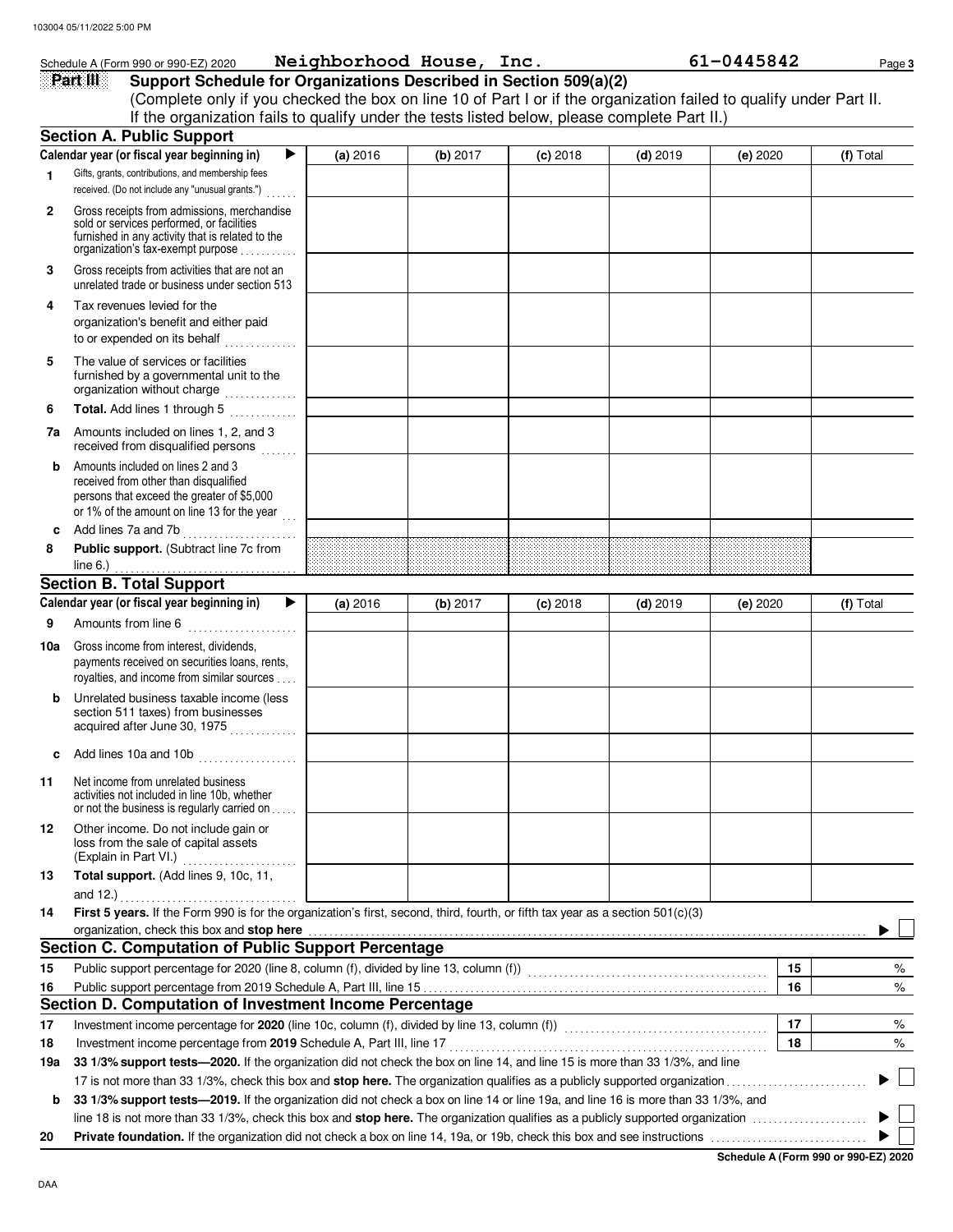### **Part IV Supporting Organizations** Sections A, D, and E. If you checked box 12d, Part I, complete Sections A and D, and complete Part V.) Schedule A (Form 990 or 990-EZ) 2020 **Neighborhood House, Inc.** 61-0445842 Page 4 **Section A. All Supporting Organizations** (Complete only if you checked a box in line 12 on Part I. If you checked box 12a, Part I, complete Sections A and B. If you checked box 12b, Part I, complete Sections A and C. If you checked box 12c, Part I, complete Are all of the organization's supported organizations listed by name in the organization's governing documents? If "No," describe in **Part VI** how the supported organizations are designated. If designated by class or purpose, describe the designation. If historic and continuing relationship, explain. Did the organization have any supported organization that does not have an IRS determination of status under section 509(a)(1) or (2)? If "Yes," explain in **Part VI** how the organization determined that the supported organization was described in section 509(a)(1) or (2). **1 2 3a b c 4a b c 5a b c 6 7 8 9a b c 10a b** Did the organization have a supported organization described in section 501(c)(4), (5), or (6)? If "Yes," answer lines 3b and 3c below. Did the organization confirm that each supported organization qualified under section 501(c)(4), (5), or (6) and satisfied the public support tests under section 509(a)(2)? If "Yes," describe in **Part VI** when and how the organization made the determination. Did the organization ensure that all support to such organizations was used exclusively for section  $170(c)(2)(B)$ purposes? If "Yes," explain in **Part VI** what controls the organization put in place to ensure such use. Was any supported organization not organized in the United States ("foreign supported organization")? If "Yes," and if you checked 12a or 12b in Part I, answer (b) and (c) below. Did the organization have ultimate control and discretion in deciding whether to make grants to the foreign supported organization? If "Yes," describe in **Part VI** how the organization had such control and discretion despite being controlled or supervised by or in connection with its supported organizations. Did the organization support any foreign supported organization that does not have an IRS determination under sections 501(c)(3) and 509(a)(1) or (2)? If "Yes," explain in **Part VI** what controls the organization used to ensure that all support to the foreign supported organization was used exclusively for section 170(c)(2)(B) purposes. Did the organization add, substitute, or remove any supported organizations during the tax year? If "Yes," answer lines 5b and 5c below (if applicable). Also, provide detail in **Part VI,** including (i) the names and EIN numbers of the supported organizations added, substituted, or removed; (ii) the reasons for each such action; (iii) the authority under the organization's organizing document authorizing such action; and (iv) how the action was accomplished (such as by amendment to the organizing document). **Type I or Type II only.** Was any added or substituted supported organization part of a class already designated in the organization's organizing document? **Substitutions only.** Was the substitution the result of an event beyond the organization's control? Did the organization provide support (whether in the form of grants or the provision of services or facilities) to anyone other than (i) its supported organizations, (ii) individuals that are part of the charitable class benefited by one or more of its supported organizations, or (iii) other supporting organizations that also support or benefit one or more of the filing organization's supported organizations? If "Yes," provide detail in **Part VI.** Did the organization provide a grant, loan, compensation, or other similar payment to a substantial contributor (as defined in section 4958(c)(3)(C)), a family member of a substantial contributor, or a 35% controlled entity with regard to a substantial contributor? If "Yes," complete Part I of Schedule L (Form 990 or 990-EZ). Did the organization make a loan to a disqualified person (as defined in section 4958) not described in line 7? If "Yes," complete Part I of Schedule L (Form 990 or 990-EZ). Was the organization controlled directly or indirectly at any time during the tax year by one or more disqualified persons, as defined in section 4946 (other than foundation managers and organizations described in section 509(a)(1) or (2))? If "Yes," provide detail in **Part VI.** Did one or more disqualified persons (as defined in line 9a) hold a controlling interest in any entity in which the supporting organization had an interest? If "Yes," provide detail in **Part VI.** Did a disqualified person (as defined in line 9a) have an ownership interest in, or derive any personal benefit from, assets in which the supporting organization also had an interest? If "Yes," provide detail in **Part VI.** Was the organization subject to the excess business holdings rules of section 4943 because of section 4943(f) (regarding certain Type II supporting organizations, and all Type III non-functionally integrated supporting organizations)? If "Yes," answer line 10b below. Did the organization have any excess business holdings in the tax year? (Use Schedule C, Form 4720, to **Yes No 1 2 3a 3b 3c 4a 4b 4c 5a 5b 5c 6 7 8 9a 9b 9c 10a**

**Schedule A (Form 990 or 990-EZ) 2020 10b**

determine whether the organization had excess business holdings.)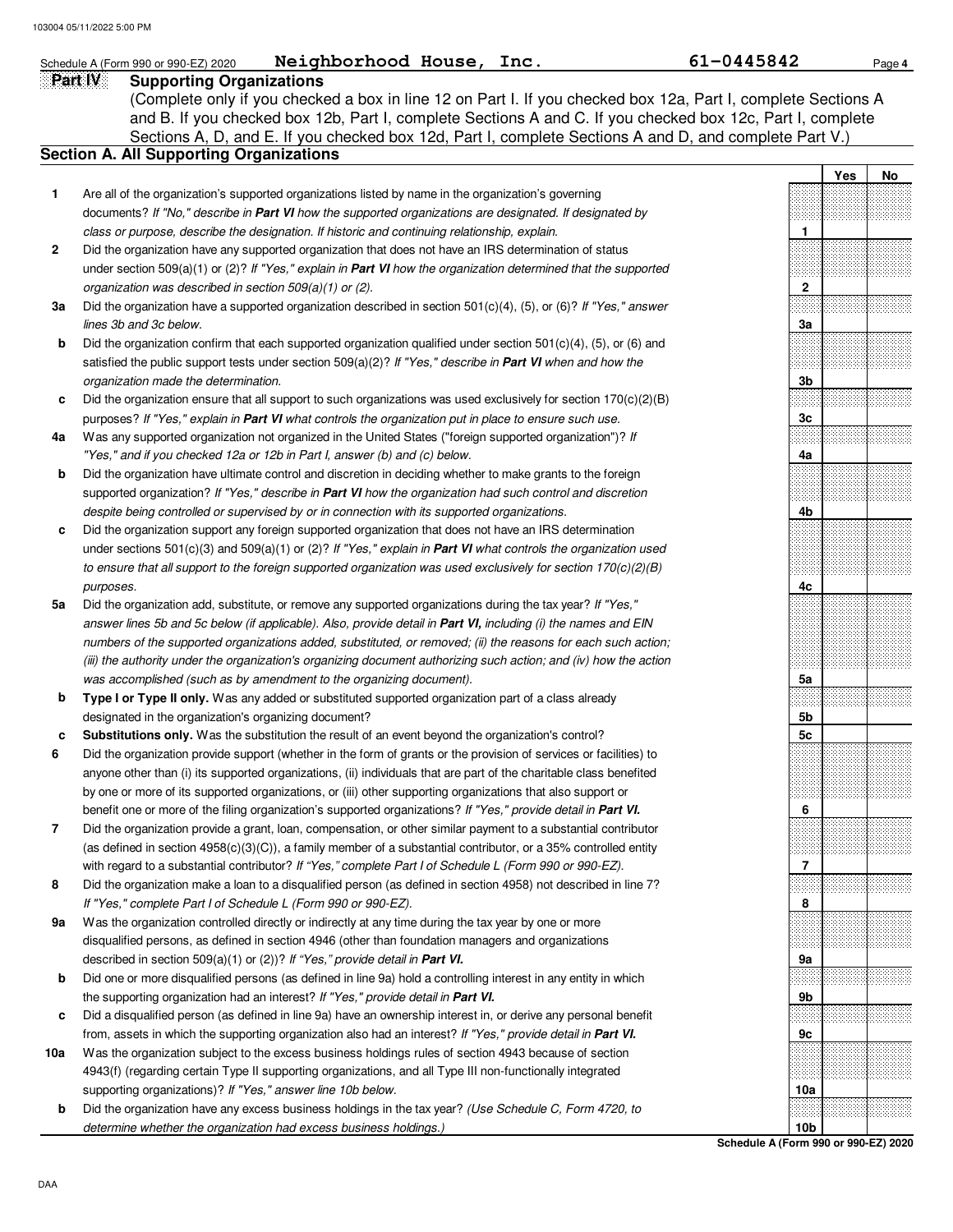|    | Neighborhood House, Inc.<br>Schedule A (Form 990 or 990-EZ) 2020                                                                                                                                                              | 61-0445842      |     | Page 5 |
|----|-------------------------------------------------------------------------------------------------------------------------------------------------------------------------------------------------------------------------------|-----------------|-----|--------|
|    | <b>Supporting Organizations (continued)</b><br>Part IV                                                                                                                                                                        |                 |     |        |
|    |                                                                                                                                                                                                                               |                 | Yes | No     |
| 11 | Has the organization accepted a gift or contribution from any of the following persons?                                                                                                                                       |                 |     |        |
| а  | A person who directly or indirectly controls, either alone or together with persons described in lines 11b and                                                                                                                |                 |     |        |
|    | 11c below, the governing body of a supported organization?                                                                                                                                                                    | 11a             |     |        |
| b  | A family member of a person described in line 11a above?                                                                                                                                                                      | 11 <sub>b</sub> |     |        |
| c  | A 35% controlled entity of a person described in line 11a or 11b above? If "Yes" to line 11a, 11b, or 11c, provide                                                                                                            |                 |     |        |
|    | detail in Part VI.                                                                                                                                                                                                            | 11c             |     |        |
|    | <b>Section B. Type I Supporting Organizations</b>                                                                                                                                                                             |                 |     |        |
|    |                                                                                                                                                                                                                               |                 | Yes | No     |
|    |                                                                                                                                                                                                                               |                 |     |        |
| 1  | Did the governing body, members of the governing body, officers acting in their official capacity, or membership of one or                                                                                                    |                 |     |        |
|    | more supported organizations have the power to regularly appoint or elect at least a majority of the organization's officers,                                                                                                 |                 |     |        |
|    | directors, or trustees at all times during the tax year? If "No," describe in Part VI how the supported organization(s)                                                                                                       |                 |     |        |
|    | effectively operated, supervised, or controlled the organization's activities. If the organization had more than one supported                                                                                                |                 |     |        |
|    | organization, describe how the powers to appoint and/or remove officers, directors, or trustees were allocated among the                                                                                                      |                 |     |        |
|    | supported organizations and what conditions or restrictions, if any, applied to such powers during the tax year.                                                                                                              | $\mathbf{1}$    |     |        |
| 2  | Did the organization operate for the benefit of any supported organization other than the supported                                                                                                                           |                 |     |        |
|    | organization(s) that operated, supervised, or controlled the supporting organization? If "Yes," explain in Part                                                                                                               |                 |     |        |
|    | VI how providing such benefit carried out the purposes of the supported organization(s) that operated,                                                                                                                        |                 |     |        |
|    | supervised, or controlled the supporting organization.                                                                                                                                                                        | $\mathbf 2$     |     |        |
|    | <b>Section C. Type II Supporting Organizations</b>                                                                                                                                                                            |                 |     |        |
|    |                                                                                                                                                                                                                               |                 | Yes | No     |
| 1  | Were a majority of the organization's directors or trustees during the tax year also a majority of the directors                                                                                                              |                 |     |        |
|    | or trustees of each of the organization's supported organization(s)? If "No," describe in Part VI how control                                                                                                                 |                 |     |        |
|    | or management of the supporting organization was vested in the same persons that controlled or managed                                                                                                                        |                 |     |        |
|    | the supported organization(s).                                                                                                                                                                                                | $\mathbf{1}$    |     |        |
|    | <b>Section D. All Type III Supporting Organizations</b>                                                                                                                                                                       |                 |     |        |
|    |                                                                                                                                                                                                                               |                 | Yes | No     |
| 1  | Did the organization provide to each of its supported organizations, by the last day of the fifth month of the                                                                                                                |                 |     |        |
|    | organization's tax year, (i) a written notice describing the type and amount of support provided during the prior tax                                                                                                         |                 |     |        |
|    | year, (ii) a copy of the Form 990 that was most recently filed as of the date of notification, and (iii) copies of the                                                                                                        |                 |     |        |
|    | organization's governing documents in effect on the date of notification, to the extent not previously provided?                                                                                                              | 1               |     |        |
| 2  | Were any of the organization's officers, directors, or trustees either (i) appointed or elected by the supported                                                                                                              |                 |     |        |
|    | organization(s) or (ii) serving on the governing body of a supported organization? If "No," explain in Part VI how                                                                                                            |                 |     |        |
|    | the organization maintained a close and continuous working relationship with the supported organization(s).                                                                                                                   | $\mathbf{2}$    |     |        |
|    |                                                                                                                                                                                                                               |                 |     |        |
| 3  | By reason of the relationship described in line 2, above, did the organization's supported organizations have<br>a significant voice in the organization's investment policies and in directing the use of the organization's |                 |     |        |
|    |                                                                                                                                                                                                                               |                 |     |        |
|    | income or assets at all times during the tax year? If "Yes," describe in <b>Part VI</b> the role the organization's                                                                                                           |                 |     |        |
|    | supported organizations played in this regard.                                                                                                                                                                                | 3               |     |        |
|    | Section E. Type III Functionally-Integrated Supporting Organizations                                                                                                                                                          |                 |     |        |
| 1  | Check the box next to the method that the organization used to satisfy the Integral Part Test during the year (see instructions).                                                                                             |                 |     |        |
| a  | The organization satisfied the Activities Test. Complete line 2 below.                                                                                                                                                        |                 |     |        |
| b  | The organization is the parent of each of its supported organizations. Complete line 3 below.                                                                                                                                 |                 |     |        |
| c  | The organization supported a governmental entity. Describe in Part VI how you supported a governmental entity (see instructions).                                                                                             |                 |     |        |
| 2  | Activities Test. Answer lines 2a and 2b below.                                                                                                                                                                                |                 | Yes | No     |
| а  | Did substantially all of the organization's activities during the tax year directly further the exempt purposes of                                                                                                            |                 |     |        |
|    | the supported organization(s) to which the organization was responsive? If "Yes," then in Part VI identify                                                                                                                    |                 |     |        |
|    | those supported organizations and explain how these activities directly furthered their exempt purposes,                                                                                                                      |                 |     |        |
|    | how the organization was responsive to those supported organizations, and how the organization determined                                                                                                                     |                 |     |        |
|    | that these activities constituted substantially all of its activities.                                                                                                                                                        | 2a              |     |        |
| b  | Did the activities described in line 2a, above, constitute activities that, but for the organization's involvement,                                                                                                           |                 |     |        |
|    | one or more of the organization's supported organization(s) would have been engaged in? If "Yes," explain in                                                                                                                  |                 |     |        |
|    | <b>Part VI</b> the reasons for the organization's position that its supported organization(s) would have engaged in                                                                                                           |                 |     |        |
|    | these activities but for the organization's involvement.                                                                                                                                                                      | 2b              |     |        |
| 3  | Parent of Supported Organizations. Answer lines 3a and 3b below.                                                                                                                                                              |                 |     |        |
| a  | Did the organization have the power to regularly appoint or elect a majority of the officers, directors, or                                                                                                                   |                 |     |        |
|    | trustees of each of the supported organizations? If "Yes" or "No," provide details in Part VI.                                                                                                                                | За              |     |        |
| b  | Did the organization exercise a substantial degree of direction over the policies, programs, and activities of each                                                                                                           |                 |     |        |
|    | of its supported organizations? If "Yes," describe in Part VI the role played by the organization in this regard.                                                                                                             | 3 <sub>b</sub>  |     |        |
|    |                                                                                                                                                                                                                               |                 |     |        |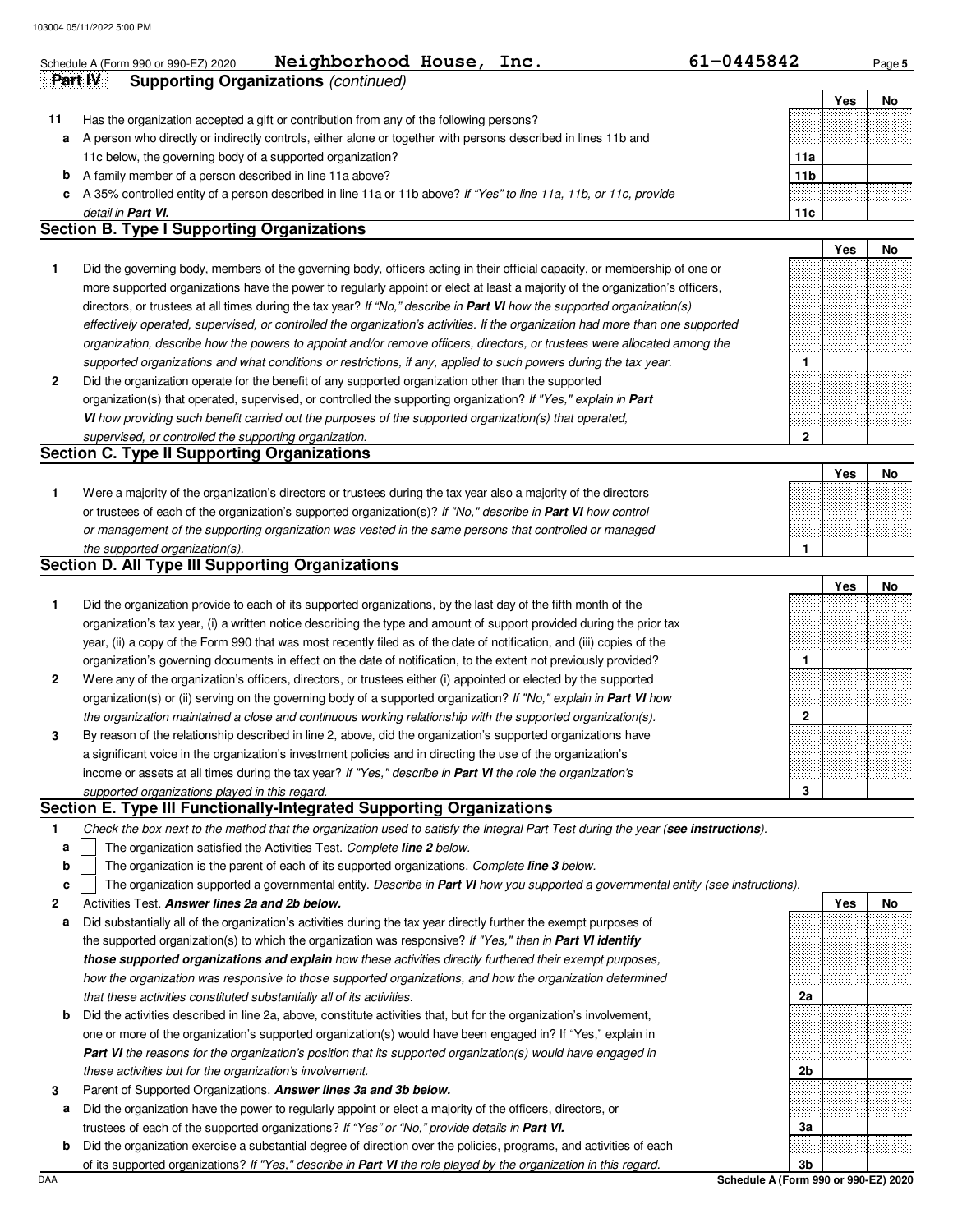|              | Neighborhood House, Inc.<br>Schedule A (Form 990 or 990-EZ) 2020                                                                 |                | 61-0445842     | Page 6                         |
|--------------|----------------------------------------------------------------------------------------------------------------------------------|----------------|----------------|--------------------------------|
|              | Part V<br>Type III Non-Functionally Integrated 509(a)(3) Supporting Organizations                                                |                |                |                                |
| 1            | Check here if the organization satisfied the Integral Part Test as a qualifying trust on Nov. 20, 1970 (explain in Part VI). See |                |                |                                |
|              | instructions. All other Type III non-functionally integrated supporting organizations must complete Sections A through E.        |                |                |                                |
|              | Section A - Adjusted Net Income                                                                                                  |                | (A) Prior Year | (B) Current Year               |
|              |                                                                                                                                  |                |                | (optional)                     |
| 1.           | Net short-term capital gain                                                                                                      | $\mathbf{1}$   |                |                                |
| $\mathbf{2}$ | Recoveries of prior-year distributions                                                                                           | $\overline{2}$ |                |                                |
| 3            | Other gross income (see instructions)                                                                                            | 3              |                |                                |
| 4            | Add lines 1 through 3.                                                                                                           | 4              |                |                                |
| 5            | Depreciation and depletion                                                                                                       | 5              |                |                                |
| 6            | Portion of operating expenses paid or incurred for production or collection of                                                   |                |                |                                |
|              | gross income or for management, conservation, or maintenance of property                                                         |                |                |                                |
|              | held for production of income (see instructions)                                                                                 | 6              |                |                                |
| 7            | Other expenses (see instructions)                                                                                                | $\overline{7}$ |                |                                |
| 8            | <b>Adjusted Net Income</b> (subtract lines 5, 6, and 7 from line 4)                                                              | 8              |                |                                |
|              | Section B - Minimum Asset Amount                                                                                                 |                | (A) Prior Year | (B) Current Year<br>(optional) |
| 1.           | Aggregate fair market value of all non-exempt-use assets (see                                                                    |                |                |                                |
|              | instructions for short tax year or assets held for part of year):                                                                |                |                |                                |
|              | a Average monthly value of securities                                                                                            | 1a             |                |                                |
|              | <b>b</b> Average monthly cash balances                                                                                           | 1b             |                |                                |
|              | c Fair market value of other non-exempt-use assets                                                                               | 1c             |                |                                |
|              | d Total (add lines 1a, 1b, and 1c)                                                                                               | 1d             |                |                                |
|              | <b>e</b> Discount claimed for blockage or other factors                                                                          |                |                |                                |
|              | (explain in detail in <b>Part VI</b> ):                                                                                          |                |                |                                |
| $\mathbf{2}$ | Acquisition indebtedness applicable to non-exempt-use assets                                                                     | $\overline{2}$ |                |                                |
| 3            | Subtract line 2 from line 1d.                                                                                                    | 3              |                |                                |
| 4            | Cash deemed held for exempt use. Enter 0.015 of line 3 (for greater amount,                                                      |                |                |                                |
|              | see instructions)                                                                                                                | 4              |                |                                |
| 5            | Net value of non-exempt-use assets (subtract line 4 from line 3)                                                                 | 5              |                |                                |
| 6            | Multiply line 5 by 0.035.                                                                                                        | 6              |                |                                |
| 7            | Recoveries of prior-year distributions                                                                                           | $\overline{7}$ |                |                                |
| 8            | Minimum Asset Amount (add line 7 to line 6)                                                                                      | 8              |                |                                |
|              | Section C - Distributable Amount                                                                                                 |                |                | <b>Current Year</b>            |
| 1.           | Adjusted net income for prior year (from Section A, line 8, column A)                                                            | 1              |                |                                |
| 2            | Enter 0.85 of line 1.                                                                                                            | $\mathbf 2$    |                |                                |
| 3            | Minimum asset amount for prior year (from Section B, line 8, column A)                                                           | 3              |                |                                |
| 4            | Enter greater of line 2 or line 3.                                                                                               | 4              |                |                                |
| 5            | Income tax imposed in prior year                                                                                                 | 5              |                |                                |
| 6            | <b>Distributable Amount.</b> Subtract line 5 from line 4, unless subject to                                                      |                |                |                                |
|              | emergency temporary reduction (see instructions).                                                                                | 6              |                |                                |
|              |                                                                                                                                  |                |                |                                |

**7** Check here if the current year is the organization's first as a non-functionally integrated Type III supporting organization (see instructions).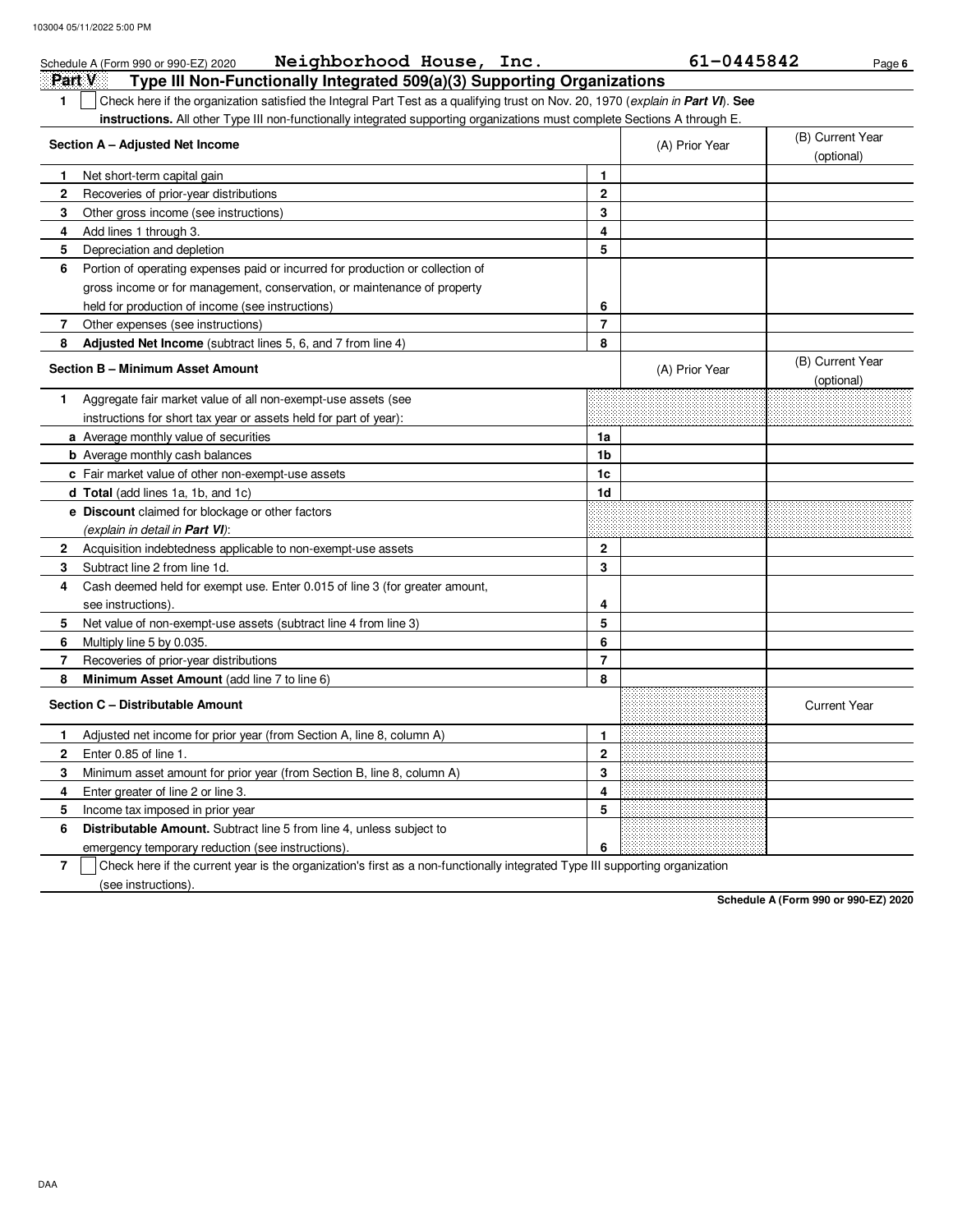|              | Neighborhood House, Inc.<br>Schedule A (Form 990 or 990-EZ) 2020                              |                                    | 61-0445842                                    | Page 7                                           |
|--------------|-----------------------------------------------------------------------------------------------|------------------------------------|-----------------------------------------------|--------------------------------------------------|
| Part V       | Type III Non-Functionally Integrated 509(a)(3) Supporting Organizations (continued)           |                                    |                                               |                                                  |
|              | <b>Section D - Distributions</b>                                                              |                                    |                                               | <b>Current Year</b>                              |
| 1.           | Amounts paid to supported organizations to accomplish exempt purposes                         |                                    |                                               |                                                  |
| $\mathbf{2}$ | Amounts paid to perform activity that directly furthers exempt purposes of supported          |                                    |                                               |                                                  |
|              | organizations, in excess of income from activity                                              |                                    |                                               |                                                  |
| 3            | Administrative expenses paid to accomplish exempt purposes of supported organizations         |                                    |                                               |                                                  |
| 4            | Amounts paid to acquire exempt-use assets                                                     |                                    |                                               |                                                  |
| 5            | Qualified set-aside amounts (prior IRS approval required— <i>provide details in Part VI</i> ) |                                    |                                               |                                                  |
| 6            | Other distributions (describe in Part VI). See instructions.                                  |                                    |                                               |                                                  |
| 7            | Total annual distributions. Add lines 1 through 6.                                            |                                    |                                               |                                                  |
| 8            | Distributions to attentive supported organizations to which the organization is responsive    |                                    |                                               |                                                  |
|              | (provide details in Part VI). See instructions.                                               |                                    |                                               |                                                  |
| 9            | Distributable amount for 2020 from Section C, line 6                                          |                                    |                                               |                                                  |
| 10           | Line 8 amount divided by line 9 amount                                                        |                                    |                                               |                                                  |
|              | <b>Section E - Distribution Allocations (see instructions)</b>                                | (i)<br><b>Excess Distributions</b> | (ii)<br><b>Underdistributions</b><br>Pre-2020 | (iii)<br><b>Distributable</b><br>Amount for 2020 |
| 1.           | Distributable amount for 2020 from Section C, line 6                                          |                                    |                                               |                                                  |
| $\mathbf{2}$ | Underdistributions, if any, for years prior to 2020                                           |                                    |                                               |                                                  |
|              | (reasonable cause required-explain in Part VI). See                                           |                                    |                                               |                                                  |
|              | instructions.                                                                                 |                                    |                                               |                                                  |
| 3            | Excess distributions carryover, if any, to 2020                                               |                                    |                                               |                                                  |
|              |                                                                                               |                                    |                                               |                                                  |
|              |                                                                                               |                                    |                                               |                                                  |
|              |                                                                                               |                                    |                                               |                                                  |
|              |                                                                                               |                                    |                                               |                                                  |
|              |                                                                                               |                                    |                                               |                                                  |
|              | f Total of lines 3a through 3e                                                                |                                    |                                               |                                                  |
|              | g Applied to underdistributions of prior years                                                |                                    |                                               |                                                  |
|              | h Applied to 2020 distributable amount                                                        |                                    |                                               |                                                  |
|              | <i>i</i> Carryover from 2015 not applied (see instructions)                                   |                                    |                                               |                                                  |
|              | Remainder. Subtract lines 3g, 3h, and 3i from line 3f.                                        |                                    |                                               |                                                  |
| 4            | Distributions for 2020 from                                                                   |                                    |                                               |                                                  |
|              | Section D, line 7:<br>\$                                                                      |                                    |                                               |                                                  |
|              | a Applied to underdistributions of prior years                                                |                                    |                                               |                                                  |
|              | <b>b</b> Applied to 2020 distributable amount                                                 |                                    |                                               |                                                  |
|              | <b>c</b> Remainder. Subtract lines 4a and 4b from line 4.                                     |                                    |                                               |                                                  |
| 5            | Remaining underdistributions for years prior to 2020, if                                      |                                    |                                               |                                                  |
|              | any. Subtract lines 3g and 4a from line 2. For result                                         |                                    |                                               |                                                  |
|              | greater than zero, explain in Part VI. See instructions.                                      |                                    |                                               |                                                  |
| 6            | Remaining underdistributions for 2020 Subtract lines 3h                                       |                                    |                                               |                                                  |
|              | and 4b from line 1. For result greater than zero, explain in                                  |                                    |                                               |                                                  |
|              | <b>Part VI.</b> See instructions.                                                             |                                    |                                               |                                                  |
| 7            | Excess distributions carryover to 2021. Add lines 3j                                          |                                    |                                               |                                                  |
|              | and 4c.                                                                                       |                                    |                                               |                                                  |
| 8            | Breakdown of line 7:                                                                          |                                    |                                               |                                                  |
|              |                                                                                               |                                    |                                               |                                                  |
|              |                                                                                               |                                    |                                               |                                                  |
|              |                                                                                               |                                    |                                               |                                                  |
|              |                                                                                               |                                    |                                               |                                                  |
|              |                                                                                               |                                    |                                               |                                                  |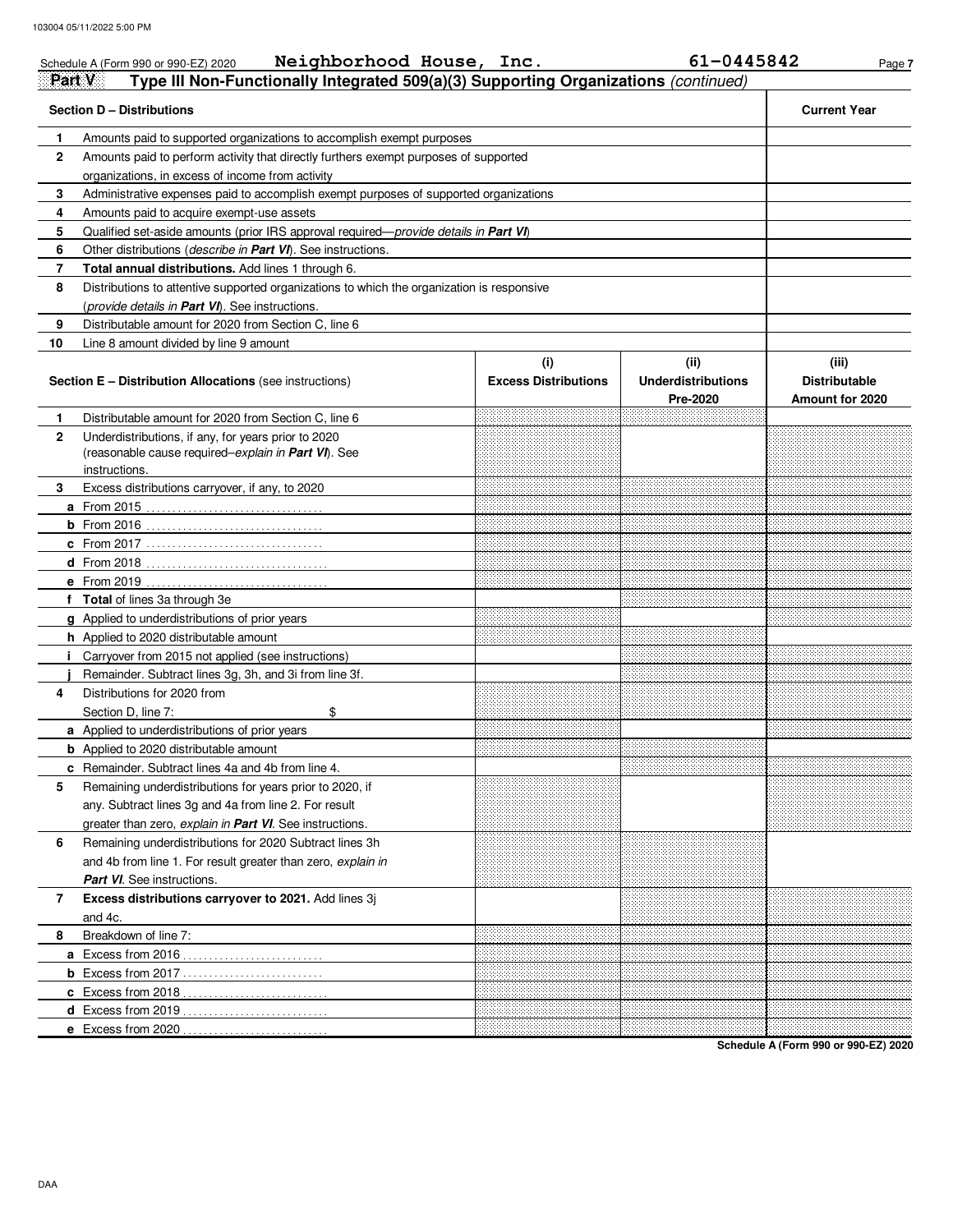|         | Schedule A (Form 990 or 990-EZ) 2020 | Neighborhood House, Inc.                                                                                                                                                                                                                                                                                                                                                                                                                                                                                                                                                                    |  | 61-0445842 | Page 8 |
|---------|--------------------------------------|---------------------------------------------------------------------------------------------------------------------------------------------------------------------------------------------------------------------------------------------------------------------------------------------------------------------------------------------------------------------------------------------------------------------------------------------------------------------------------------------------------------------------------------------------------------------------------------------|--|------------|--------|
| Part VI |                                      | Supplemental Information. Provide the explanations required by Part II, line 10; Part II, line 17a or 17b; Part<br>III, line 12; Part IV, Section A, lines 1, 2, 3b, 3c, 4b, 4c, 5a, 6, 9a, 9b, 9c, 11a, 11b, and 11c; Part IV, Section<br>B, lines 1 and 2; Part IV, Section C, line 1; Part IV, Section D, lines 2 and 3; Part IV, Section E, lines 1c, 2a, 2b,<br>3a, and 3b; Part V, line 1; Part V, Section B, line 1e; Part V, Section D, lines 5, 6, and 8; and Part V, Section E,<br>lines 2, 5, and 6. Also complete this part for any additional information. (See instructions.) |  |            |        |
|         |                                      |                                                                                                                                                                                                                                                                                                                                                                                                                                                                                                                                                                                             |  |            |        |
|         |                                      |                                                                                                                                                                                                                                                                                                                                                                                                                                                                                                                                                                                             |  |            |        |
|         |                                      |                                                                                                                                                                                                                                                                                                                                                                                                                                                                                                                                                                                             |  |            |        |
|         |                                      |                                                                                                                                                                                                                                                                                                                                                                                                                                                                                                                                                                                             |  |            |        |
|         |                                      |                                                                                                                                                                                                                                                                                                                                                                                                                                                                                                                                                                                             |  |            |        |
|         |                                      |                                                                                                                                                                                                                                                                                                                                                                                                                                                                                                                                                                                             |  |            |        |
|         |                                      |                                                                                                                                                                                                                                                                                                                                                                                                                                                                                                                                                                                             |  |            |        |
|         |                                      |                                                                                                                                                                                                                                                                                                                                                                                                                                                                                                                                                                                             |  |            |        |
|         |                                      |                                                                                                                                                                                                                                                                                                                                                                                                                                                                                                                                                                                             |  |            |        |
|         |                                      |                                                                                                                                                                                                                                                                                                                                                                                                                                                                                                                                                                                             |  |            |        |
|         |                                      |                                                                                                                                                                                                                                                                                                                                                                                                                                                                                                                                                                                             |  |            |        |
|         |                                      |                                                                                                                                                                                                                                                                                                                                                                                                                                                                                                                                                                                             |  |            |        |
|         |                                      |                                                                                                                                                                                                                                                                                                                                                                                                                                                                                                                                                                                             |  |            |        |
|         |                                      |                                                                                                                                                                                                                                                                                                                                                                                                                                                                                                                                                                                             |  |            |        |
|         |                                      |                                                                                                                                                                                                                                                                                                                                                                                                                                                                                                                                                                                             |  |            |        |
|         |                                      |                                                                                                                                                                                                                                                                                                                                                                                                                                                                                                                                                                                             |  |            |        |
|         |                                      |                                                                                                                                                                                                                                                                                                                                                                                                                                                                                                                                                                                             |  |            |        |
|         |                                      |                                                                                                                                                                                                                                                                                                                                                                                                                                                                                                                                                                                             |  |            |        |
|         |                                      |                                                                                                                                                                                                                                                                                                                                                                                                                                                                                                                                                                                             |  |            |        |
|         |                                      |                                                                                                                                                                                                                                                                                                                                                                                                                                                                                                                                                                                             |  |            |        |
|         |                                      |                                                                                                                                                                                                                                                                                                                                                                                                                                                                                                                                                                                             |  |            |        |
|         |                                      |                                                                                                                                                                                                                                                                                                                                                                                                                                                                                                                                                                                             |  |            |        |
|         |                                      |                                                                                                                                                                                                                                                                                                                                                                                                                                                                                                                                                                                             |  |            |        |
|         |                                      |                                                                                                                                                                                                                                                                                                                                                                                                                                                                                                                                                                                             |  |            |        |
|         |                                      |                                                                                                                                                                                                                                                                                                                                                                                                                                                                                                                                                                                             |  |            |        |
|         |                                      |                                                                                                                                                                                                                                                                                                                                                                                                                                                                                                                                                                                             |  |            |        |
|         |                                      |                                                                                                                                                                                                                                                                                                                                                                                                                                                                                                                                                                                             |  |            |        |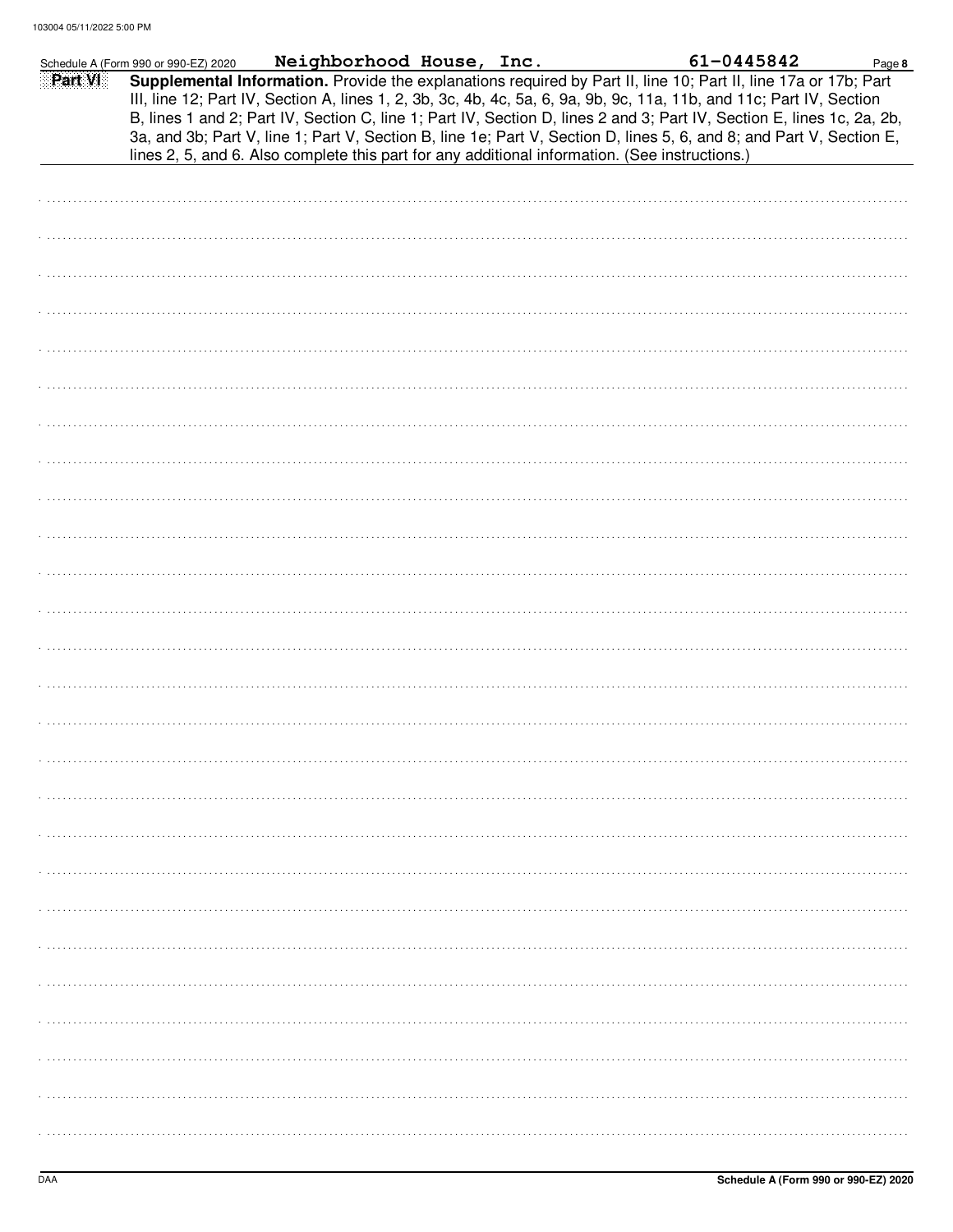Department of the Treasury Internal Revenue Service

**(Form 990)**

## **SCHEDULE D Supplemental Financial Statements**

 **Attach to Form 990. Part IV, line 6, 7, 8, 9, 10, 11a, 11b, 11c, 11d, 11e, 11f, 12a, or 12b. Complete if the organization answered "Yes" on Form 990, Go to www.irs.gov/Form990 for instructions and the latest information.**

**Inspection**

**2020 Open to Public**

OMB No. 1545-0047

|    | Name of the organization       |                                                                                                                                           |                                                    |                | <b>Employer identification number</b> |
|----|--------------------------------|-------------------------------------------------------------------------------------------------------------------------------------------|----------------------------------------------------|----------------|---------------------------------------|
|    |                                | Neighborhood House, Inc.                                                                                                                  |                                                    |                | 61-0445842                            |
|    | Part I                         | Organizations Maintaining Donor Advised Funds or Other Similar Funds or Accounts.                                                         |                                                    |                |                                       |
|    |                                | Complete if the organization answered "Yes" on Form 990, Part IV, line 6.                                                                 |                                                    |                |                                       |
|    |                                |                                                                                                                                           | (a) Donor advised funds                            |                | (b) Funds and other accounts          |
| 1  |                                | Total number at end of year                                                                                                               |                                                    |                |                                       |
| 2  |                                | Aggregate value of contributions to (during year)                                                                                         |                                                    |                |                                       |
| 3  |                                | Aggregate value of grants from (during year)                                                                                              |                                                    |                |                                       |
| 4  |                                |                                                                                                                                           |                                                    |                |                                       |
| 5  |                                | Did the organization inform all donors and donor advisors in writing that the assets held in donor advised                                |                                                    |                |                                       |
|    |                                |                                                                                                                                           |                                                    |                | Yes<br>No                             |
| 6  |                                | Did the organization inform all grantees, donors, and donor advisors in writing that grant funds can be used                              |                                                    |                |                                       |
|    |                                | only for charitable purposes and not for the benefit of the donor or donor advisor, or for any other purpose                              |                                                    |                |                                       |
|    |                                | conferring impermissible private benefit?                                                                                                 |                                                    |                | Yes<br>No                             |
|    | Part II                        | <b>Conservation Easements.</b><br>Complete if the organization answered "Yes" on Form 990, Part IV, line 7.                               |                                                    |                |                                       |
| 1. |                                | Purpose(s) of conservation easements held by the organization (check all that apply).                                                     |                                                    |                |                                       |
|    |                                | Preservation of land for public use (for example, recreation or education)                                                                | Preservation of a historically important land area |                |                                       |
|    |                                | Protection of natural habitat                                                                                                             | Preservation of a certified historic structure     |                |                                       |
|    |                                | Preservation of open space                                                                                                                |                                                    |                |                                       |
| 2  |                                | Complete lines 2a through 2d if the organization held a qualified conservation contribution in the form of a conservation                 |                                                    |                |                                       |
|    |                                | easement on the last day of the tax year.                                                                                                 |                                                    |                | Held at the End of the Tax Year       |
| а  |                                | Total number of conservation easements                                                                                                    |                                                    | 2a             |                                       |
| b  |                                |                                                                                                                                           |                                                    | 2 <sub>b</sub> |                                       |
| c  |                                | Number of conservation easements on a certified historic structure included in (a) [[[[[[[[[[[[[[[[[[[[[[[[[]]]]]]]                       |                                                    | 2c             |                                       |
|    |                                | d Number of conservation easements included in (c) acquired after 7/25/06, and not on a                                                   |                                                    |                |                                       |
|    |                                | historic structure listed in the National Register                                                                                        |                                                    | 2d             |                                       |
| 3  |                                | Number of conservation easements modified, transferred, released, extinguished, or terminated by the organization during the              |                                                    |                |                                       |
|    | tax year $\blacktriangleright$ |                                                                                                                                           |                                                    |                |                                       |
| 4  |                                | Number of states where property subject to conservation easement is located ▶                                                             |                                                    |                |                                       |
| 5  |                                | Does the organization have a written policy regarding the periodic monitoring, inspection, handling of                                    |                                                    |                |                                       |
|    |                                |                                                                                                                                           |                                                    |                | Yes<br>No                             |
| 6  |                                | Staff and volunteer hours devoted to monitoring, inspecting, handling of violations, and enforcing conservation easements during the year |                                                    |                |                                       |
| 7  |                                | Amount of expenses incurred in monitoring, inspecting, handling of violations, and enforcing conservation easements during the year       |                                                    |                |                                       |
|    | $\blacktriangleright$ \$       |                                                                                                                                           |                                                    |                |                                       |
|    |                                | Does each conservation easement reported on line 2(d) above satisfy the requirements of section 170(h)(4)(B)(i)                           |                                                    |                |                                       |
|    |                                |                                                                                                                                           |                                                    |                | Yes<br>No                             |
| 9  |                                | In Part XIII, describe how the organization reports conservation easements in its revenue and expense statement and                       |                                                    |                |                                       |
|    |                                | balance sheet, and include, if applicable, the text of the footnote to the organization's financial statements that describes the         |                                                    |                |                                       |
|    |                                | organization's accounting for conservation easements.                                                                                     |                                                    |                |                                       |
|    | Part III                       | Organizations Maintaining Collections of Art, Historical Treasures, or Other Similar Assets.                                              |                                                    |                |                                       |
|    |                                | Complete if the organization answered "Yes" on Form 990, Part IV, line 8.                                                                 |                                                    |                |                                       |
|    |                                | 1a If the organization elected, as permitted under FASB ASC 958, not to report in its revenue statement and balance sheet works           |                                                    |                |                                       |
|    |                                | of art, historical treasures, or other similar assets held for public exhibition, education, or research in furtherance of public         |                                                    |                |                                       |
|    |                                | service, provide in Part XIII the text of the footnote to its financial statements that describes these items.                            |                                                    |                |                                       |
| b  |                                | If the organization elected, as permitted under FASB ASC 958, to report in its revenue statement and balance sheet works of               |                                                    |                |                                       |
|    |                                | art, historical treasures, or other similar assets held for public exhibition, education, or research in furtherance of public service,   |                                                    |                |                                       |
|    |                                | provide the following amounts relating to these items:                                                                                    |                                                    |                |                                       |
|    | (i)                            |                                                                                                                                           |                                                    |                |                                       |
|    |                                | If the organization received or held works of art, historical treasures, or other similar assets for financial gain, provide the          |                                                    |                |                                       |
| 2  |                                | following amounts required to be reported under FASB ASC 958 relating to these items:                                                     |                                                    |                |                                       |
| а  |                                |                                                                                                                                           |                                                    |                | \$                                    |
| b  |                                |                                                                                                                                           |                                                    |                | $\blacktriangleright$ s               |

DAA **For Paperwork Reduction Act Notice, see the Instructions for Form 990.**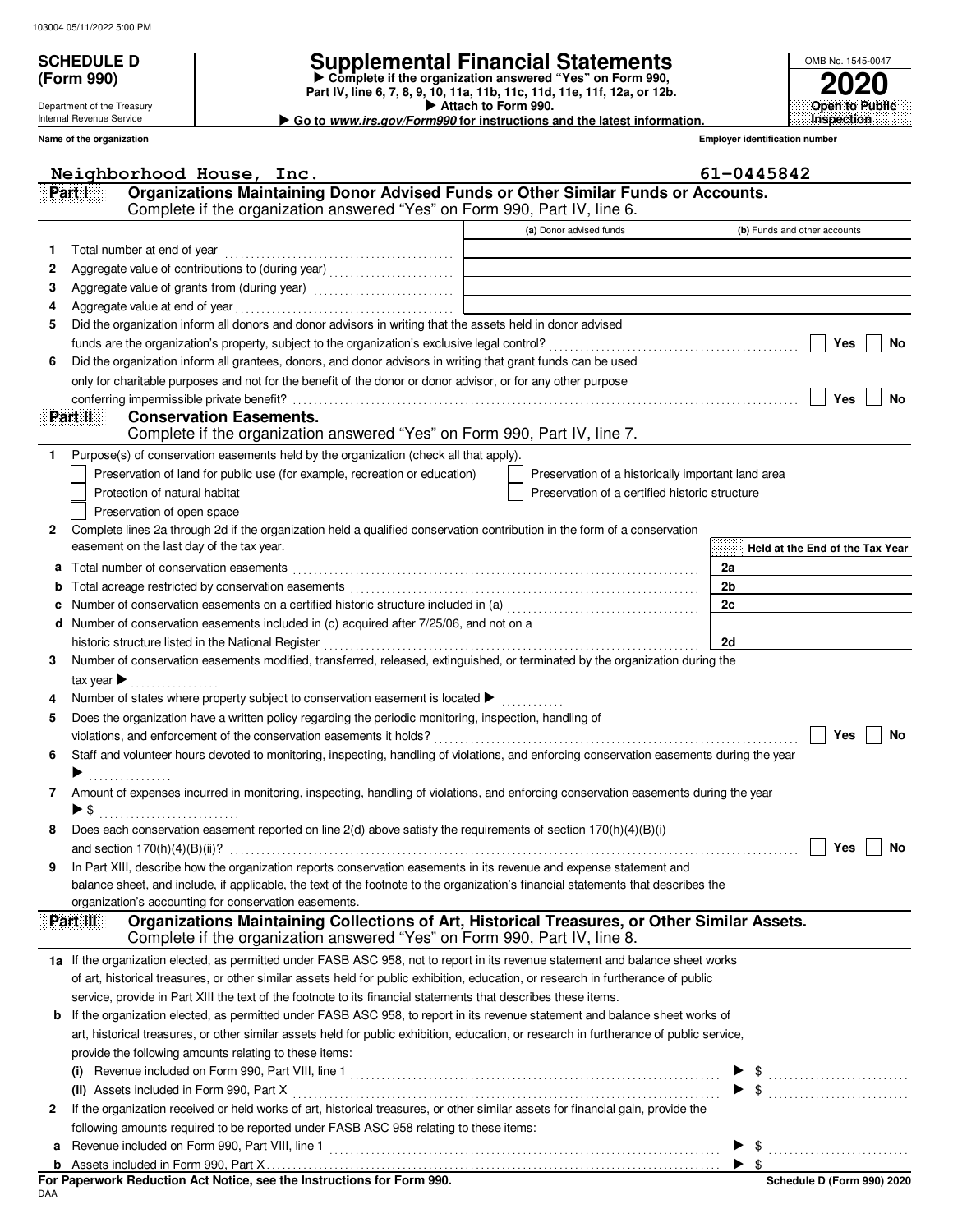| Schedule D (Form 990) 2020                                                                                                                                                                                                                                  | Neighborhood House, Inc. |                          |                                   | 61-0445842      |                      | Page 2                 |
|-------------------------------------------------------------------------------------------------------------------------------------------------------------------------------------------------------------------------------------------------------------|--------------------------|--------------------------|-----------------------------------|-----------------|----------------------|------------------------|
| Organizations Maintaining Collections of Art, Historical Treasures, or Other Similar Assets (continued)<br>Part III<br>Using the organization's acquisition, accession, and other records, check any of the following that make significant use of its<br>3 |                          |                          |                                   |                 |                      |                        |
| collection items (check all that apply):                                                                                                                                                                                                                    |                          |                          |                                   |                 |                      |                        |
| Public exhibition<br>a                                                                                                                                                                                                                                      | d                        | Loan or exchange program |                                   |                 |                      |                        |
| Scholarly research<br>b                                                                                                                                                                                                                                     | е                        |                          |                                   |                 |                      |                        |
| Preservation for future generations<br>c                                                                                                                                                                                                                    |                          |                          |                                   |                 |                      |                        |
| Provide a description of the organization's collections and explain how they further the organization's exempt purpose in Part<br>4<br>XIII.                                                                                                                |                          |                          |                                   |                 |                      |                        |
| During the year, did the organization solicit or receive donations of art, historical treasures, or other similar<br>5                                                                                                                                      |                          |                          |                                   |                 |                      |                        |
|                                                                                                                                                                                                                                                             |                          |                          |                                   |                 |                      | Yes<br>No              |
| Part IV<br><b>Escrow and Custodial Arrangements.</b>                                                                                                                                                                                                        |                          |                          |                                   |                 |                      |                        |
| Complete if the organization answered "Yes" on Form 990, Part IV, line 9, or reported an amount on Form<br>990, Part X, line 21.                                                                                                                            |                          |                          |                                   |                 |                      |                        |
| 1a Is the organization an agent, trustee, custodian or other intermediary for contributions or other assets not                                                                                                                                             |                          |                          |                                   |                 |                      |                        |
| included on Form 990, Part X?                                                                                                                                                                                                                               |                          |                          |                                   |                 |                      | Yes<br>No              |
| <b>b</b> If "Yes," explain the arrangement in Part XIII and complete the following table:                                                                                                                                                                   |                          |                          |                                   |                 |                      |                        |
|                                                                                                                                                                                                                                                             |                          |                          |                                   |                 |                      | Amount                 |
| Beginning balance                                                                                                                                                                                                                                           |                          |                          |                                   |                 | 1c<br>1d             |                        |
|                                                                                                                                                                                                                                                             |                          |                          |                                   |                 | 1e                   |                        |
| Ending balance with the contract of the contract of the contract of the contract of the contract of the contract of the contract of the contract of the contract of the contract of the contract of the contract of the contra<br>f                         |                          |                          |                                   |                 | 1f                   |                        |
| 2a Did the organization include an amount on Form 990, Part X, line 21, for escrow or custodial account liability?<br>2011                                                                                                                                  |                          |                          |                                   |                 |                      | Yes<br>No              |
|                                                                                                                                                                                                                                                             |                          |                          |                                   |                 |                      |                        |
| Part V<br><b>Endowment Funds.</b>                                                                                                                                                                                                                           |                          |                          |                                   |                 |                      |                        |
| Complete if the organization answered "Yes" on Form 990, Part IV, line 10.                                                                                                                                                                                  |                          |                          |                                   |                 |                      |                        |
|                                                                                                                                                                                                                                                             | (a) Current year         | (b) Prior year           | (c) Two years back                |                 | (d) Three years back | (e) Four years back    |
| 1a Beginning of year balance                                                                                                                                                                                                                                |                          |                          |                                   |                 |                      |                        |
|                                                                                                                                                                                                                                                             |                          |                          |                                   |                 |                      |                        |
| c Net investment earnings, gains, and                                                                                                                                                                                                                       |                          |                          |                                   |                 |                      |                        |
| d Grants or scholarships                                                                                                                                                                                                                                    |                          |                          |                                   |                 |                      |                        |
| e Other expenditures for facilities and                                                                                                                                                                                                                     |                          |                          |                                   |                 |                      |                        |
|                                                                                                                                                                                                                                                             |                          |                          |                                   |                 |                      |                        |
| f Administrative expenses                                                                                                                                                                                                                                   |                          |                          |                                   |                 |                      |                        |
|                                                                                                                                                                                                                                                             |                          |                          |                                   |                 |                      |                        |
| Provide the estimated percentage of the current year end balance (line 1g, column (a)) held as:<br>2                                                                                                                                                        |                          |                          |                                   |                 |                      |                        |
| Board designated or quasi-endowment ><br>а                                                                                                                                                                                                                  | ℅                        |                          |                                   |                 |                      |                        |
| Permanent endowment >                                                                                                                                                                                                                                       |                          |                          |                                   |                 |                      |                        |
| Term endowment $\blacktriangleright$<br>c                                                                                                                                                                                                                   |                          |                          |                                   |                 |                      |                        |
| The percentages on lines 2a, 2b, and 2c should equal 100%.                                                                                                                                                                                                  |                          |                          |                                   |                 |                      |                        |
| 3a Are there endowment funds not in the possession of the organization that are held and administered for the<br>organization by:                                                                                                                           |                          |                          |                                   |                 |                      | Yes<br>No              |
| (i) Unrelated organizations <b>contracts</b> and contracts are contracted as the contract of the contract of the contract of the contract of the contract of the contract of the contract of the contract of the contract of the co                         |                          |                          |                                   |                 |                      | 3a(i)                  |
| (ii) Related organizations entertainment and all the contract of the contract of the contract of the contract or contract or the contract of the contract of the contract of the contract of the contract of the contract of t                              |                          |                          |                                   |                 |                      | 3a(ii)                 |
|                                                                                                                                                                                                                                                             |                          |                          |                                   |                 |                      | 3b                     |
| Describe in Part XIII the intended uses of the organization's endowment funds.                                                                                                                                                                              |                          |                          |                                   |                 |                      |                        |
| Part VI<br>Land, Buildings, and Equipment.                                                                                                                                                                                                                  |                          |                          |                                   |                 |                      |                        |
| Complete if the organization answered "Yes" on Form 990, Part IV, line 11a. See Form 990, Part X, line 10.                                                                                                                                                  |                          |                          |                                   |                 |                      |                        |
| Description of property                                                                                                                                                                                                                                     | (a) Cost or other basis  |                          | (b) Cost or other basis           | (c) Accumulated |                      | (d) Book value         |
|                                                                                                                                                                                                                                                             | (investment)             |                          | (other)<br>$\overline{5}$ 25, 193 | depreciation    |                      | $\overline{525}$ , 193 |
|                                                                                                                                                                                                                                                             |                          |                          |                                   |                 |                      |                        |
| Leasehold improvements<br>c                                                                                                                                                                                                                                 |                          |                          |                                   |                 |                      |                        |
| d                                                                                                                                                                                                                                                           |                          |                          |                                   |                 |                      |                        |
|                                                                                                                                                                                                                                                             |                          |                          | $\overline{3,921,437}$            | 2,766,472       |                      | 1, 154, 965            |
| Total. Add lines 1a through 1e. (Column (d) must equal Form 990, Part X, column (B), line 10c.)                                                                                                                                                             |                          |                          |                                   |                 |                      | 1,680,158              |

**Schedule D (Form 990) 2020**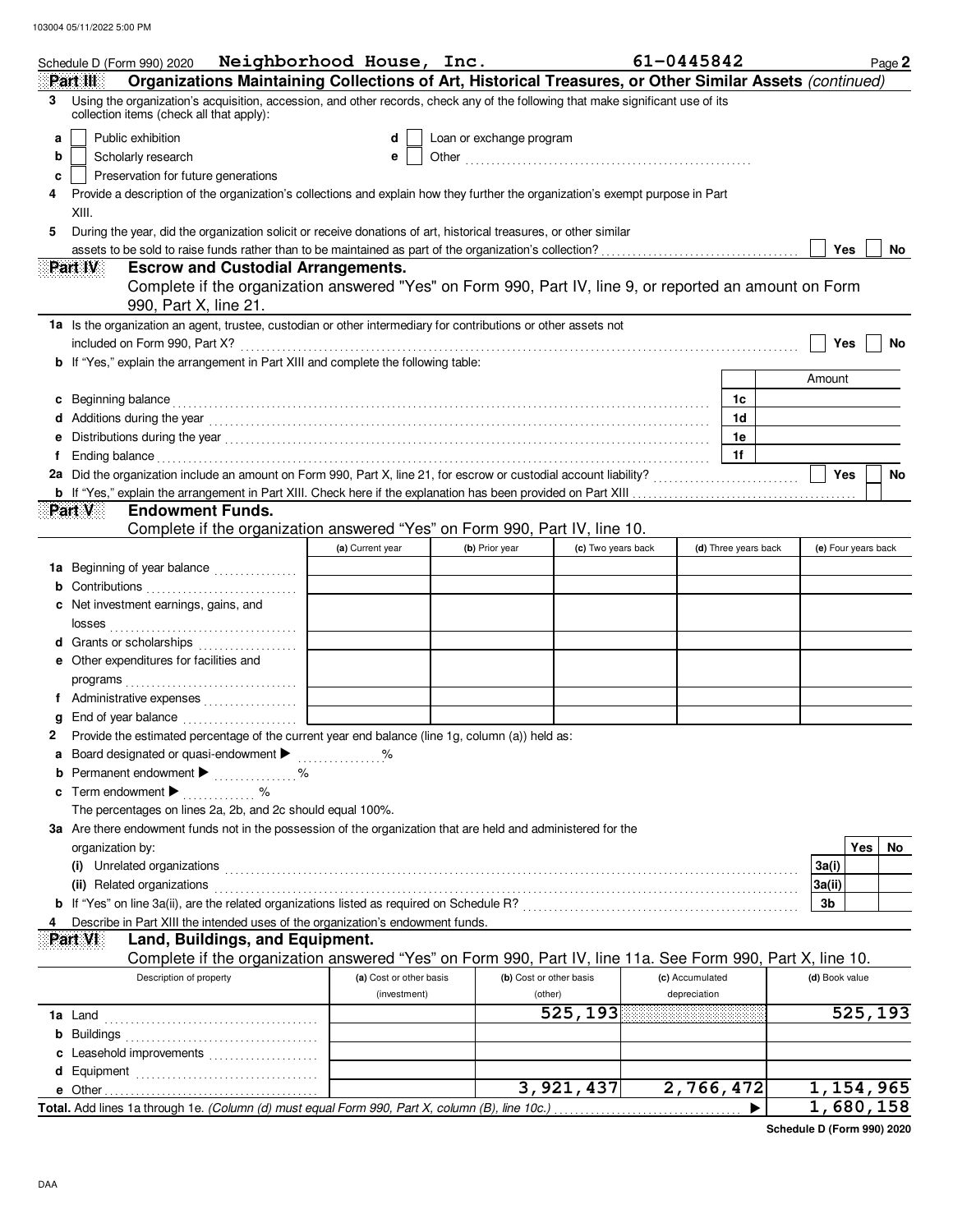| Schedule D (Form 990) 2020 | Neighborhood House, Inc.                                                                                             |                 |                | 61-0445842                                                   | Page 3         |
|----------------------------|----------------------------------------------------------------------------------------------------------------------|-----------------|----------------|--------------------------------------------------------------|----------------|
| Part VII                   | <b>Investments - Other Securities.</b>                                                                               |                 |                |                                                              |                |
|                            | Complete if the organization answered "Yes" on Form 990, Part IV, line 11b. See Form 990, Part X, line 12.           |                 |                |                                                              |                |
|                            | (a) Description of security or category<br>(including name of security)                                              |                 | (b) Book value | (c) Method of valuation:<br>Cost or end-of-year market value |                |
|                            |                                                                                                                      |                 |                |                                                              |                |
|                            | (2) Closely held equity interests                                                                                    |                 |                |                                                              |                |
|                            | (3) Other $\ldots$ $\ldots$ $\ldots$ $\ldots$ $\ldots$ $\ldots$ $\ldots$ $\ldots$ $\ldots$ $\ldots$ $\ldots$         |                 |                |                                                              |                |
|                            |                                                                                                                      |                 |                |                                                              |                |
| (B)                        |                                                                                                                      |                 |                |                                                              |                |
| $\overline{C}$             |                                                                                                                      |                 |                |                                                              |                |
| $\mathcal{L}(\mathsf{D})$  |                                                                                                                      |                 |                |                                                              |                |
| (E)                        |                                                                                                                      |                 |                |                                                              |                |
| (F)                        |                                                                                                                      |                 |                |                                                              |                |
| (G)<br>(H)                 |                                                                                                                      |                 |                |                                                              |                |
|                            | Total. (Column (b) must equal Form 990, Part X, col. (B) line 12.)                                                   |                 |                |                                                              |                |
| Part VIII                  | <b>Investments - Program Related.</b>                                                                                |                 |                |                                                              |                |
|                            | Complete if the organization answered "Yes" on Form 990, Part IV, line 11c. See Form 990, Part X, line 13.           |                 |                |                                                              |                |
|                            | (a) Description of investment                                                                                        |                 | (b) Book value | (c) Method of valuation:<br>Cost or end-of-year market value |                |
| (1)                        |                                                                                                                      |                 |                |                                                              |                |
| (2)                        |                                                                                                                      |                 |                |                                                              |                |
| (3)                        |                                                                                                                      |                 |                |                                                              |                |
| (4)                        |                                                                                                                      |                 |                |                                                              |                |
| (5)                        |                                                                                                                      |                 |                |                                                              |                |
| (6)                        |                                                                                                                      |                 |                |                                                              |                |
| (7)<br>(8)                 |                                                                                                                      |                 |                |                                                              |                |
| (9)                        |                                                                                                                      |                 |                |                                                              |                |
|                            | Total. (Column (b) must equal Form 990, Part X, col. (B) line 13.)                                                   | ▶               |                |                                                              |                |
| Part IX                    | <b>Other Assets.</b>                                                                                                 |                 |                |                                                              |                |
|                            | Complete if the organization answered "Yes" on Form 990, Part IV, line 11d. See Form 990, Part X, line 15.           |                 |                |                                                              |                |
|                            |                                                                                                                      | (a) Description |                |                                                              | (b) Book value |
| (1)                        |                                                                                                                      |                 |                |                                                              |                |
| (2)<br>(3)                 |                                                                                                                      |                 |                |                                                              |                |
| (4)                        |                                                                                                                      |                 |                |                                                              |                |
| (5)                        |                                                                                                                      |                 |                |                                                              |                |
| (6)                        |                                                                                                                      |                 |                |                                                              |                |
| (7)                        |                                                                                                                      |                 |                |                                                              |                |
| (8)                        |                                                                                                                      |                 |                |                                                              |                |
| (9)                        |                                                                                                                      |                 |                |                                                              |                |
| Part X                     | Total. (Column (b) must equal Form 990, Part X, col. (B) line 15.)<br><b>Other Liabilities.</b>                      |                 |                |                                                              |                |
|                            | Complete if the organization answered "Yes" on Form 990, Part IV, line 11e or 11f. See Form 990, Part X,<br>line 25. |                 |                |                                                              |                |
| 1.                         | (a) Description of liability                                                                                         |                 |                |                                                              | (b) Book value |
| (1)                        | Federal income taxes                                                                                                 |                 |                |                                                              |                |
| (2)                        |                                                                                                                      |                 |                |                                                              |                |
| (3)                        |                                                                                                                      |                 |                |                                                              |                |
| (4)                        |                                                                                                                      |                 |                |                                                              |                |
| (5)                        |                                                                                                                      |                 |                |                                                              |                |
| (6)                        |                                                                                                                      |                 |                |                                                              |                |
| (7)                        |                                                                                                                      |                 |                |                                                              |                |
| (8)<br>(9)                 |                                                                                                                      |                 |                |                                                              |                |
|                            | Total. (Column (b) must equal Form 990, Part X, col. (B) line 25.)                                                   |                 |                | ▶                                                            |                |
|                            |                                                                                                                      |                 |                |                                                              |                |

Liability for uncertain tax positions. In Part XIII, provide the text of the footnote to the organization's financial statements that reports the **2.** organization's liability for uncertain tax positions under FASB ASC 740. Check here if the text of the footnote has been provided in Part XIII

**X**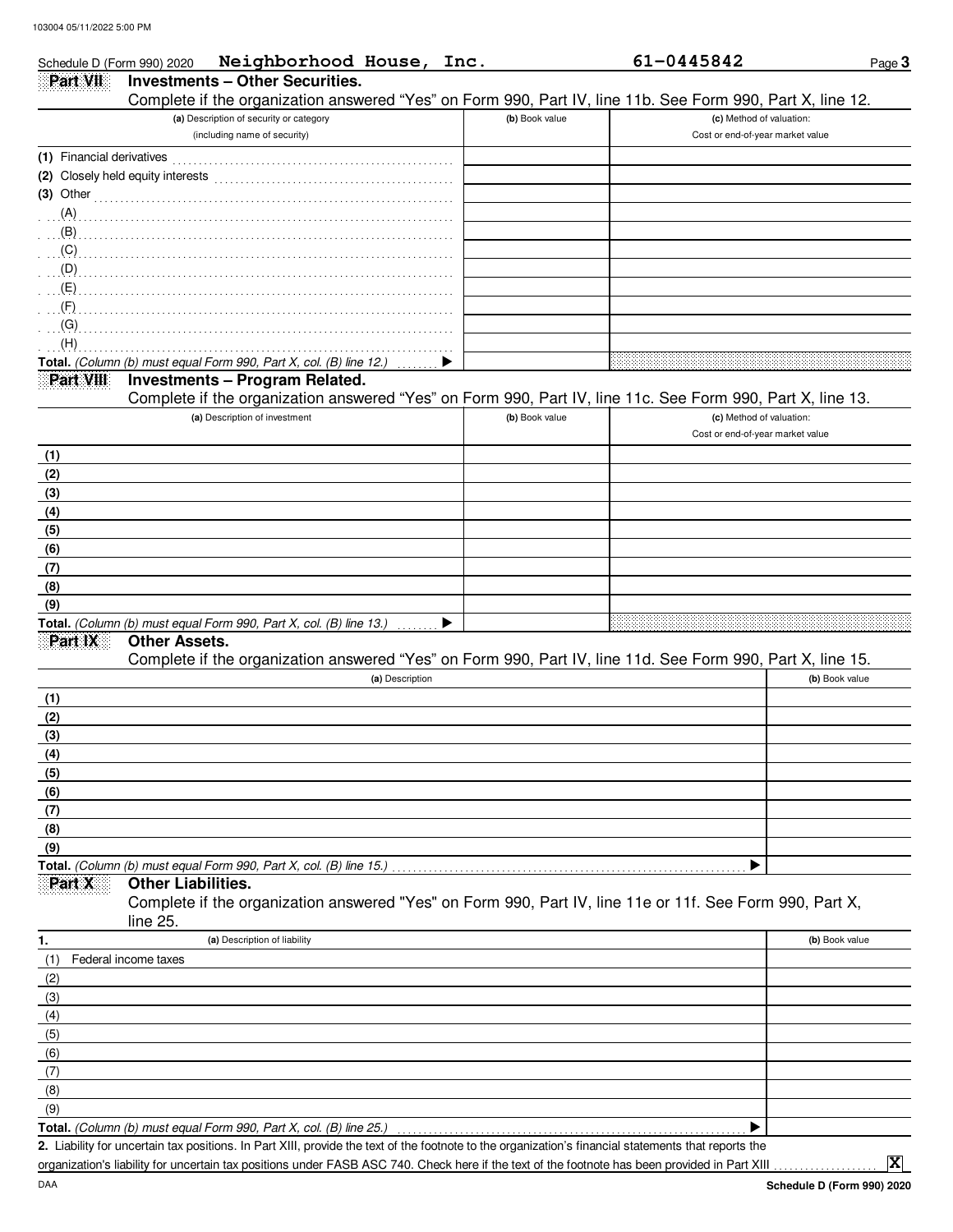|    | Schedule D (Form 990) 2020 Neighborhood House, Inc.                                                                                                                                                                            |                | 61-0445842     | Page 4    |
|----|--------------------------------------------------------------------------------------------------------------------------------------------------------------------------------------------------------------------------------|----------------|----------------|-----------|
|    | Reconciliation of Revenue per Audited Financial Statements With Revenue per Return.<br>Part XI                                                                                                                                 |                |                |           |
|    | Complete if the organization answered "Yes" on Form 990, Part IV, line 12a.                                                                                                                                                    |                |                |           |
| 1. |                                                                                                                                                                                                                                |                | 1.             | 2,384,017 |
| 2  | Amounts included on line 1 but not on Form 990, Part VIII, line 12:                                                                                                                                                            |                |                |           |
| а  |                                                                                                                                                                                                                                | 2a             |                |           |
|    |                                                                                                                                                                                                                                | 2 <sub>b</sub> |                |           |
| c  |                                                                                                                                                                                                                                | 2c             |                |           |
| d  |                                                                                                                                                                                                                                | 2d             |                |           |
| е  | Add lines 2a through 2d [11] March 20 [12] March 20 [12] March 20 [12] March 20 [12] March 20 [12] March 20 [12] March 20 [12] March 20 [12] March 20 [12] March 20 [12] March 20 [12] March 20 [12] March 20 [12] March 20 [1 |                | 2е             |           |
|    |                                                                                                                                                                                                                                |                | 3              | 2,384,017 |
|    | Amounts included on Form 990, Part VIII, line 12, but not on line 1:                                                                                                                                                           |                |                |           |
| а  | Investment expenses not included on Form 990, Part VIII, line 7b<br>[[[CODID]                                                                                                                                                  | 4a             |                |           |
| b  |                                                                                                                                                                                                                                | 4 <sub>b</sub> |                |           |
|    | Add lines 4a and 4b                                                                                                                                                                                                            |                | 4c             |           |
| 5  |                                                                                                                                                                                                                                |                |                | 2,384,017 |
|    | Reconciliation of Expenses per Audited Financial Statements With Expenses per Return.<br>Part XII                                                                                                                              |                |                |           |
|    | Complete if the organization answered "Yes" on Form 990, Part IV, line 12a.                                                                                                                                                    |                |                |           |
|    | Total expenses and losses per audited financial statements                                                                                                                                                                     |                | $\blacksquare$ | 2,016,034 |
| 2  | Amounts included on line 1 but not on Form 990, Part IX, line 25:                                                                                                                                                              |                |                |           |
|    |                                                                                                                                                                                                                                | 2a             |                |           |
|    | Prior year adjustments expressions and contain the state of the state of the state of the state of the state of the state of the state of the state of the state of the state of the state of the state of the state of the st | 2 <sub>b</sub> |                |           |
|    | Other losses                                                                                                                                                                                                                   | 2c             |                |           |
| d  |                                                                                                                                                                                                                                | 2d             |                |           |
| е  | Add lines 2a through 2d [11] Add [12] Add lines 2a through 2d [12] Add lines 2a through 2d [12] Add lines 2a through 2d [12] Add lines 2.                                                                                      |                | 2e             |           |
|    |                                                                                                                                                                                                                                |                | 3              | 2,016,034 |
|    | Amounts included on Form 990, Part IX, line 25, but not on line 1:                                                                                                                                                             |                |                |           |
| а  |                                                                                                                                                                                                                                | 4а             |                |           |
|    |                                                                                                                                                                                                                                | 4 <sub>b</sub> |                |           |
|    | Add lines 4a and 4b                                                                                                                                                                                                            |                | 4c             |           |
|    |                                                                                                                                                                                                                                |                | 5              | 2,016,034 |

**Part XIII Supplemental Information.**

Provide the descriptions required for Part II, lines 3, 5, and 9; Part III, lines 1a and 4; Part IV, lines 1b and 2b; Part V, line 4; Part X, line 2; Part XI, lines 2d and 4b; and Part XII, lines 2d and 4b. Also complete this part to provide any additional information.

Part  $X$  – FIN 48 Footnote

| The Organization is exempt from federal income tax under Section $501(c)$ (3) |
|-------------------------------------------------------------------------------|
| of the Internal Revenue Code. In addition, the Organization qualifies for     |
| the charitable contribution deduction under Section 170(b)(1)(A) and has      |
| been classified as an organization other than a private foundation under      |
| Section 509(a)(2). Management has concluded that any tax positions that       |
| would not meet the more-likely-than-not criterion of FASB ASC 740-10 would    |
| be immaterial to the financial statements taken as a whole. Accordingly,      |
| the accompanying financial statements do not include any provision for        |
| uncertain tax positions, and no related interest or penalties have been       |
| recorded in the statement of activities or accrued in the statement           |
| of financial position.                                                        |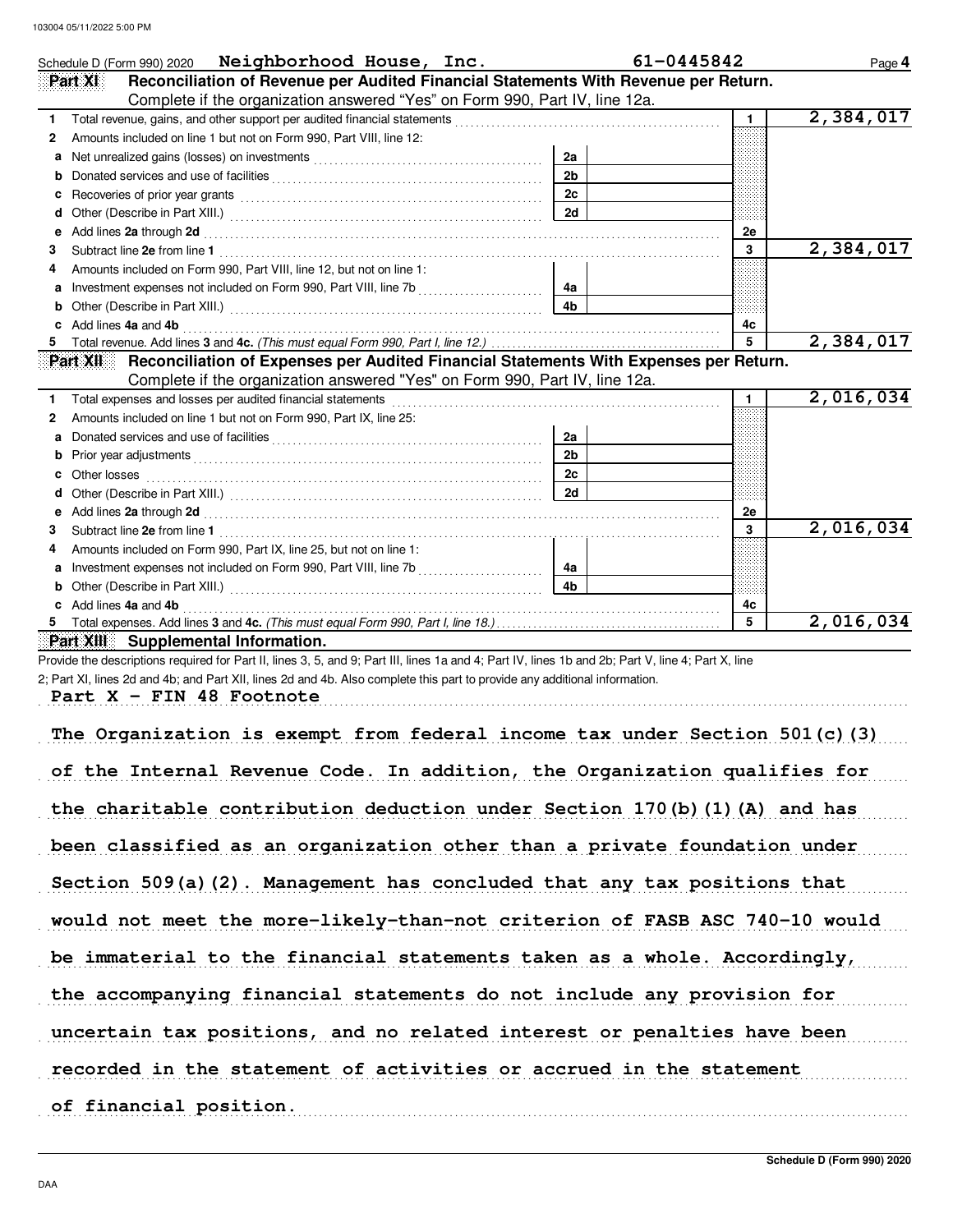| Schedule D (Form 990) 2020 Neighborhood House, Inc. |  | 61-0445842 | Page 5 |
|-----------------------------------------------------|--|------------|--------|
| Part XIII Supplemental Information (continued)      |  |            |        |
|                                                     |  |            |        |
|                                                     |  |            |        |
|                                                     |  |            |        |
|                                                     |  |            |        |
|                                                     |  |            |        |
|                                                     |  |            |        |
|                                                     |  |            |        |
|                                                     |  |            |        |
|                                                     |  |            |        |
|                                                     |  |            |        |
|                                                     |  |            |        |
|                                                     |  |            |        |
|                                                     |  |            |        |
|                                                     |  |            |        |
|                                                     |  |            |        |
|                                                     |  |            |        |
|                                                     |  |            |        |
|                                                     |  |            |        |
|                                                     |  |            |        |
|                                                     |  |            |        |
|                                                     |  |            |        |
|                                                     |  |            |        |
|                                                     |  |            |        |
|                                                     |  |            |        |
|                                                     |  |            |        |
|                                                     |  |            |        |
|                                                     |  |            |        |
|                                                     |  |            |        |
|                                                     |  |            |        |
|                                                     |  |            |        |
|                                                     |  |            |        |
|                                                     |  |            |        |
|                                                     |  |            |        |
|                                                     |  |            |        |
|                                                     |  |            |        |
|                                                     |  |            |        |
|                                                     |  |            |        |
|                                                     |  |            |        |
|                                                     |  |            |        |
|                                                     |  |            |        |

Page 5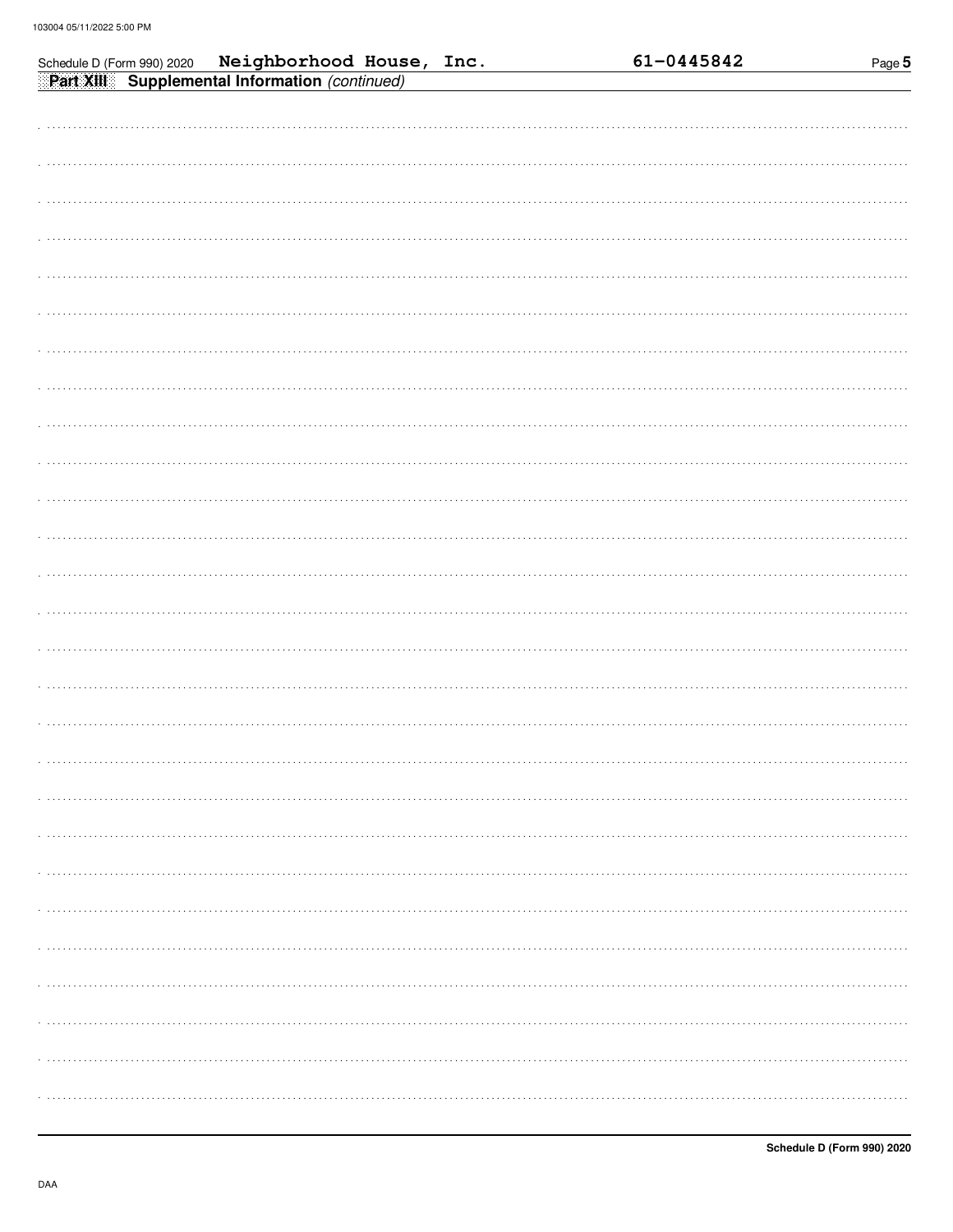| <b>SCHEDULE G</b><br>(Form 990 or 990-EZ)              | <b>Supplemental Information Regarding Fundraising or Gaming Activities</b><br>Complete if the organization answered "Yes" on Form 990, Part IV, line 17, 18, or 19, or if the                                                            | organization entered more than \$15,000 on Form 990-EZ, line 6a. |                                            | OMB No. 1545-0047 |                                                                        |                                        |                                         |
|--------------------------------------------------------|------------------------------------------------------------------------------------------------------------------------------------------------------------------------------------------------------------------------------------------|------------------------------------------------------------------|--------------------------------------------|-------------------|------------------------------------------------------------------------|----------------------------------------|-----------------------------------------|
| Department of the Treasury<br>Internal Revenue Service |                                                                                                                                                                                                                                          | Attach to Form 990 or Form 990-EZ.                               |                                            |                   | Go to www.irs.gov/Form990 for instructions and the latest information. |                                        | Open to Public<br>Inspection:           |
| Name of the organization                               |                                                                                                                                                                                                                                          |                                                                  | <b>Employer identification number</b>      |                   |                                                                        |                                        |                                         |
|                                                        | Neighborhood House, Inc.                                                                                                                                                                                                                 |                                                                  |                                            |                   |                                                                        | 61-0445842                             |                                         |
| Part I                                                 | Fundraising Activities. Complete if the organization answered "Yes" on Form 990, Part IV, line 17.<br>Form 990-EZ filers are not required to complete this part.                                                                         |                                                                  |                                            |                   |                                                                        |                                        |                                         |
| 1.                                                     | Indicate whether the organization raised funds through any of the following activities. Check all that apply.                                                                                                                            |                                                                  |                                            |                   |                                                                        |                                        |                                         |
| Mail solicitations<br>a                                |                                                                                                                                                                                                                                          | e                                                                |                                            |                   | Solicitation of non-government grants                                  |                                        |                                         |
| Internet and email solicitations<br>b                  |                                                                                                                                                                                                                                          | Solicitation of government grants<br>f                           |                                            |                   |                                                                        |                                        |                                         |
| Phone solicitations<br>c                               |                                                                                                                                                                                                                                          | Special fundraising events<br>g                                  |                                            |                   |                                                                        |                                        |                                         |
| In-person solicitations<br>d                           |                                                                                                                                                                                                                                          |                                                                  |                                            |                   |                                                                        |                                        |                                         |
|                                                        | 2a Did the organization have a written or oral agreement with any individual (including officers, directors, trustees,<br>or key employees listed in Form 990, Part VII) or entity in connection with professional fundraising services? |                                                                  |                                            |                   |                                                                        |                                        | Yes                                     |
|                                                        | b If "Yes," list the 10 highest paid individuals or entities (fundraisers) pursuant to agreements under which the fundraiser is to be                                                                                                    |                                                                  |                                            |                   |                                                                        |                                        | No                                      |
|                                                        | compensated at least \$5,000 by the organization.                                                                                                                                                                                        |                                                                  |                                            | (iii) Did fund-   |                                                                        |                                        |                                         |
|                                                        | (i) Name and address of individual                                                                                                                                                                                                       |                                                                  |                                            | raiser have       | (iv) Gross receipts                                                    | (v) Amount paid to<br>(or retained by) | (vi) Amount paid to<br>(or retained by) |
|                                                        | or entity (fundraiser)                                                                                                                                                                                                                   | (ii) Activity                                                    | custody or<br>control of<br>contributions? |                   | from activity                                                          | fundraiser listed in<br>col. (i)       | organization                            |
|                                                        |                                                                                                                                                                                                                                          |                                                                  | Yes                                        | No                |                                                                        |                                        |                                         |
| 1                                                      |                                                                                                                                                                                                                                          |                                                                  |                                            |                   |                                                                        |                                        |                                         |
| $\mathbf{2}$                                           |                                                                                                                                                                                                                                          |                                                                  |                                            |                   |                                                                        |                                        |                                         |
|                                                        |                                                                                                                                                                                                                                          |                                                                  |                                            |                   |                                                                        |                                        |                                         |
|                                                        |                                                                                                                                                                                                                                          |                                                                  |                                            |                   |                                                                        |                                        |                                         |
| 3                                                      |                                                                                                                                                                                                                                          |                                                                  |                                            |                   |                                                                        |                                        |                                         |
|                                                        |                                                                                                                                                                                                                                          |                                                                  |                                            |                   |                                                                        |                                        |                                         |
| 4                                                      |                                                                                                                                                                                                                                          |                                                                  |                                            |                   |                                                                        |                                        |                                         |
|                                                        |                                                                                                                                                                                                                                          |                                                                  |                                            |                   |                                                                        |                                        |                                         |
| 5                                                      |                                                                                                                                                                                                                                          |                                                                  |                                            |                   |                                                                        |                                        |                                         |
|                                                        |                                                                                                                                                                                                                                          |                                                                  |                                            |                   |                                                                        |                                        |                                         |
| 6                                                      |                                                                                                                                                                                                                                          |                                                                  |                                            |                   |                                                                        |                                        |                                         |
|                                                        |                                                                                                                                                                                                                                          |                                                                  |                                            |                   |                                                                        |                                        |                                         |
|                                                        |                                                                                                                                                                                                                                          |                                                                  |                                            |                   |                                                                        |                                        |                                         |
| 7                                                      |                                                                                                                                                                                                                                          |                                                                  |                                            |                   |                                                                        |                                        |                                         |
|                                                        |                                                                                                                                                                                                                                          |                                                                  |                                            |                   |                                                                        |                                        |                                         |
| 8                                                      |                                                                                                                                                                                                                                          |                                                                  |                                            |                   |                                                                        |                                        |                                         |
|                                                        |                                                                                                                                                                                                                                          |                                                                  |                                            |                   |                                                                        |                                        |                                         |
| 9                                                      |                                                                                                                                                                                                                                          |                                                                  |                                            |                   |                                                                        |                                        |                                         |
|                                                        |                                                                                                                                                                                                                                          |                                                                  |                                            |                   |                                                                        |                                        |                                         |
| 10                                                     |                                                                                                                                                                                                                                          |                                                                  |                                            |                   |                                                                        |                                        |                                         |
|                                                        |                                                                                                                                                                                                                                          |                                                                  |                                            |                   |                                                                        |                                        |                                         |
|                                                        |                                                                                                                                                                                                                                          |                                                                  |                                            |                   |                                                                        |                                        |                                         |
| Total.<br>3                                            | List all states in which the organization is registered or licensed to solicit contributions or has been notified it is exempt from                                                                                                      |                                                                  |                                            |                   |                                                                        |                                        |                                         |
| registration or licensing.                             |                                                                                                                                                                                                                                          |                                                                  |                                            |                   |                                                                        |                                        |                                         |
|                                                        |                                                                                                                                                                                                                                          |                                                                  |                                            |                   |                                                                        |                                        |                                         |
|                                                        |                                                                                                                                                                                                                                          |                                                                  |                                            |                   |                                                                        |                                        |                                         |
|                                                        |                                                                                                                                                                                                                                          |                                                                  |                                            |                   |                                                                        |                                        |                                         |
|                                                        |                                                                                                                                                                                                                                          |                                                                  |                                            |                   |                                                                        |                                        |                                         |
|                                                        |                                                                                                                                                                                                                                          |                                                                  |                                            |                   |                                                                        |                                        |                                         |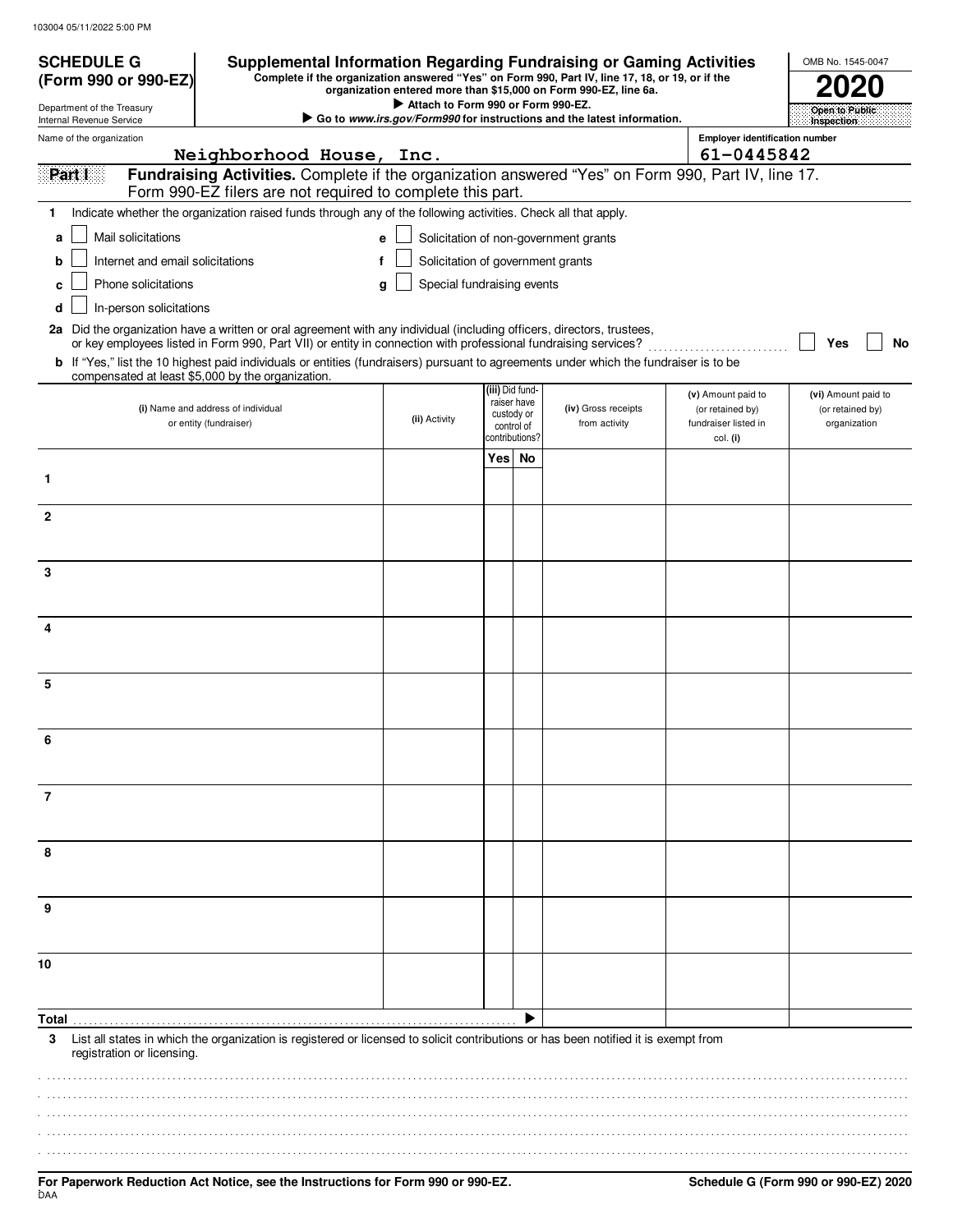|                 |                                                       | Schedule G (Form 990 or 990-EZ) 2020 Neighborhood House, Inc.                                                                                                                                                                                                                 |                         |                          | 61-0445842<br>Page 2                      |
|-----------------|-------------------------------------------------------|-------------------------------------------------------------------------------------------------------------------------------------------------------------------------------------------------------------------------------------------------------------------------------|-------------------------|--------------------------|-------------------------------------------|
|                 | Part II                                               | Fundraising Events. Complete if the organization answered "Yes" on Form 990, Part IV, line 18, or reported more<br>than \$15,000 of fundraising event contributions and gross income on Form 990-EZ, lines 1 and 6b. List events with<br>gross receipts greater than \$5,000. |                         |                          |                                           |
|                 |                                                       | (a) Event #1                                                                                                                                                                                                                                                                  | $(b)$ Event #2          | (c) Other events         |                                           |
|                 |                                                       | Night to Rise                                                                                                                                                                                                                                                                 |                         | None                     | (d) Total events<br>(add col. (a) through |
|                 |                                                       | (event type)                                                                                                                                                                                                                                                                  | (event type)            | (total number)           | col. (c)                                  |
|                 |                                                       |                                                                                                                                                                                                                                                                               |                         |                          |                                           |
| Revenue         | 1 Gross receipts                                      | 50, 500                                                                                                                                                                                                                                                                       |                         |                          | 50,500                                    |
|                 |                                                       | 50, 500                                                                                                                                                                                                                                                                       |                         |                          | 50,500                                    |
|                 | 2 Less: Contributions<br>3 Gross income (line 1 minus |                                                                                                                                                                                                                                                                               |                         |                          |                                           |
|                 |                                                       |                                                                                                                                                                                                                                                                               |                         |                          |                                           |
|                 |                                                       |                                                                                                                                                                                                                                                                               |                         |                          |                                           |
|                 | 4 Cash prizes                                         |                                                                                                                                                                                                                                                                               |                         |                          |                                           |
|                 | 5 Noncash prizes                                      |                                                                                                                                                                                                                                                                               |                         |                          |                                           |
|                 |                                                       |                                                                                                                                                                                                                                                                               |                         |                          |                                           |
|                 | 6 Rent/facility costs                                 |                                                                                                                                                                                                                                                                               |                         |                          |                                           |
| Direct Expenses | 7 Food and beverages                                  |                                                                                                                                                                                                                                                                               |                         |                          |                                           |
|                 |                                                       |                                                                                                                                                                                                                                                                               |                         |                          |                                           |
|                 | 8 Entertainment                                       |                                                                                                                                                                                                                                                                               |                         |                          |                                           |
|                 | 9 Other direct expenses                               | 5,000                                                                                                                                                                                                                                                                         |                         |                          | 5,000                                     |
|                 |                                                       |                                                                                                                                                                                                                                                                               |                         |                          |                                           |
|                 |                                                       |                                                                                                                                                                                                                                                                               |                         |                          | 5,000<br>$-5,000$                         |
|                 | Part III                                              | Gaming. Complete if the organization answered "Yes" on Form 990, Part IV, line 19, or reported more than                                                                                                                                                                      |                         |                          |                                           |
|                 |                                                       | \$15,000 on Form 990-EZ, line 6a.                                                                                                                                                                                                                                             |                         |                          |                                           |
|                 |                                                       | (a) Bingo                                                                                                                                                                                                                                                                     | (b) Pull tabs/instant   | (c) Other gaming         | (d) Total gaming (add                     |
| Revenue         |                                                       |                                                                                                                                                                                                                                                                               | bingo/progressive bingo |                          | col. (a) through col. (c))                |
|                 | 1 Gross revenue                                       |                                                                                                                                                                                                                                                                               |                         |                          |                                           |
|                 |                                                       |                                                                                                                                                                                                                                                                               |                         |                          |                                           |
| 89              |                                                       |                                                                                                                                                                                                                                                                               |                         |                          |                                           |
|                 | 3 Noncash prizes                                      |                                                                                                                                                                                                                                                                               |                         |                          |                                           |
| Direct Expens   |                                                       |                                                                                                                                                                                                                                                                               |                         |                          |                                           |
|                 | 4 Rent/facility costs                                 |                                                                                                                                                                                                                                                                               |                         |                          |                                           |
|                 | 5 Other direct expenses                               |                                                                                                                                                                                                                                                                               |                         |                          |                                           |
|                 |                                                       | Yes $%$                                                                                                                                                                                                                                                                       | Yes $\sim$              | %<br>Yes <b>Marshall</b> |                                           |
|                 | 6 Volunteer labor                                     | <b>No</b>                                                                                                                                                                                                                                                                     | No                      | No                       |                                           |
|                 |                                                       |                                                                                                                                                                                                                                                                               |                         |                          |                                           |
|                 |                                                       |                                                                                                                                                                                                                                                                               |                         |                          |                                           |
|                 |                                                       |                                                                                                                                                                                                                                                                               |                         |                          |                                           |
|                 |                                                       |                                                                                                                                                                                                                                                                               |                         |                          |                                           |
| 9               |                                                       | Enter the state(s) in which the organization conducts gaming activities:<br>[2010]<br>$\frac{1}{2}$                                                                                                                                                                           |                         |                          | Yes<br>No                                 |
|                 | <b>b</b> If "No," explain:                            |                                                                                                                                                                                                                                                                               |                         |                          |                                           |
|                 |                                                       |                                                                                                                                                                                                                                                                               |                         |                          |                                           |
|                 |                                                       | 10a Were any of the organization's gaming licenses revoked, suspended, or terminated during the tax year?<br>10a Were any of the organization's gaming licenses revoked, suspended, or terminated during the tax year?                                                        |                         |                          | Yes<br>No                                 |
|                 | <b>b</b> If "Yes," explain:                           |                                                                                                                                                                                                                                                                               |                         |                          |                                           |
|                 |                                                       |                                                                                                                                                                                                                                                                               |                         |                          |                                           |

. . . . . . . . . . . . . . . . . . . . . . . . . . . . . . . . . . . . . . . . . . . . . . . . . . . . . . . . . . . . . . . . . . . . . . . . . . . . . . . . . . . . . . . . . . . . . . . . . . . . . . . . . . . . . . . . . . . . . . . . . . . . . . . . . . . . . . . . . . . . . . . . . . . . . . . . . . . . . . . .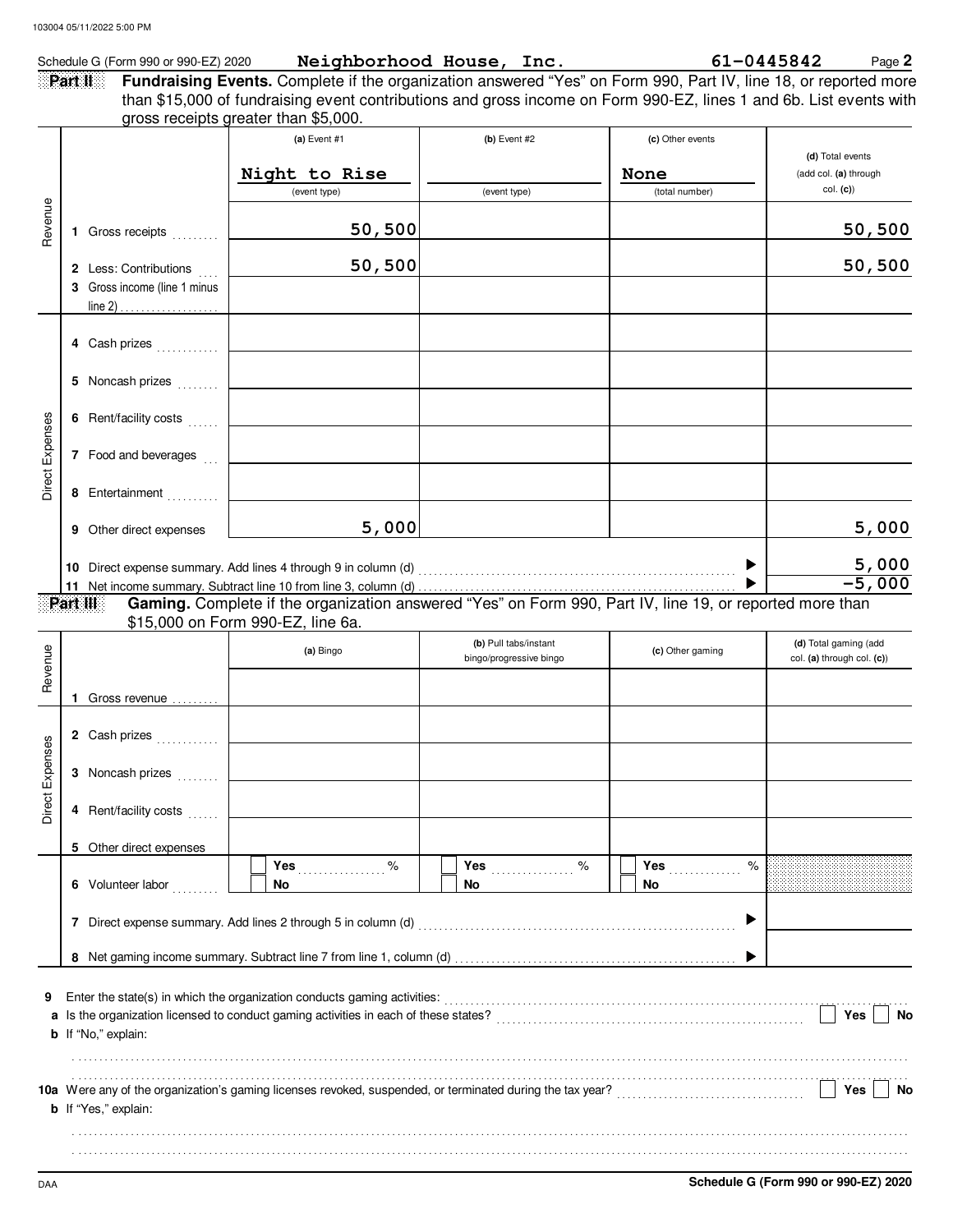|        |                            | Schedule G (Form 990 or 990-EZ) 2020                                       |          |                                                                                                                |                        | Neighborhood House, Inc.                                                                                                                                                                                                       | 61-0445842                                                                                                                                                                                                               |            |     | Page 3    |
|--------|----------------------------|----------------------------------------------------------------------------|----------|----------------------------------------------------------------------------------------------------------------|------------------------|--------------------------------------------------------------------------------------------------------------------------------------------------------------------------------------------------------------------------------|--------------------------------------------------------------------------------------------------------------------------------------------------------------------------------------------------------------------------|------------|-----|-----------|
| 11     |                            |                                                                            |          |                                                                                                                |                        |                                                                                                                                                                                                                                |                                                                                                                                                                                                                          |            | Yes | No        |
| 12     |                            |                                                                            |          | Is the organization a grantor, beneficiary or trustee of a trust, or a member of a partnership or other entity |                        |                                                                                                                                                                                                                                |                                                                                                                                                                                                                          |            |     |           |
|        |                            |                                                                            |          |                                                                                                                |                        |                                                                                                                                                                                                                                |                                                                                                                                                                                                                          |            | Yes | No        |
| 13     |                            | Indicate the percentage of gaming activity conducted in:                   |          |                                                                                                                |                        |                                                                                                                                                                                                                                |                                                                                                                                                                                                                          |            |     |           |
| a<br>b |                            |                                                                            |          |                                                                                                                |                        | The organization's facility encourance and contact the contact of the organization's facility                                                                                                                                  |                                                                                                                                                                                                                          | 13a<br>13b |     | %<br>$\%$ |
| 14     |                            |                                                                            |          | Enter the name and address of the person who prepares the organization's gaming/special events books and       |                        | An outside facility with the contract of the contract of the contract of the contract of the contract of the contract of the contract of the contract of the contract of the contract of the contract of the contract of the c |                                                                                                                                                                                                                          |            |     |           |
|        | records:                   |                                                                            |          |                                                                                                                |                        |                                                                                                                                                                                                                                |                                                                                                                                                                                                                          |            |     |           |
|        |                            |                                                                            |          |                                                                                                                |                        |                                                                                                                                                                                                                                |                                                                                                                                                                                                                          |            |     |           |
|        |                            |                                                                            |          |                                                                                                                |                        |                                                                                                                                                                                                                                |                                                                                                                                                                                                                          |            |     |           |
| 15a    |                            |                                                                            |          | Does the organization have a contract with a third party from whom the organization receives gaming            |                        |                                                                                                                                                                                                                                |                                                                                                                                                                                                                          |            | Yes | No        |
| b      |                            |                                                                            |          | If "Yes," enter the amount of gaming revenue received by the organization $\blacktriangleright$                |                        | $\$\$ and the                                                                                                                                                                                                                  |                                                                                                                                                                                                                          |            |     |           |
|        |                            | amount of gaming revenue retained by the third party $\blacktriangleright$ |          |                                                                                                                |                        |                                                                                                                                                                                                                                |                                                                                                                                                                                                                          |            |     |           |
| c      |                            | If "Yes," enter name and address of the third party:                       |          |                                                                                                                |                        |                                                                                                                                                                                                                                |                                                                                                                                                                                                                          |            |     |           |
|        |                            |                                                                            |          |                                                                                                                |                        |                                                                                                                                                                                                                                |                                                                                                                                                                                                                          |            |     |           |
|        |                            |                                                                            |          |                                                                                                                |                        |                                                                                                                                                                                                                                |                                                                                                                                                                                                                          |            |     |           |
|        |                            |                                                                            |          |                                                                                                                |                        |                                                                                                                                                                                                                                |                                                                                                                                                                                                                          |            |     |           |
| 16     |                            | Gaming manager information:                                                |          |                                                                                                                |                        |                                                                                                                                                                                                                                |                                                                                                                                                                                                                          |            |     |           |
|        | Name $\blacktriangleright$ |                                                                            |          |                                                                                                                |                        |                                                                                                                                                                                                                                |                                                                                                                                                                                                                          |            |     |           |
|        |                            |                                                                            |          |                                                                                                                |                        |                                                                                                                                                                                                                                |                                                                                                                                                                                                                          |            |     |           |
|        |                            |                                                                            |          |                                                                                                                |                        |                                                                                                                                                                                                                                |                                                                                                                                                                                                                          |            |     |           |
|        |                            |                                                                            |          |                                                                                                                |                        |                                                                                                                                                                                                                                |                                                                                                                                                                                                                          |            |     |           |
|        |                            | Director/officer                                                           | Employee |                                                                                                                | Independent contractor |                                                                                                                                                                                                                                |                                                                                                                                                                                                                          |            |     |           |
| 17     |                            | Mandatory distributions:                                                   |          |                                                                                                                |                        |                                                                                                                                                                                                                                |                                                                                                                                                                                                                          |            |     |           |
| a      |                            |                                                                            |          | Is the organization required under state law to make charitable distributions from the gaming proceeds to      |                        |                                                                                                                                                                                                                                |                                                                                                                                                                                                                          |            |     |           |
|        |                            |                                                                            |          |                                                                                                                |                        |                                                                                                                                                                                                                                |                                                                                                                                                                                                                          |            | Yes | No        |
|        |                            |                                                                            |          | Enter the amount of distributions required under state law to be distributed to other exempt organizations or  |                        |                                                                                                                                                                                                                                |                                                                                                                                                                                                                          |            |     |           |
|        |                            |                                                                            |          | spent in the organization's own exempt activities during the tax year >                                        |                        |                                                                                                                                                                                                                                |                                                                                                                                                                                                                          |            |     |           |
|        | Part IV                    | See instructions.                                                          |          |                                                                                                                |                        |                                                                                                                                                                                                                                | Supplemental Information. Provide the explanations required by Part I, line 2b, columns (iii) and (v); and<br>Part III, lines 9, 9b, 10b, 15b, 15c, 16, and 17b, as applicable. Also provide any additional information. |            |     |           |
|        |                            |                                                                            |          |                                                                                                                |                        |                                                                                                                                                                                                                                |                                                                                                                                                                                                                          |            |     |           |
|        |                            |                                                                            |          |                                                                                                                |                        |                                                                                                                                                                                                                                |                                                                                                                                                                                                                          |            |     |           |
|        |                            |                                                                            |          |                                                                                                                |                        |                                                                                                                                                                                                                                |                                                                                                                                                                                                                          |            |     |           |
|        |                            |                                                                            |          |                                                                                                                |                        |                                                                                                                                                                                                                                |                                                                                                                                                                                                                          |            |     |           |
|        |                            |                                                                            |          |                                                                                                                |                        |                                                                                                                                                                                                                                |                                                                                                                                                                                                                          |            |     |           |
|        |                            |                                                                            |          |                                                                                                                |                        |                                                                                                                                                                                                                                |                                                                                                                                                                                                                          |            |     |           |
|        |                            |                                                                            |          |                                                                                                                |                        |                                                                                                                                                                                                                                |                                                                                                                                                                                                                          |            |     |           |
|        |                            |                                                                            |          |                                                                                                                |                        |                                                                                                                                                                                                                                |                                                                                                                                                                                                                          |            |     |           |
|        |                            |                                                                            |          |                                                                                                                |                        |                                                                                                                                                                                                                                |                                                                                                                                                                                                                          |            |     |           |
|        |                            |                                                                            |          |                                                                                                                |                        |                                                                                                                                                                                                                                |                                                                                                                                                                                                                          |            |     |           |
|        |                            |                                                                            |          |                                                                                                                |                        |                                                                                                                                                                                                                                |                                                                                                                                                                                                                          |            |     |           |
|        |                            |                                                                            |          |                                                                                                                |                        |                                                                                                                                                                                                                                |                                                                                                                                                                                                                          |            |     |           |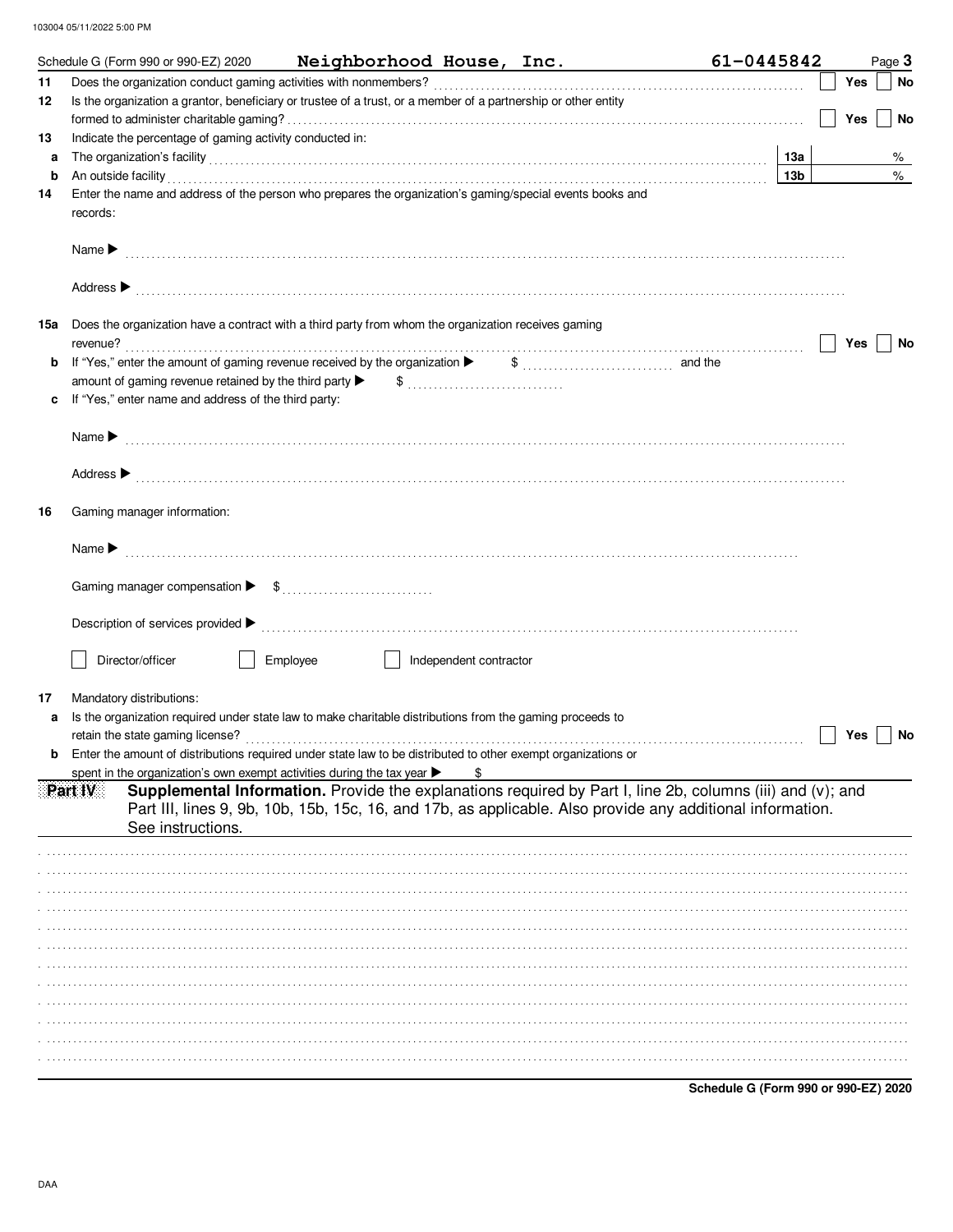# **(Form 990)**

# **SCHEDULE M Noncash Contributions**

 **Complete if the organizations answered "Yes" on Form 990, Part IV, lines 29 or 30.**

 **Attach to Form 990.**

 **Go to www.irs.gov/Form990 for instructions and the latest information.**

Department of the Treasury<br>Internal Revenue Service

Name of the organization **Employer identification number Employer identification number** 

## **Part I** Types of Property Neighborhood House, Inc. 61-0445842

|     |                                                                                                                    | (a)                     | (b)                        | (c)                                         | (d)                          |     |     |    |
|-----|--------------------------------------------------------------------------------------------------------------------|-------------------------|----------------------------|---------------------------------------------|------------------------------|-----|-----|----|
|     |                                                                                                                    | Check if                | Number of contributions or | Noncash contribution<br>amounts reported on | Method of determining        |     |     |    |
|     |                                                                                                                    | applicable              | items contributed          | Form 990, Part VIII, line 1g                | noncash contribution amounts |     |     |    |
| 1   | Art - Works of art                                                                                                 |                         |                            |                                             |                              |     |     |    |
| 2   | Art - Historical treasures                                                                                         |                         |                            |                                             |                              |     |     |    |
| 3   | Art - Fractional interests                                                                                         |                         |                            |                                             |                              |     |     |    |
| 4   | Books and publications                                                                                             |                         |                            |                                             |                              |     |     |    |
| 5   | Clothing and household                                                                                             |                         |                            |                                             |                              |     |     |    |
|     | goods<br><i>goods</i>                                                                                              |                         |                            |                                             |                              |     |     |    |
| 6   | Cars and other vehicles                                                                                            |                         |                            |                                             |                              |     |     |    |
| 7   | Boats and planes                                                                                                   |                         |                            |                                             |                              |     |     |    |
| 8   |                                                                                                                    |                         |                            |                                             |                              |     |     |    |
| 9   | Securities - Publicly traded                                                                                       |                         |                            |                                             |                              |     |     |    |
| 10  | Securities - Closely held stock                                                                                    |                         |                            |                                             |                              |     |     |    |
| 11  | Securities - Partnership, LLC,                                                                                     |                         |                            |                                             |                              |     |     |    |
|     | or trust interests                                                                                                 |                         |                            |                                             |                              |     |     |    |
| 12  | Securities - Miscellaneous [11]                                                                                    |                         |                            |                                             |                              |     |     |    |
| 13  | Qualified conservation                                                                                             |                         |                            |                                             |                              |     |     |    |
|     | contribution - Historic                                                                                            |                         |                            |                                             |                              |     |     |    |
|     |                                                                                                                    |                         |                            |                                             |                              |     |     |    |
| 14  | Qualified conservation                                                                                             |                         |                            |                                             |                              |     |     |    |
|     | contribution - Other                                                                                               |                         |                            |                                             |                              |     |     |    |
| 15  | Real estate - Residential                                                                                          |                         |                            |                                             |                              |     |     |    |
| 16  | Real estate - Commercial                                                                                           |                         |                            |                                             |                              |     |     |    |
| 17  | Real estate - Other                                                                                                |                         |                            |                                             |                              |     |     |    |
| 18  |                                                                                                                    |                         |                            |                                             |                              |     |     |    |
| 19  | Food inventory                                                                                                     | $\overline{\mathbf{x}}$ | $\mathbf{1}$               | 158,208                                     |                              |     |     |    |
| 20  | Drugs and medical supplies                                                                                         |                         |                            |                                             |                              |     |     |    |
| 21  | Taxidermy                                                                                                          |                         |                            |                                             |                              |     |     |    |
| 22  | Historical artifacts                                                                                               |                         |                            |                                             |                              |     |     |    |
| 23  | Scientific specimens                                                                                               |                         |                            |                                             |                              |     |     |    |
| 24  | Archeological artifacts                                                                                            |                         |                            |                                             |                              |     |     |    |
| 25  |                                                                                                                    |                         |                            |                                             |                              |     |     |    |
| 26  |                                                                                                                    |                         |                            |                                             |                              |     |     |    |
| 27  |                                                                                                                    |                         |                            |                                             |                              |     |     |    |
| 28  | Other $\blacktriangleright$                                                                                        |                         |                            |                                             |                              |     |     |    |
| 29  | Number of Forms 8283 received by the organization during the tax year for contributions for                        |                         |                            |                                             |                              |     |     |    |
|     | which the organization completed Form 8283, Part IV, Donee Acknowledgement                                         |                         |                            |                                             | 29                           |     |     |    |
|     |                                                                                                                    |                         |                            |                                             |                              |     | Yes | No |
| 30a | During the year, did the organization receive by contribution any property reported in Part I, lines 1 through     |                         |                            |                                             |                              |     |     |    |
|     | 28, that it must hold for at least three years from the date of the initial contribution, and which isn't required |                         |                            |                                             |                              |     |     |    |
|     | to be used for exempt purposes for the entire holding period?                                                      |                         |                            |                                             |                              | 30a |     | X  |
| b   | If "Yes," describe the arrangement in Part II.                                                                     |                         |                            |                                             |                              |     |     |    |
| 31  | Does the organization have a gift acceptance policy that requires the review of any nonstandard                    |                         |                            |                                             |                              |     |     |    |
|     | contributions?                                                                                                     |                         |                            |                                             |                              | 31  |     | X  |
| 32а | Does the organization hire or use third parties or related organizations to solicit, process, or sell noncash      |                         |                            |                                             |                              |     |     |    |
|     | contributions?                                                                                                     |                         |                            |                                             |                              | 32a |     | X  |
| b   | If "Yes," describe in Part II.                                                                                     |                         |                            |                                             |                              |     |     |    |
| 33  | If the organization didn't report an amount in column (c) for a type of property for which column (a) is checked,  |                         |                            |                                             |                              |     |     |    |
|     | describe in Part II.                                                                                               |                         |                            |                                             |                              |     |     |    |

**For Paperwork Reduction Act Notice, see the Instructions for Form 990. Schedule M (Form 990) 2020**

OMB No. 1545-0047 **2020**

**Inspection Open To Public**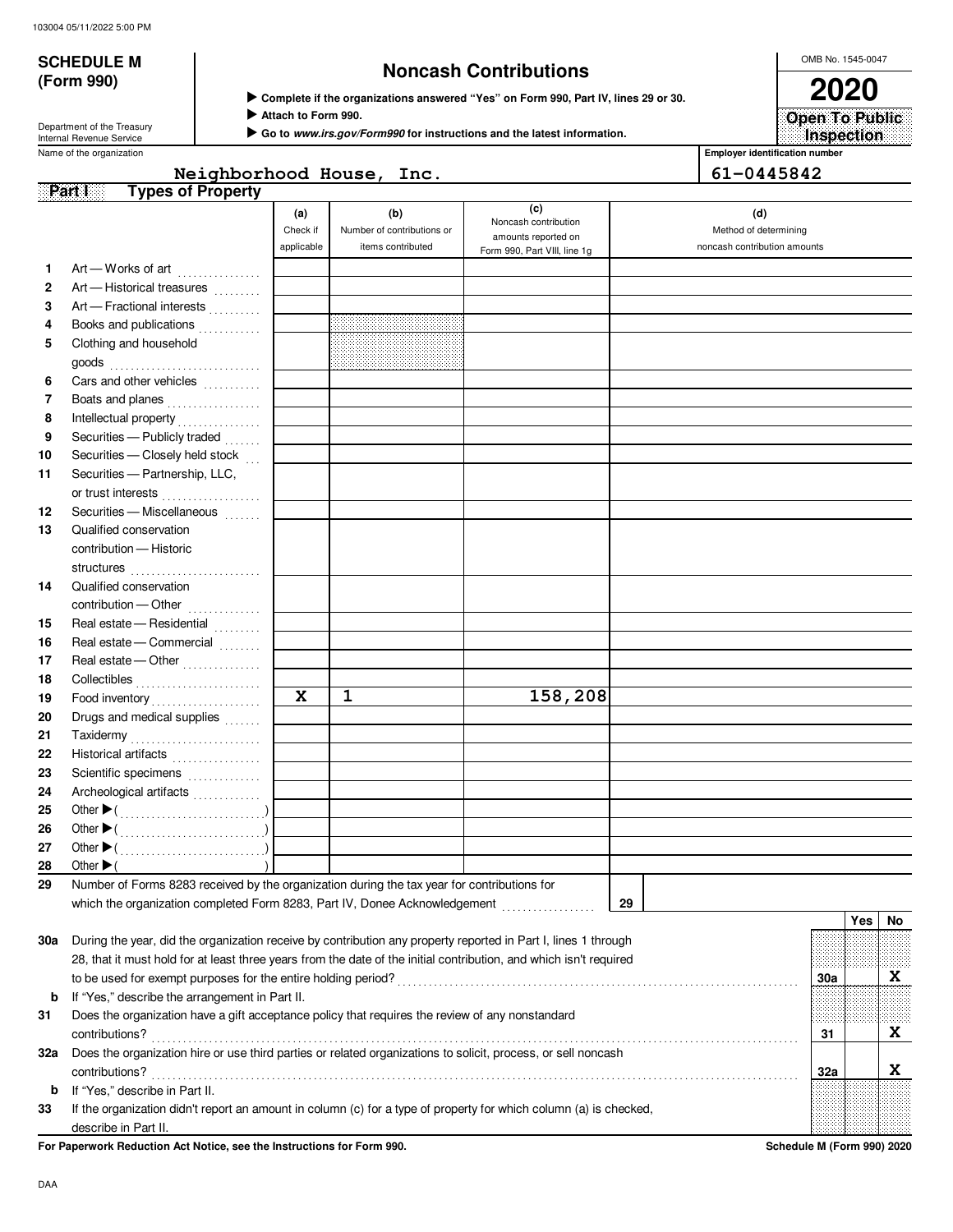|  |  |  |                                                                                   |                                                                                                                                                                                                                                            | Page 2 |
|--|--|--|-----------------------------------------------------------------------------------|--------------------------------------------------------------------------------------------------------------------------------------------------------------------------------------------------------------------------------------------|--------|
|  |  |  | or a combination of both. Also complete this part for any additional information. | Schedule M (Form 990) 2020 Neighborhood House, Inc. 61-0445842 Part 1. 61-0445842 Part 1. 61-0445842 Part 1. 61-0445842<br>the organization is reporting in Part I, column (b), the number of contributions, the number of items received, |        |
|  |  |  |                                                                                   |                                                                                                                                                                                                                                            |        |
|  |  |  |                                                                                   |                                                                                                                                                                                                                                            |        |
|  |  |  |                                                                                   |                                                                                                                                                                                                                                            |        |
|  |  |  |                                                                                   |                                                                                                                                                                                                                                            |        |
|  |  |  |                                                                                   |                                                                                                                                                                                                                                            |        |
|  |  |  |                                                                                   |                                                                                                                                                                                                                                            |        |
|  |  |  |                                                                                   |                                                                                                                                                                                                                                            |        |
|  |  |  |                                                                                   |                                                                                                                                                                                                                                            |        |
|  |  |  |                                                                                   |                                                                                                                                                                                                                                            |        |
|  |  |  |                                                                                   |                                                                                                                                                                                                                                            |        |
|  |  |  |                                                                                   |                                                                                                                                                                                                                                            |        |
|  |  |  |                                                                                   |                                                                                                                                                                                                                                            |        |
|  |  |  |                                                                                   |                                                                                                                                                                                                                                            |        |
|  |  |  |                                                                                   |                                                                                                                                                                                                                                            |        |
|  |  |  |                                                                                   |                                                                                                                                                                                                                                            |        |
|  |  |  |                                                                                   |                                                                                                                                                                                                                                            |        |
|  |  |  |                                                                                   |                                                                                                                                                                                                                                            |        |
|  |  |  |                                                                                   |                                                                                                                                                                                                                                            |        |
|  |  |  |                                                                                   |                                                                                                                                                                                                                                            |        |
|  |  |  |                                                                                   |                                                                                                                                                                                                                                            |        |
|  |  |  |                                                                                   |                                                                                                                                                                                                                                            |        |
|  |  |  |                                                                                   |                                                                                                                                                                                                                                            |        |
|  |  |  |                                                                                   |                                                                                                                                                                                                                                            |        |
|  |  |  |                                                                                   |                                                                                                                                                                                                                                            |        |
|  |  |  |                                                                                   |                                                                                                                                                                                                                                            |        |
|  |  |  |                                                                                   |                                                                                                                                                                                                                                            |        |
|  |  |  |                                                                                   |                                                                                                                                                                                                                                            |        |
|  |  |  |                                                                                   |                                                                                                                                                                                                                                            |        |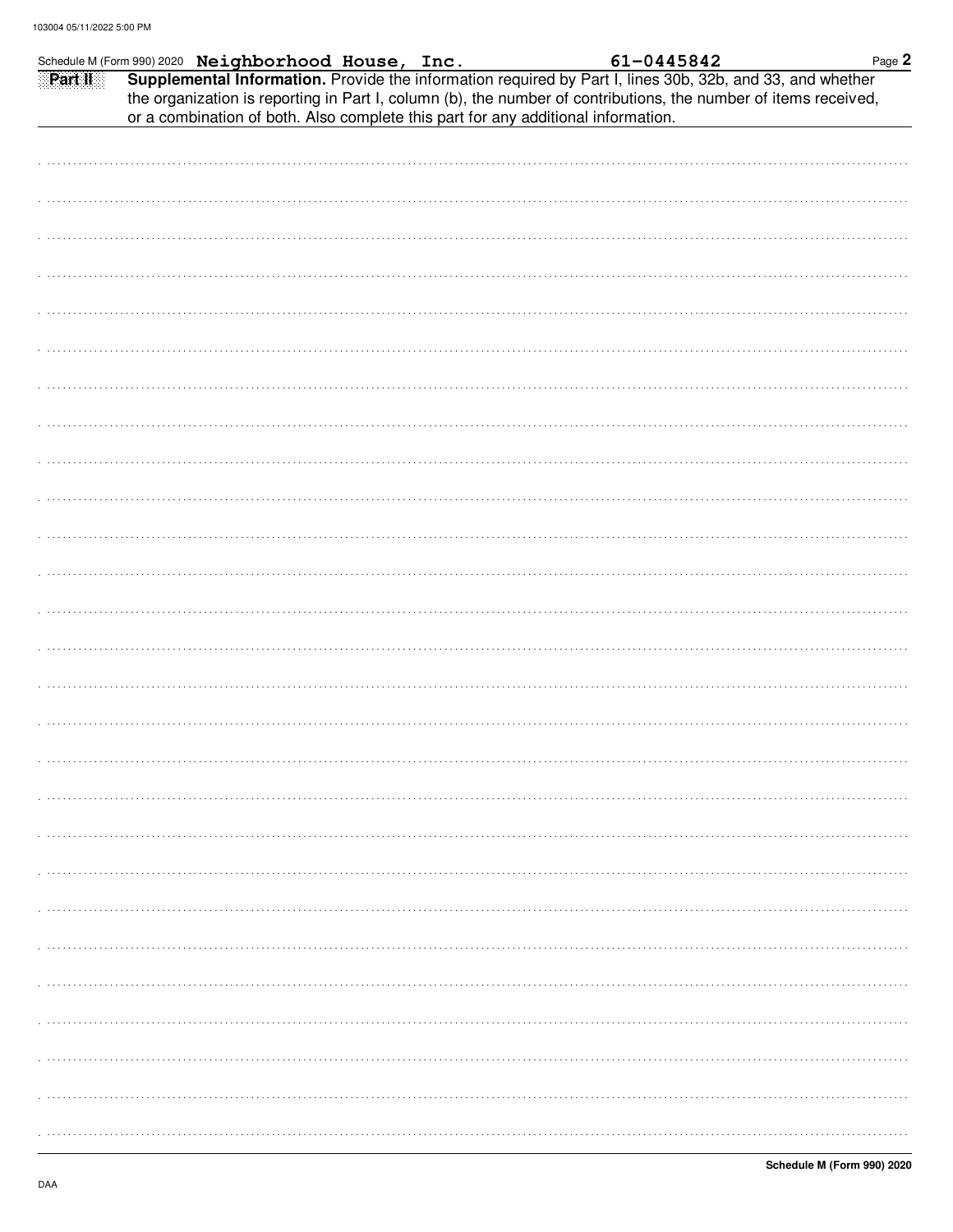Internal Revenue Service Department of the Treasury

## **SCHEDULE O Supplemental Information to Form 990 or 990-EZ**

**Form 990 or 990-EZ or to provide any additional information. (Form 990 or 990-EZ) Complete to provide information for responses to specific questions on**

> **Attach to Form 990 or 990-EZ. Go to www.irs.gov/Form990 for the latest information.**

**2020 Open to Public**

**Inspection**

OMB No. 1545-0047

Name of the organization **Employer identification number Employer identification number Neighborhood House, Inc. 61-0445842**

Form 990 - Organization's Mission

The mission of Neighborhood House is to provide individuals with opportunities to enhance the quality of their lives. Our vision is to break the cycle of poverty for the children and families with whom we serve. We know the key is through education and that by strengthening the parents/ family leaders, we have a greater impact on the child. So our programs are educationally focused, which is broader than just the academic component. And our work is to engage the parents/ grandparents in order to strengthen the future for our children. We serve infants through senior adults, approximately 220 people/ day from Portland and surrounding areas of West Louisville. We work toward our mission and vision by addressing daily needs as well as making a lifelong impact in meeting Life Needs, teaching Life Skills and inspiring Life Dreams for our children and . . . . . . . . . . . . . . . . . . . . . . . . . . . . . . . . . . . . . . . . . . . . . . . . . . . . . . . . . . . . . . . . . . . . . . . . . . . . . . . . . . . . . . . . . . . . . . . . . . . . . . . . . . . . . . . . . . . . . . . . . . . . . . . . . . . . . . . . . . . . . . . . . . . . . . . . . . . . . . . . . . . . . . **families.**

Form 990, Part III, Line 4c - Third Accomplishment

Our Family Services Department engages with many other community partners to provide a variety of services to our community including young adults, college students, parents and senior citizens. We know that strengthening the entire family and community is key to having a great impact on the future of their children. Four Seasons provides senior adults with supports, workshops, physical and recreational activities, and meals to address their physical, social and emotional well-being and improve the quality of their lives. Our Emergency Food Bank provides for immediate, basic needs as well as providing referrals for other services. Partner

. . . . . . . . . . . . . . . . . . . . . . . . . . . . . . . . . . . . . . . . . . . . . . . . . . . . . . . . . . . . . . . . . . . . . . . . . . . . . . . . . . . . . . . . . . . . . . . . . . . . . . . . . . . . . . . . . . . . . . . . . . . . . . . . . . . . . . . . . . . . . . . . . . . . . . . . . . . . . . . . . . . . . .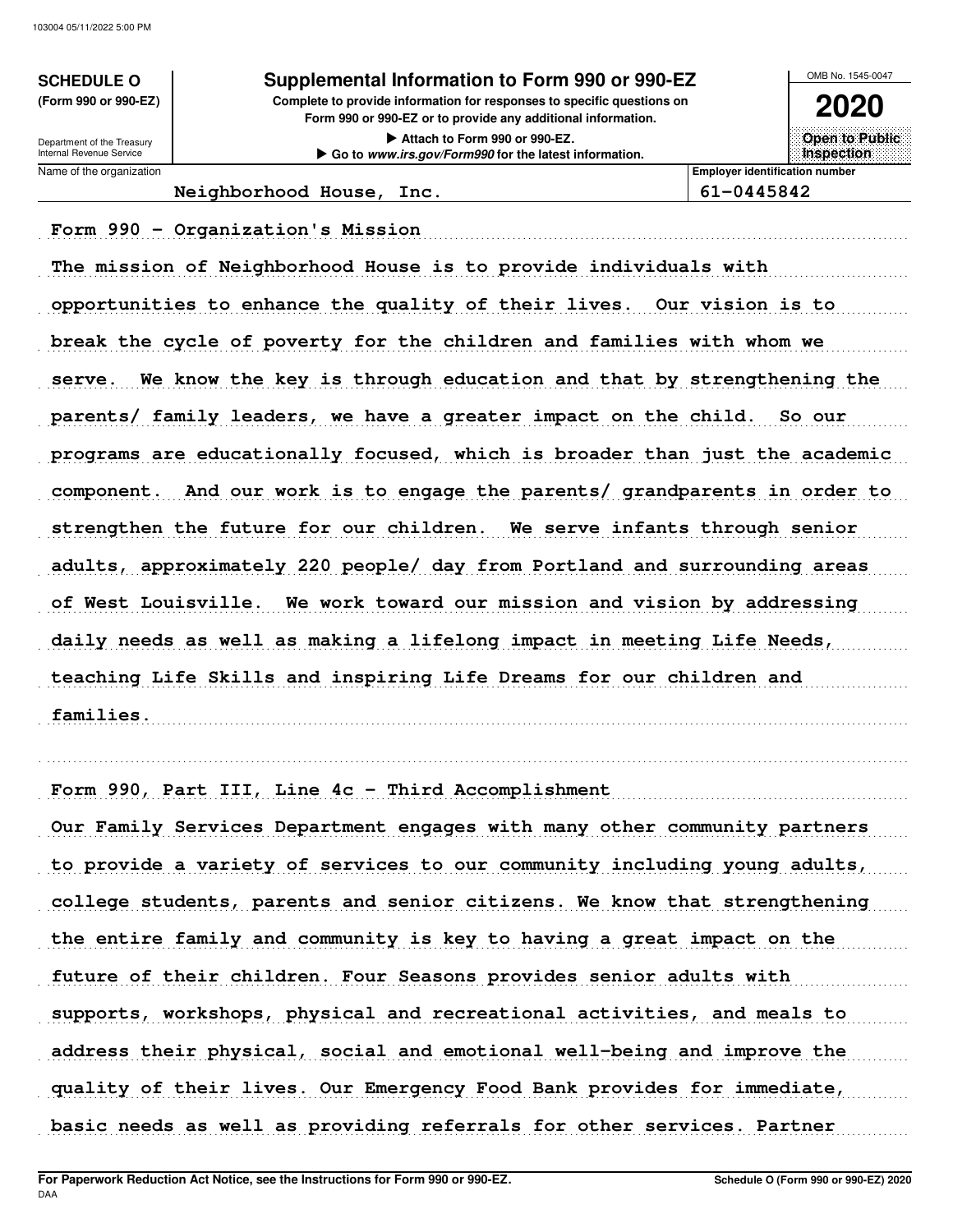| Schedule O (Form 990 or 990-EZ) 2020                                                                                                                 | Page 2                                |
|------------------------------------------------------------------------------------------------------------------------------------------------------|---------------------------------------|
| Name of the organization                                                                                                                             | <b>Employer identification number</b> |
| Neighborhood House, Inc.                                                                                                                             | 61-0445842                            |
| agencies help provide health services, workshops and basic needs. Parents<br>and young adults can participate in financial workshops, life coaching, |                                       |

parenting support and leadership training. We also provide family and intergenerational activities such as cultural events, cooking and exercise 

Form 990, Part III, Line 4d - All Other Accomplishments Our Four Seasons Senior Adult Program improves the quality of life for some of our city's most vulnerable citizens. Our seniors receive a nutritious lunch each day as well as recreation, socialization and opportunities for developing new skills and engaging in new activities they wouldn't have otherwise. Activities vary including exercise and cooking classes, field trips, holiday events, health screenings and intergenerational 

Form 990, Part VI, Line 11b - Organization's Process to Review Form 990 The 990 tax return is prepared by an independent CPA firm based on the information obtained from the audit and inquiries of management. Before the return is filed, a draft of the return is reviewed by the Finance Committee. The Finance Committee reports their approval to the Board of Directors. A copy is provided to all board members, then the tax return is

filed with the IRS.

Form 990, Part VI, Line 12c - Enforcement of Conflicts Policy Conflict of interest statement is provided to each new Board member. Staff then has the Board update these statements as necessary and annually. Employees are required to disclose any conflict of interest to the

Page 1 of 2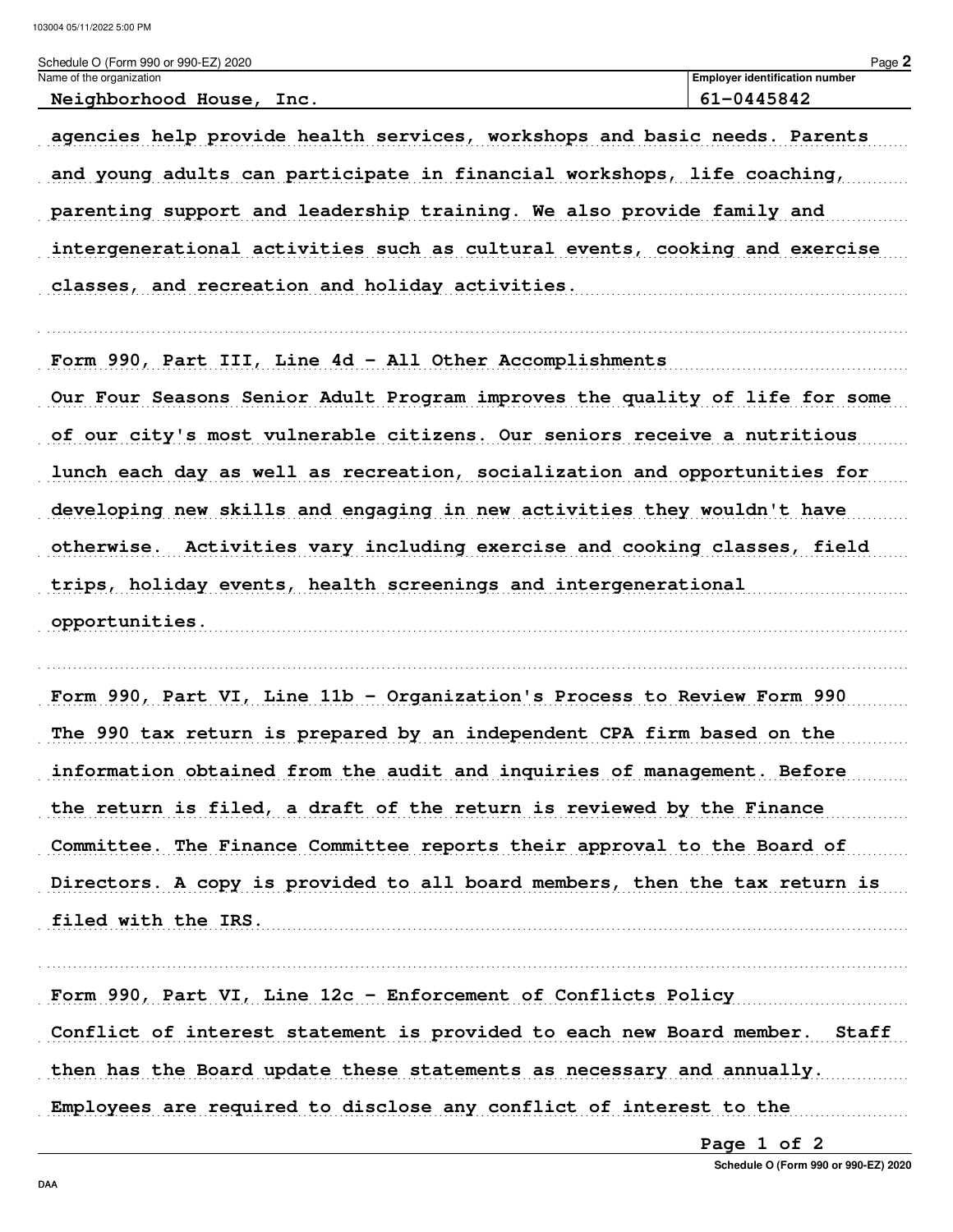| Schedule O (Form 990 or 990-EZ) 2020                                        | Page 2                                              |
|-----------------------------------------------------------------------------|-----------------------------------------------------|
| Name of the organization<br>Neighborhood House, Inc.                        | <b>Employer identification number</b><br>61-0445842 |
| Executive Director/Deputy Director per the Employee Policy Manual.          |                                                     |
| Form 990, Part VI, Line 15a - Compensation Process for Top Official         |                                                     |
| The Executive Director's performance and compensation are reviewed          |                                                     |
| annually. The President of the Board names an ad hoc committee of at least  |                                                     |
| three Board members to perform this review. The Committee meets with the    |                                                     |
| Executive Director to review performance criteria and progress toward goals |                                                     |
| set the previous year. New performance goals are also set for the upcoming  |                                                     |
| year. The Committee then discusses and determines compensation. The         |                                                     |
| compensation decision is communicated to the Director of Human Resources    |                                                     |
| (this position is included in the Deputy Director's duties.)                |                                                     |
| Form 990, Part VI, Line 19 - Governing Documents Disclosure Explanation     |                                                     |
|                                                                             |                                                     |
| Governing documents are available upon request. The Form 990 is available   |                                                     |
| via Guidestar's website or upon request.                                    |                                                     |
|                                                                             |                                                     |
|                                                                             |                                                     |
|                                                                             |                                                     |
|                                                                             |                                                     |
|                                                                             |                                                     |
|                                                                             |                                                     |
|                                                                             |                                                     |
|                                                                             |                                                     |
|                                                                             |                                                     |
|                                                                             |                                                     |
|                                                                             |                                                     |
|                                                                             |                                                     |

| Page 2 of 2 |  |                                      |  |
|-------------|--|--------------------------------------|--|
|             |  | Schedule O (Form 990 or 990-EZ) 2020 |  |